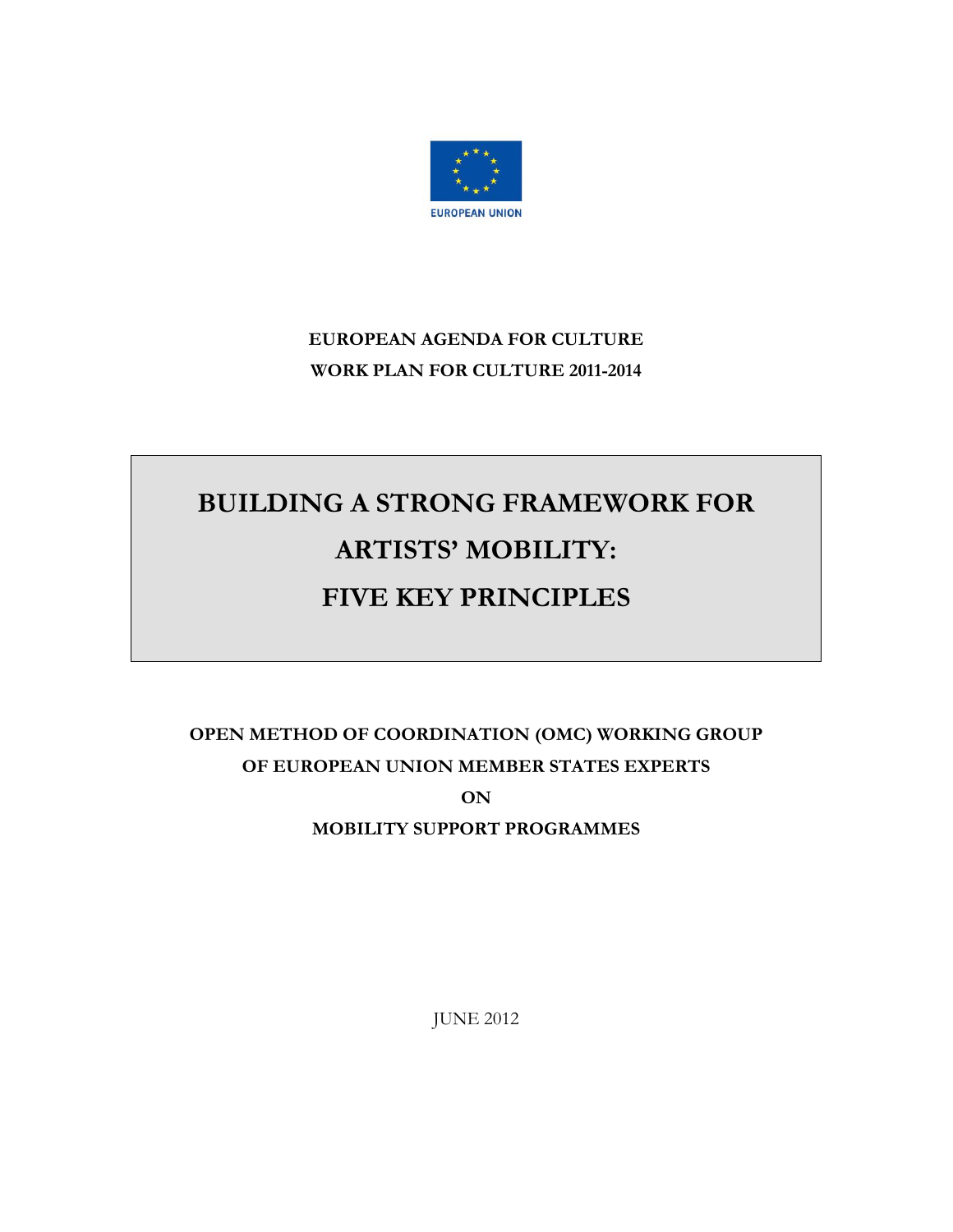# **Table of Contents**

|    | 1.1. | CONTEXT OF THE REPORT - THE EUROPEAN AGENDA FOR CULTURE3                   |  |
|----|------|----------------------------------------------------------------------------|--|
|    | 1.2. |                                                                            |  |
|    | 1.3. |                                                                            |  |
|    | 2.   |                                                                            |  |
|    | 2.1. |                                                                            |  |
|    | 2.2. |                                                                            |  |
|    | 2.3. |                                                                            |  |
|    | 2.4. |                                                                            |  |
| 3. |      | <b>BUILDING A STRONG FRAMEWORK FOR ARTISTS' MOBILITY: FIVE KEY</b>         |  |
|    |      |                                                                            |  |
|    | 3.1. | KEY PRINCIPLE 1: ACKNOWLEDGE AND BUILD ON THE VALUES AND BENEFITS          |  |
|    |      |                                                                            |  |
|    | 3.2. | KEY PRINCIPLE 2: ENHANCE COMPLEMENTARITY BETWEEN EU MS POLICIES            |  |
|    |      |                                                                            |  |
|    | 3.3. | KEY PRINCIPLE 3: ADAPT MOBILITY SUPPORT SCHEMES TO CHANGING NEEDS          |  |
|    |      |                                                                            |  |
|    | 3.4. | KEY PRINCIPLE 4: ARTISTS' MOBILITY SUPPORT IS A SHARED RESPONSIBILITY  18  |  |
|    | 3.5. |                                                                            |  |
|    |      |                                                                            |  |
|    |      |                                                                            |  |
|    |      |                                                                            |  |
|    |      | 1. EXAMPLES OF EU MEMBER STATES' SUPPORT PROGRAMMES & SCHEMES FOR ARTISTS' |  |
|    |      |                                                                            |  |
|    |      |                                                                            |  |
|    |      |                                                                            |  |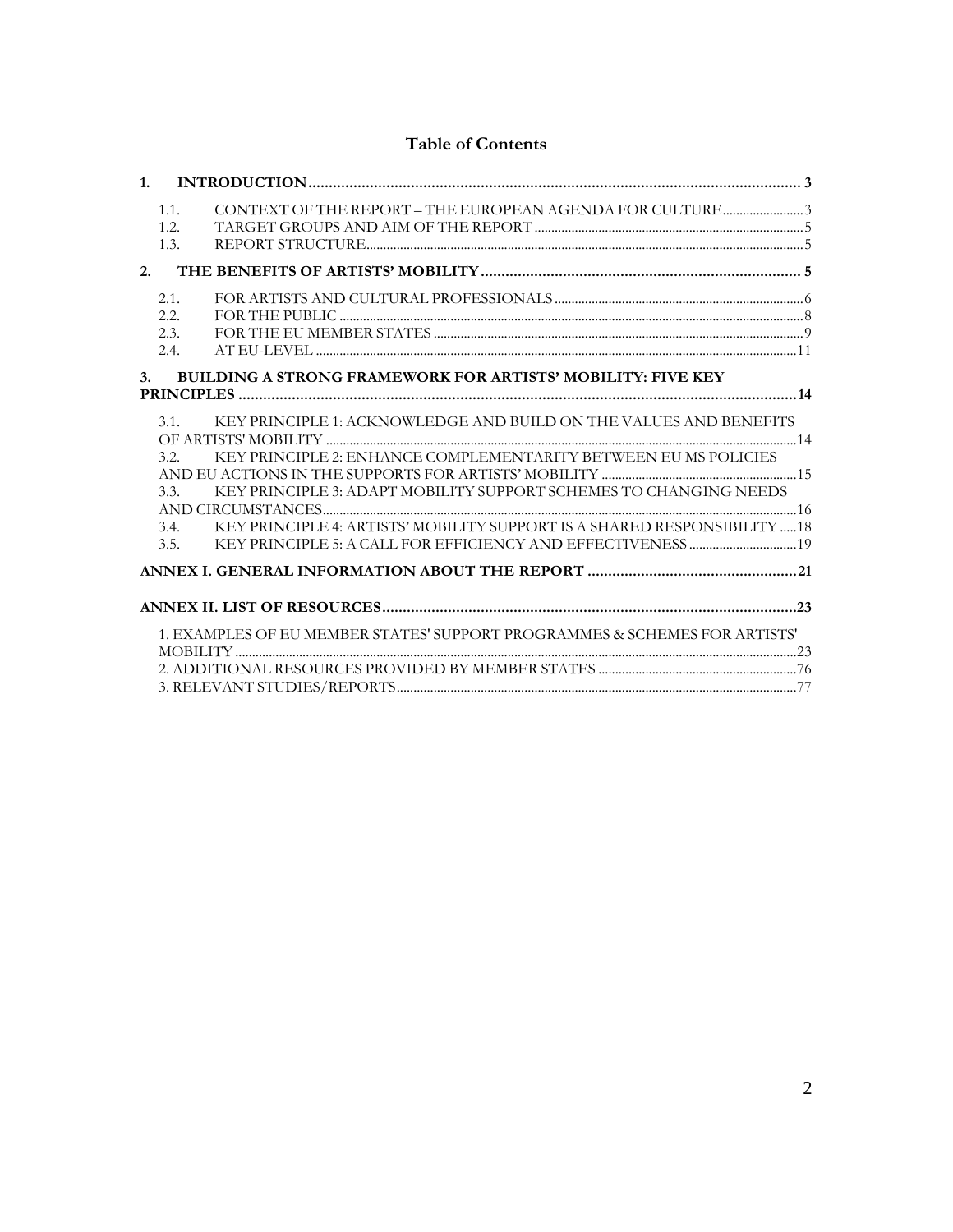### <span id="page-2-0"></span>**1. INTRODUCTION**

Mobility is about results – not just travelling across borders. Mobility promotes the dissemination of fresh ideas and values, understanding of other cultures and traditions, as well as mutual learning. Investing in mobility support programmes contributes both directly and indirectly to work opportunities for artists and cultural professionals, thus benefiting employment in the cultural sector and promoting growth in the wider economy.

For many artists and cultural professionals in Europe, mobility is an integral part of their working lives. International mobility programmes and schemes increase opportunities for creative encounters, professional development, exchanges, access to new markets, collaboration and innovation. The circulation of artistic works contributes to the sharing of values and creativity, extending audiences and distribution channels for cultural goods and services far from the point of production, beyond national borders. Mobility is an integrated and essential element of the value chain, <sup>1</sup> which includes education/training, creation, production, dissemination/distribution, documentation/media, art critique/preservation. The whole process supports artistic creation and helps it achieve its full potential.

Europe is currently undergoing a period of crisis and transformation, with budget cuts and growing disparities between the Member States of the European Union (EU MS). This situation is having an impact on the cultural sector, which is experienced to differing degrees in the EU MS and within the specific area of artists' mobility programmes. This is of particular relevance both for countries on the periphery, because travel costs are higher, and also for small countries, which may have a limited market and audience for artists.

At a time of crisis, mobility becomes more important than ever. Culture is a growth area and a driver of recovery. Investing in the mobility of artists and cultural professionals needs to be seen as a part of the solution for dealing with the crisis.

#### **1.1. CONTEXT OF THE REPORT – THE EUROPEAN AGENDA FOR CULTURE**

<span id="page-2-1"></span>Artists and professionals in the cultural field encounter particular challenges when seeking to be mobile. This is why the promotion of artists' mobility at EU-level is one of the objectives

 $\overline{a}$ As discussed at the Circostrada Fresh Circus Seminar for European policy makers (April 2012) [http://www.circostrada.org/spip.php?rubrique76.](http://www.circostrada.org/spip.php?rubrique76)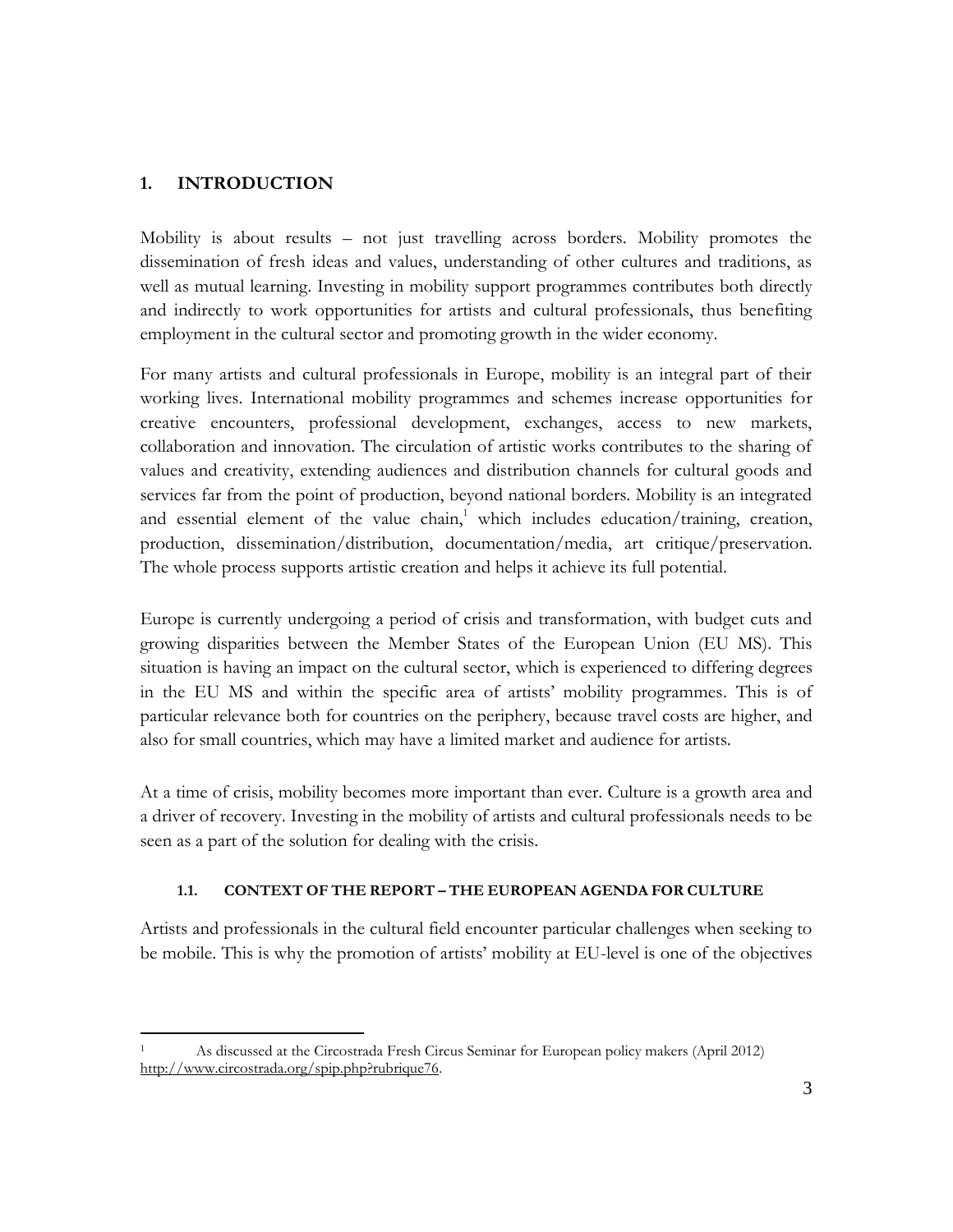and priorities of the European Agenda for Culture, 2 implemented through multi-annual Work Plans for Culture using the Open Method of Coordination (OMC).

The European Agenda for Culture has opened a new chapter of cooperation in the cultural field among the European Union's Member States also with regard to artists' mobility.

In the context of the **Work Plan for Culture 2008-2010**, an OMC group of MS experts worked on **'Improving the Conditions to Support the Mobility of Artists and Culture Professionals**'. Its final report, submitted in June 2010, contained recommendations to the European Commission, the Member States, and the culture sector.<sup>3</sup>

Following these recommendations, the European Commission, in the context of the **Work**  Plan for Culture 2011-2014, Priority C: "Skills and Mobility",<sup>4</sup> convened an expert group on **'Information Standards for the Mobility of Artists and Cultural Professionals,'** which submitted its final report in December 2011.<sup>5</sup>

**The present report** is the result of the work of the **OMC Working Group on Mobility Support Programmes**, begun in early 2011, which was also formed under Priority C: "Skills and Mobility" of the Work Plan for Culture 2011-2014. Twenty-five EU Member States expressed their interest in participating in and contributing to it.

The OMC Working Group on Mobility Support Programmes built on the important work of previous expert groups. It also took into consideration the Conclusions of the Council of 19 and 20 May 2011concerning mobility information services for artists and culture professionals. <sup>6</sup> According to its **mandate**, as set out in the Work Plan for Culture 2011- 2014, the OMC Working Group on Mobility Support Programmes "will screen and assess mobility support programmes and schemes in order to identify barriers and problems faced in particular by small-scale culture operators and by young artists and culture professionals, building on the 2008 'Mobility Matters' study.<sup>7</sup> Experts will also identify good practices to overcome these difficulties."

Further work on the mobility of artists and culture professionals will continue in the context of the Work Plan for Culture 2011-2014. An OMC group of MS experts will be working on

 $\overline{a}$ 

<sup>2</sup> Proposed by the European Commission in May 2007 and endorsed by the Council of the European Union in November 2007:

<http://eurlex.europa.eu/LexUriServ/LexUriServ.do?uri=OJ:C:2007:287:0001:0004:EN:PDF>

 $\frac{3}{100}$  [http://ec.europa.eu/culture/documents/moc\\_final\\_report\\_en.pdf](http://ec.europa.eu/culture/documents/moc_final_report_en.pdf)<br> $\frac{1}{100}$  http://www.consilium.europa.eu/uedocs/cms\_data/docs/pressdat

<sup>&</sup>lt;sup>4</sup> [http://www.consilium.europa.eu/uedocs/cms\\_data/docs/pressdata/en/educ/117795.pdf](http://www.consilium.europa.eu/uedocs/cms_data/docs/pressdata/en/educ/117795.pdf)<br>http://ec.europe.eu/culture/our\_policy\_development/documents/mobility\_info\_stendards\_t

<sup>5</sup> <http://ec.europa.eu/culture/our-policy-development/documents/mobility-info-standards.pdf>

<sup>6</sup> [http://www.consilium.europa.eu/uedocs/cms\\_data/docs/pressdata/en/educ/122111.pdf](http://www.consilium.europa.eu/uedocs/cms_data/docs/pressdata/en/educ/122111.pdf)

<sup>7</sup> "Mobility Matters. Programmes and Schemes to Support the Mobility of Artists and Cultural Professionals", October 2008, ERICarts [\(http://www.mobility-matters.eu\)](http://www.mobility-matters.eu/).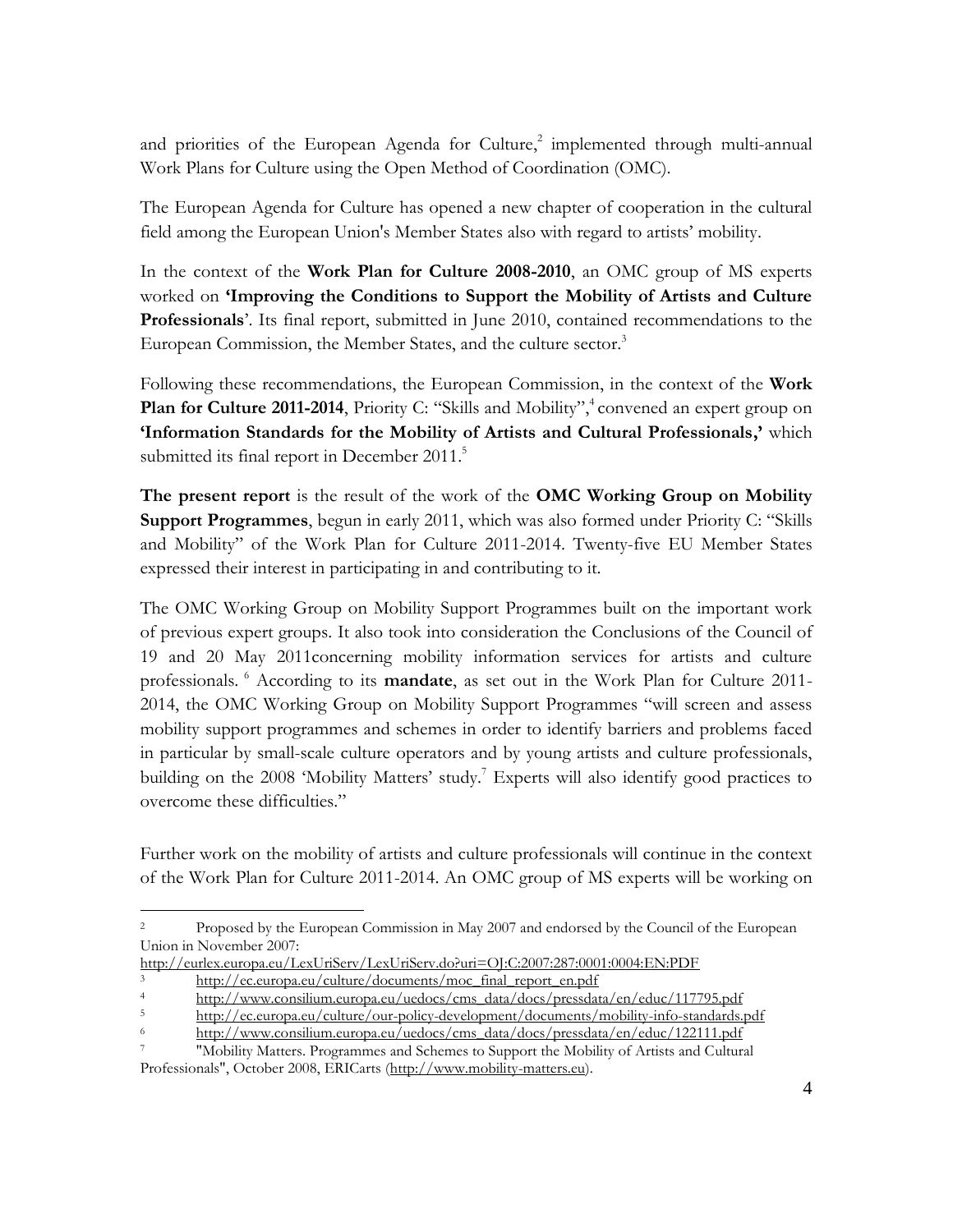the promotion of creative partnerships (2012-2013), while another OMC group will work on the topic of artists' residencies (2013-2014). In addition, the Commission will organise thematic seminars, by the end of 2014, analysing administrative practices related to artists' mobility (including visa, tax, social security).

#### **1.2. TARGET GROUPS AND AIM OF THE REPORT**

<span id="page-4-0"></span>The target groups for this report include policy makers, namely the national and regional authorities in the EU Member States, the European Commission, and cultural organisations in the Member States and third countries.

The aim of the report is to act as a resource for these target groups on how mobility schemes can be adapted to the new circumstances, taking a number of relevant examples into consideration. There is an urgent need for public authorities, in dialogue with the cultural sector, to become innovative and learn to achieve more with lower public expenditure. In these times of scarcity of and competition for resources, there is a need for more efficient and effective support to artists' mobility. Therefore, the aim of this report is to be useful to all target groups involved.

#### **1.3. REPORT STRUCTURE**

<span id="page-4-1"></span>Following the Introduction (Section 1), Section 2 of the report considers in detail the benefits of artists' mobility for all stakeholders involved, focusing on the results of mobility. In Section 3, five "Key Principles" are proposed, in order to build a strong and sustainable framework for artists' mobility in Europe and beyond. Annex I contains general information about the drafting of the report, while Annex II comprises a list of resources (examples of programmes & schemes supporting artists' mobility in EU MS, other relevant resources provided by MS, studies & reports), which were consulted, studied and taken into consideration by the members of the OMC Working Group in drafting the report.

#### <span id="page-4-2"></span>**2. THE BENEFITS OF ARTISTS' MOBILITY**

A strong framework for artists' mobility brings benefits for all stakeholders: artists and cultural professionals; the public (audiences and society in general); public administrations and institutions in EU MS and at EU-level.

Some of the patterns, formats of and expectations for artists' mobility and cross-border cooperation within the arts are in a state of transition in Europe. As changing economic,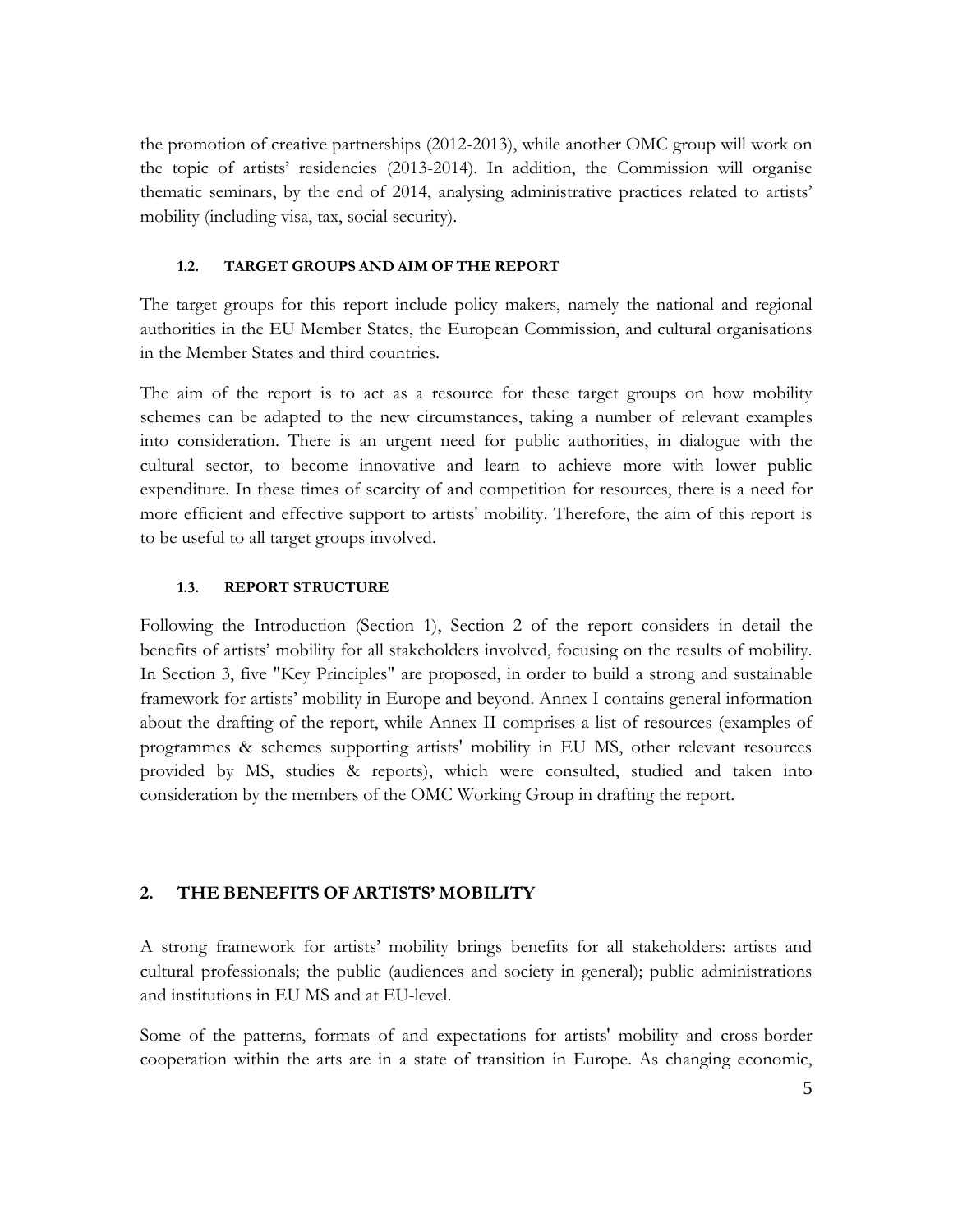societal and environmental imperatives impact on cultural mobility, policy makers need to look at how they evaluate the benefits. Culture policy makers and funding agencies need to ensure that artists' mobility support schemes have the adaptability and intelligence to reflect current values and priorities. Especially in this period of multiple budget cuts, it is important that public authorities emphasise the special character of the cultural field and the need to keep it from being subsumed by pure commercial considerations and "political agendas".

#### **2.1. FOR ARTISTS AND CULTURAL PROFESSIONALS**

<span id="page-5-0"></span>For centuries, artists have travelled in order to expand their markets, to find patrons and commissions, to seek out new artistic communities and different ways of thinking, to escape constraining circumstances and an oppressive political climate.

While many of these drivers are still valid today, many artists and cultural workers in Europe now see mobility as something that is integrated into their professional development and working methodology. Many younger and emerging artists, in particular, first experience mobility as part of their studies, notably through ERASMUS exchanges. From an early stage, networking and collaborating with artists in other countries becomes a valued tool for research and creative development, while they help build up lasting professional relations.

Artists operate internationally to produce and/or show their work, to experiment and be inspired, to innovate, to collaborate, to meet other artists, to build and expand their professional networks. Mobility promotes the exchange of new and innovative ideas and practices among artists and cultural professionals. Exposure to different approaches and opportunities builds professional capacity and expands markets. The transnational circulation of artists and their work broadens audiences and increases employment opportunities. Both outgoing and incoming mobility are necessary in order to secure these benefits.

Mobility is about dialogue, exchange, response to a local demand and also co-production according to each party's interests, and not about exporting and imposing one's own point of view or work.

*EXAMPLE > Culture Ireland, 8 the national body for Irish arts worldwide, supports Irish artists and companies to present their work abroad. In addition to outgoing mobility grants, the "See Here" scheme is specifically designed to support the inward travel of international promoters and programmers to see work in Ireland with a view to booking it for their venue or festival.* 

 $\overline{a}$ <http://www.cultureireland.ie/>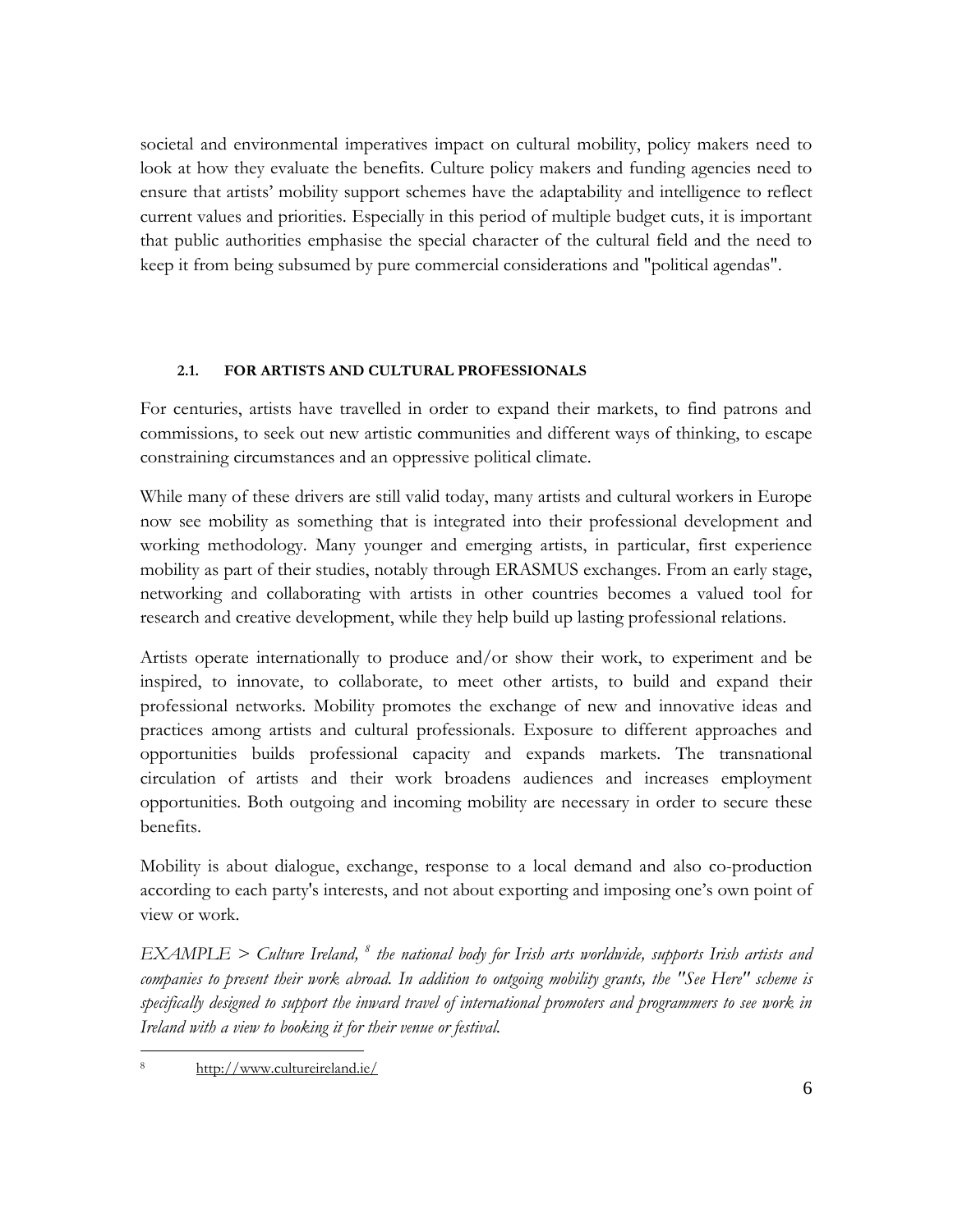Mobility is crucial for the success of large-scale international cultural events (biennales, festivals, touring circuits), events which are important staging posts in the professional development and career success of many artists and companies.

*EXAMPLE > The Ministry of Culture of the Slovak Republic has established the programme PRO SLOVAKIA to support Slovakian artists and institutions to make Slovak culture visible abroad and also to develop international networks, exchange and collaboration in the cultural field.*

Mobility also underpins the growing number of short-term, low-cost collaborative encounters (residencies, research and innovation meetings, artist-led nomadic projects and workshops), that is, activities that are more focused on processes of engagement in and with communities than on production or presentation.

Artists are shifting their practice towards a fluid mode of cooperation and production, with creative relationships established through peer-group networks and social media, rather than institutionalised programmes of international exchange. Multi-disciplinary, trans-disciplinary and inter-disciplinary approaches inform the artistic praxis, which adapts and responds to the environment and to opportunities, avoiding fixed notions of form and content. Projects can be short-term or with an open timeframe, they may bring together experienced and emerging artists, while they often combine non-profit players with commercial partners from different sectors.

Perceived borders shift as artists start to position themselves within a global context. More frequent encounters with artists and works from outside Europe, as well as growing opportunities for residencies and presenting work in, for example, the countries of Asia and Latin America, are contributing to an expanded, less Eurocentric vision of mobility. And yet, mobile artists can remain strongly embedded in their social, geographical, and economic environment, engaged with processes of renewal and disruption in the cities and regions where they live and work, bridging global perspectives and local awareness.

As global mobility opportunities expand, other factors are contributing to a more discerning approach to mobility choices. Reduced means and an awareness of environmental impacts oblige artists and artistic companies to question mobility habits and look for intelligent ways of pooling resources, of using what they have available in order to achieve better mobility. Technology certainly facilitates virtual connections, networking, collaboration and livestreaming of events. More selective physical mobility becomes an option – and is the choice for many artists. Co-production, building international distribution circuits into the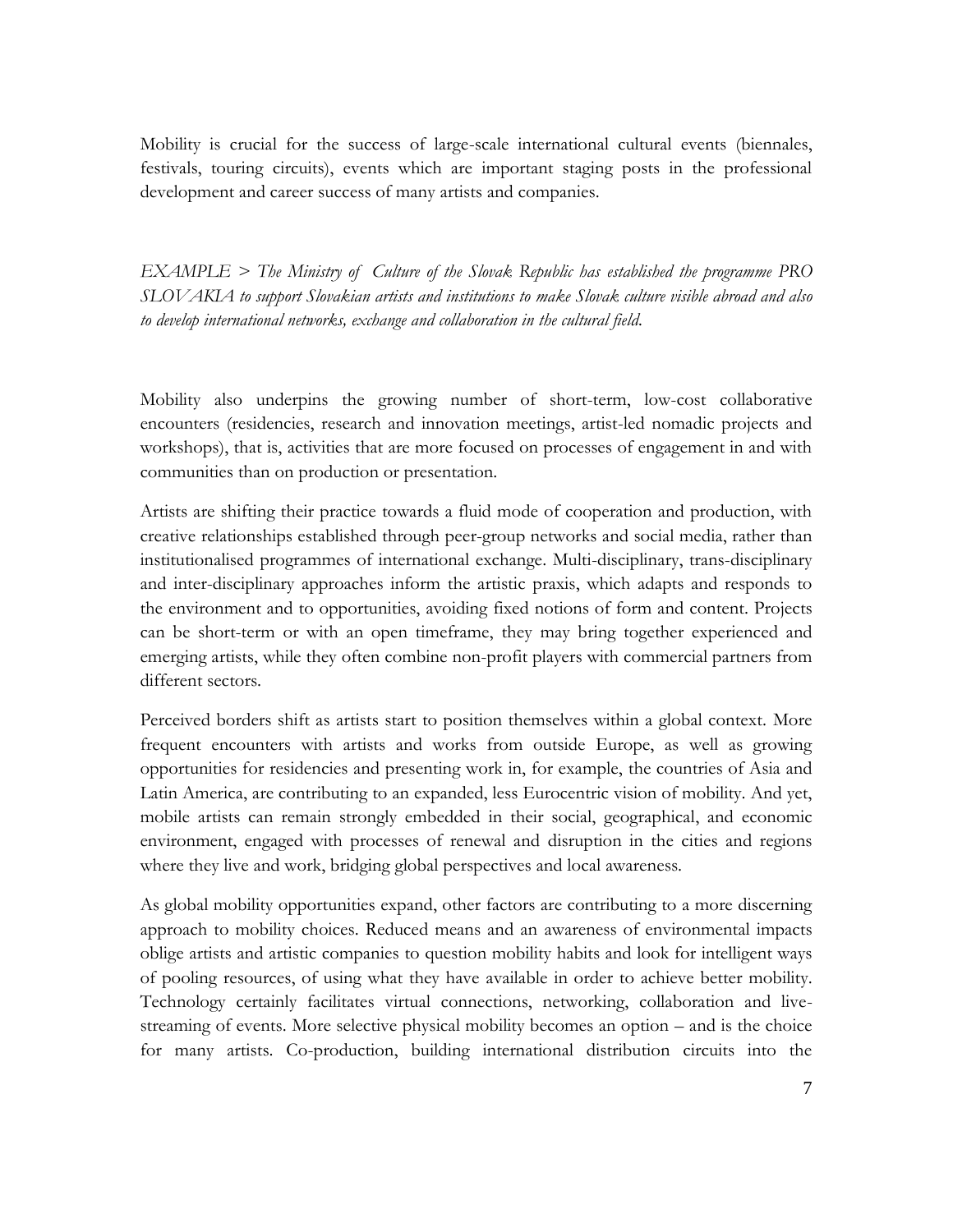conception stage of a creative project can contribute to lower carbon emissions, to smarter mobility choices, while enabling artists to reach larger audiences.

But although mobility has become "mainstream" for some artists and cultural professionals, for others it remains elusive for reasons of economics, lack of entry-level support schemes, language and other barriers.

More balanced access to mobility support schemes would open up the benefits to more artists and cultural professionals across Europe. This process could be assisted through the provision of incoming and outgoing mobility schemes and by paying attention to the benefits of mobility for artists and cultural professionals in countries where few such programmes exist.

*EXAMPLE > KulturKontaktAustria provides incoming programmes for artists from Albania, Armenia, Azerbaijan, Belarus, Bosnia & Herzegovina, Bulgaria, Georgia, Kosovo, Croatia, FYROM, Moldavia, Montenegro, Romania, Russia, Serbia, Turkey and Ukraine. Since 1992, from a total of 5,600 applications, 234 artists have been selected for this residence programme.*

#### **2.2. FOR THE PUBLIC**

<span id="page-7-0"></span>Mobility offers significant benefits for the public, for audiences and for citizens in general. Having the opportunity to experience art and culture from abroad enables the diverse audiences found across Europe to have access to different realities and cultural expressions. This is a practice that can educate, stimulate curiosity and form a bridge to the recognition of shared cultures and values. International collaboration between artists can provide access to a wider range of arts and engage with the public, creating loyal audiences and improving the economic position of local cultural venues and festivals.

Support to incoming mobility provided by EU MS is used strategically to broaden cultural collaboration and artistic input to national and regional arts companies and cultural institutions. This brings overall benefits for the public and for audiences in EU MS.

Increasingly, third countries are developing their own cultural mobility programmes, often explicitly modelled on the cultural relations programmes of the EU MS. These programmes may support showcases, presentations, residencies and other types of mobility of their national artists in Europe. There are many strategic partnership opportunities for collaboration between the EU and third countries in order to be able to identify common objectives for incoming and outgoing mobility schemes and to benefit audiences in Europe.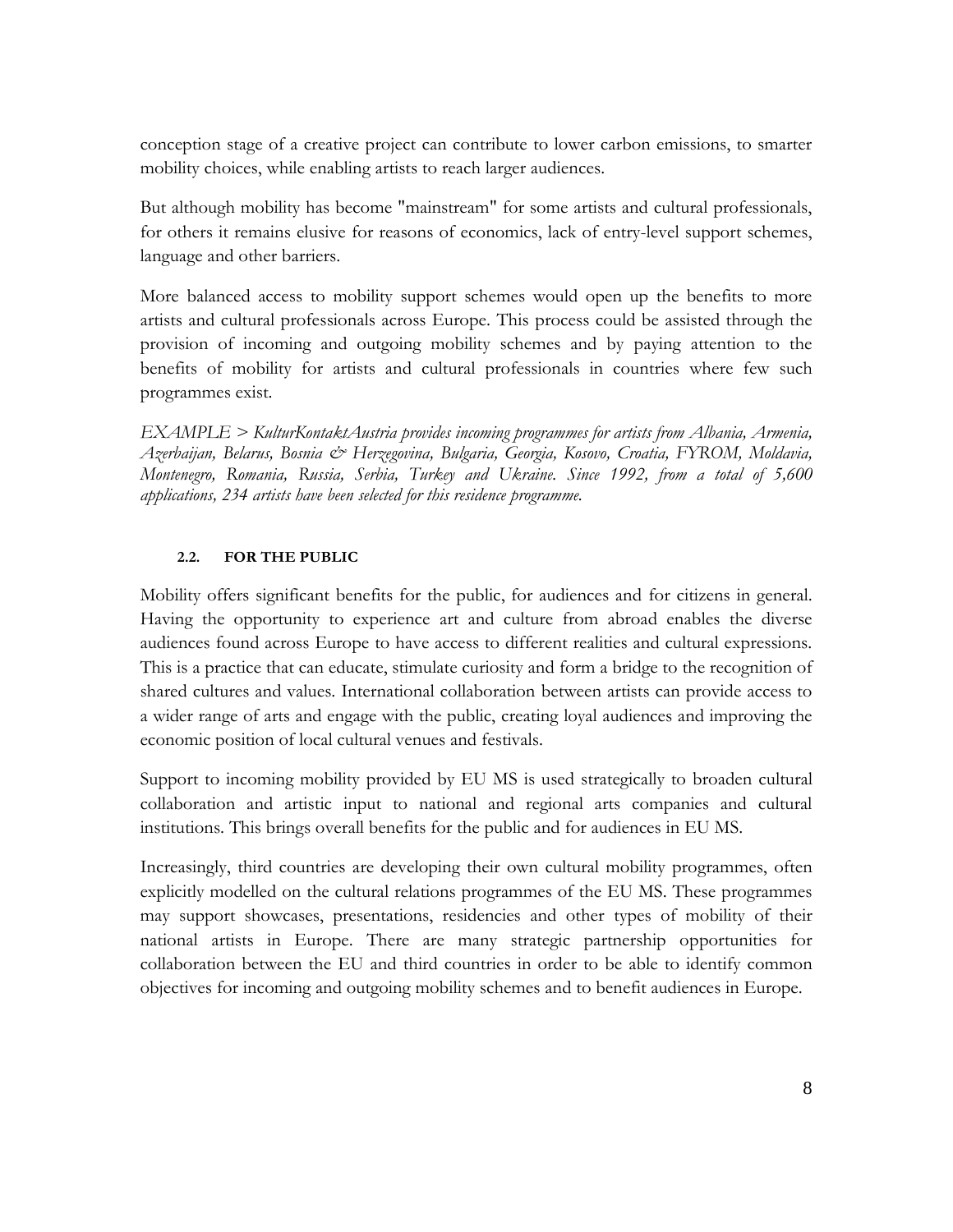*EXAMPLE > The International Network for Contemporary Performing Arts (IETM) - Australia Council for the Arts Collaboration Project <sup>9</sup> increases engagement between Europe and Australia and supports the Australian performing arts sector to develop networks, contacts, partnerships and audiences within the EU, with a Project Director hosted by IETM in Brussels. An Australia Council literature and visual arts development officer has been based in Berlin.*

Respect for the freedom of artistic expression and a commitment to the protection and promotion of the diversity of cultural expressions in Europe can open windows to connect the local to the global. Solidarity with human and cultural rights enables European citizens to express core values, while at the same time promoting intercultural dialogue.

*EXAMPLE > The ICORN International Cities of Refuge Network<sup>10</sup> is an association of cities and regions dedicated to the value of Freedom of Expression. Cities in Denmark, Norway, Spain, Netherlands, Italy, UK, Germany, Belgium, France, Poland, Slovenia and Sweden are among those offering a safe haven to persecuted writers to enable them to live and work without fear of censorship.*

#### **2.3. FOR THE EU MEMBER STATES**

<span id="page-8-0"></span>For some countries mobility is linked to an aspiration to gain visibility and prestige in the international world of arts and culture (such as representation at key global arts events, festivals and biennales). For others, international cultural activity is viewed as a 'soft power' tool to enhance political and business relations. It is also becoming common, both inside and outside the EU, to find mobility schemes focusing on cultural exports.

Responsibility for international cultural exchange may fall within the Ministry of Foreign Affairs or the Ministry of Culture of a given country, although it may be shared by both. In many EU MS, more than one ministry, regional and local bodies, as well as arts and business agencies, may have responsibility for international cultural exchange. This can lead to a lack of clarity for practitioners and policy makers in terms of the integrity of the decision-making processes. The aims and perceived benefits of artists' mobility will differ according to the policy objectives of the responsible bodies. Having a clearly articulated common position on the value of mobility support can help EU MS to target their policy and programmes more effectively and be able to evaluate their success.

*EXAMPLE > In Denmark, the International Cultural Panel presided over by the Ministry of Culture, coordinates Denmark's international exchange and cooperation. A set of principles has been agreed by the large number of bodies and agencies involved that represent different arts and public diplomacy interests. The five* 

 $\overline{a}$  $\frac{9}{2}$  <http://www.ietm.org/?p=information&q=newsdetail&id=599>

<http://www.icorn.org/index.php>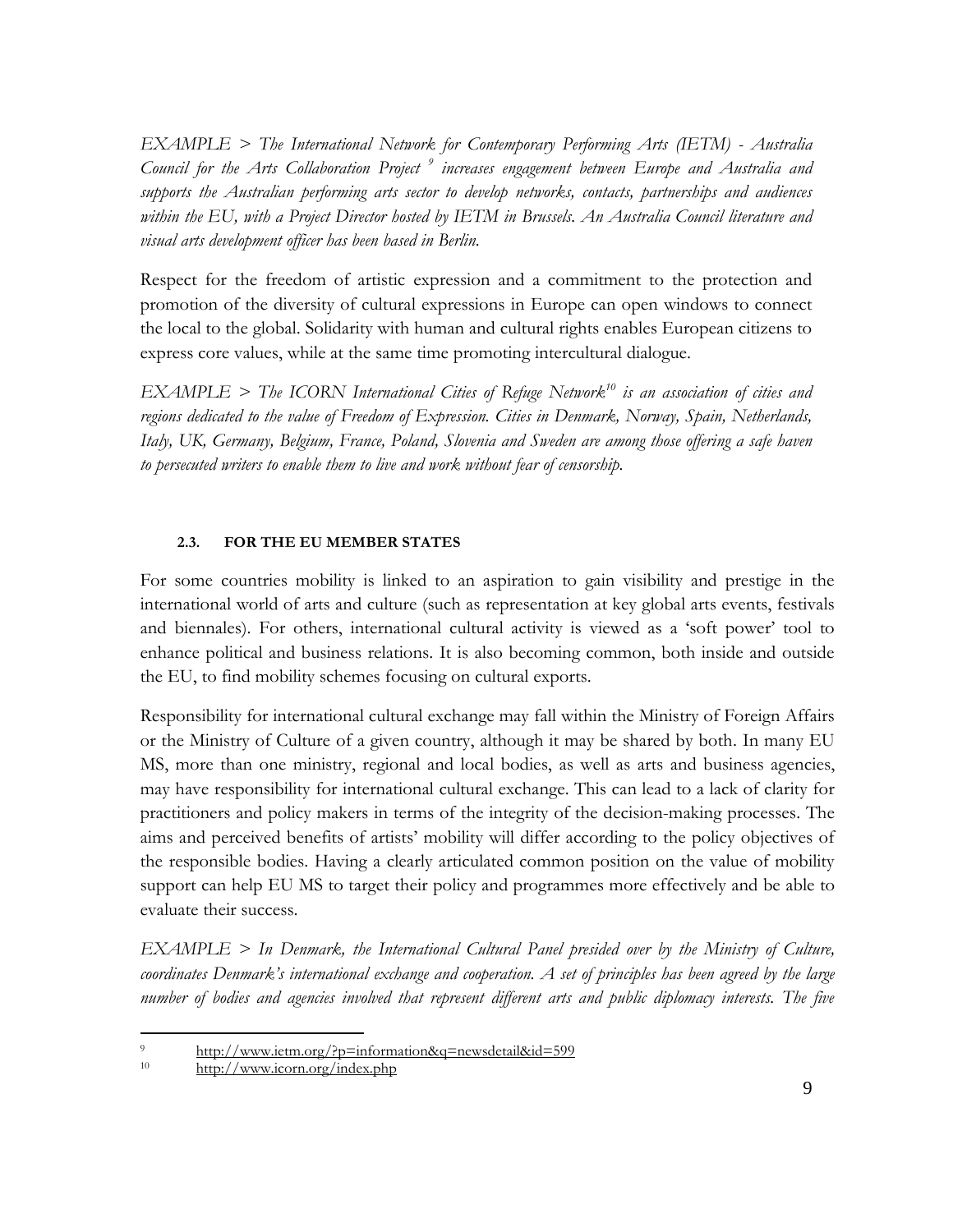*principles<sup>11</sup> are the joint assessment criteria for support of international cultural exchange. Following a study of the Danish Arts Council in 2008, which found the structure for international cultural exchange "tortuous and bewildering" with four parallel systems, the Danish Government adopted a strategy on cultural exchange<sup>12</sup> which streamlines procedures and objectives under the International Cultural Panel.*

The development of cultural and artistic cooperation through mobility (tours, festivals, biennales, artist exchange programmes, etc.) carries important benefits for policy makers in the EU Member States. Cultural mobility can contribute to a repositioning of a country's image on the international scene or within a particular country. Mobility undoubtedly has economic consequences: it can open doors for businesses and promote the creative economy. It can also help increase the competence of artists and cultural workers and the competitiveness of the cultural and creative industries in international markets.

International cultural relations institutes, and instruments such as bilateral cultural agreements, contribute to the promotion of international relations through cultural diplomacy. There is a growing recognition of the value of a multilateral networked strategy, of which the mobility projects run by the European Union National Institutes for Culture (EUNIC) network are but one example.

# *EXAMPLE > EUNIC's Curatorial Exchange Programme 2012<sup>13</sup> offers internships to young Russian curators in European museums and galleries in Austria, Romania, Germany, UK, France and Sweden.*

Cultural exchange and collaboration through mobility strengthens understanding and intercultural dialogue between people, opens minds and creates a feeling of confidence. Intellectual exchange is supported by incoming mobility programmes that enable European cultural institutions to attract creative talents from third countries. This also fosters tolerant and inclusive societies.

*EXAMPLE > The International Museum Fellowship<sup>14</sup> programme of the Kulturstiftung des Bundes offers museums and public collections in Germany the opportunity to hire young, top-level foreign researchers and curators to work at their organisations. For the period 2011 to 2016, the Federal Cultural Foundation has allocated EUR 2.58 million to fund the International Museum Fellowship.*

 $\overline{a}$ 11 <http://www.kunst.dk/index.php?id=6479>

12

[http://www.kunst.dk/fileadmin/user\\_upload/dokumenter/Internationalt/EXTRACTS\\_IN\\_ENGLISH\\_Aug](http://www.kunst.dk/fileadmin/user_upload/dokumenter/Internationalt/EXTRACTS_IN_ENGLISH_Aug_2010x.pdf)  $\frac{2010x.pdf}{13}$ 

 $\frac{\text{http://www.eunic online.eu/node/534}}{\text{http://www.lulvert/long/long/long/long2}}$ 

[http://www.kulturstiftung-des-](http://www.kulturstiftung-des-bundes.de/cms/en/programme/fellowship_internationales_museum/index.html)

[bundes.de/cms/en/programme/fellowship\\_internationales\\_museum/index.html](http://www.kulturstiftung-des-bundes.de/cms/en/programme/fellowship_internationales_museum/index.html)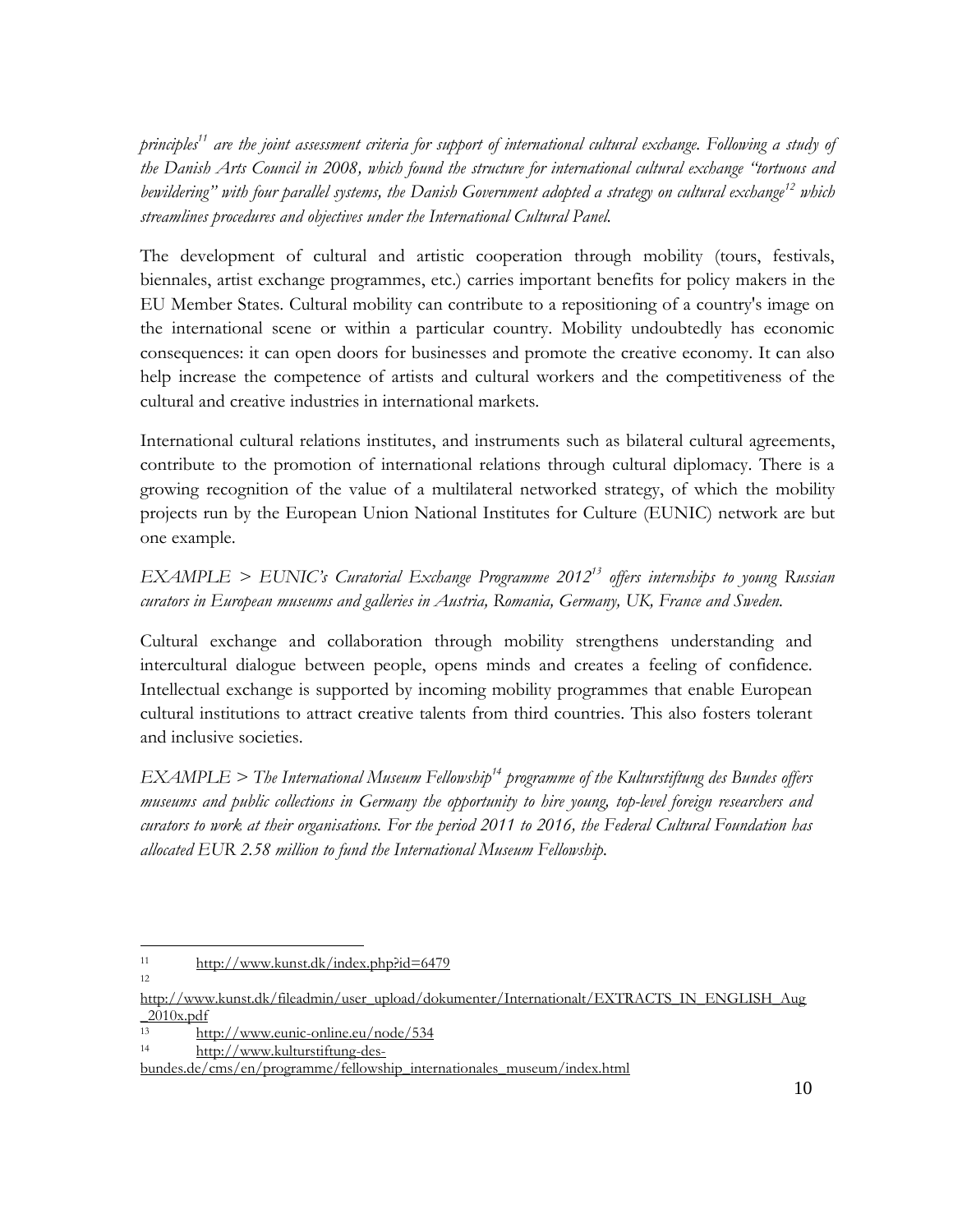Mobile artists can play a part in the revitalisation of regions, for example through EU programmes supporting regional partnerships on common projects and via twinning exchanges between sister cities and regions. Cultural mobility programmes in Europe focusing on specific regional clusters have strengthened regional identities and expanded the opportunities for cultural collaboration.

*EXAMPLE > The International Visegrad Fund Artist Residency Programme <sup>15</sup> promotes artistic exchange between citizens of the Czech Republic, Poland, Hungary and Slovakia.*

Opportunities for access to mobility can be particularly important in smaller European countries, where artists need to be mobile in order to achieve a critical mass, to reach wider audiences, and make their mark. The digital shift and globalisation present artists and cultural workers from smaller linguistic and cultural areas of Europe with opportunities for networking and communication. Mobility can be both a catalyst and a complement to the process of opening up to new audiences and markets.

Artists from EU MS can offer skills in building bridges, conflict resolution, culture for development and in promoting cohesion within culturally diverse societies. This significant advocacy role for art can help counteract the exploitation of culture to divide people. Mobile artists are part of the 'connective tissue' that builds a strong and vital cultural sector as a whole.

#### **2.4. AT EU-LEVEL**

<span id="page-10-0"></span>The mobility of artists and cultural professionals contributes to the European integration process because artists and cultural professionals are important as bridging points between countries and cultures promoting cultural and linguistic diversity. Artistic and cultural exchange and cooperation increase understanding between countries and cultures within Europe and neighbouring countries. Peaceful co-existence strengthens Europe's economic and political unity.

*EXAMPLE > "Cyprus in Action" Youth Music Encounters, <sup>16</sup> funded by the European Cultural Foundation, brought together musicians from Cyprus, Greece, and Turkey.*

At this particular juncture, political and economic pressures are obliging some EU MS to make drastic choices about the level of public financial support for culture. As far as international mobility is concerned, the picture across Europe is complex and somewhat contradictory. In some countries, culture budgets and administrations are subject to dramatic cuts. This trend could potentially fragment the European cultural space. Elsewhere,

 $\overline{a}$ 

<sup>15</sup> <http://visegradfund.org/residencies/varp/>

<sup>16</sup> <http://www.eaymc.org/galleries/uncategorized/cyprus-in-action-2010/>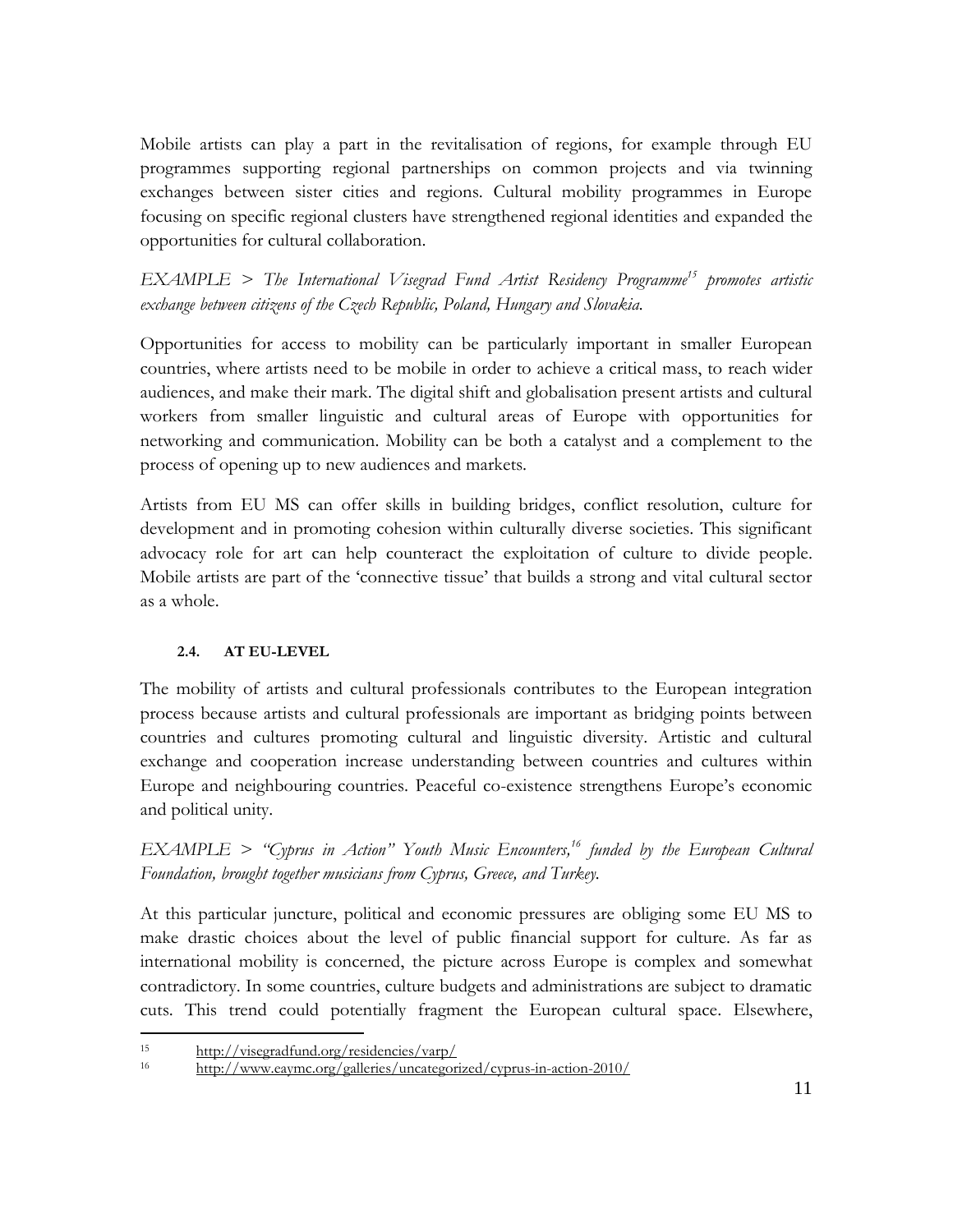however, public authorities recognise the multiple benefits of international cultural exchange and increased investment in the mobility of artists. While some countries are undergoing huge crises and their public authorities are unable to guarantee consistent support for cultural exchange, in other countries, budget cuts have not yet had an impact on programmes for artists' mobility.

The aim of *Creative Europe*,<sup>17</sup> the proposed new framework programme of the European Union dedicated to the cultural and creative sectors for the period 2014-2020, is to respond to the challenges faced by the cultural and creative sectors in terms of fragmentation, globalisation and the digital shift, lack of data, and shortage of private investment. The implementation of this programme will contribute to the achievement of the "Europe 2020" objectives of smart, sustainable, and inclusive growth. Learning from the results of the European Commission's Pilot Projects for Artists' Mobility (2008-2010), <sup>18</sup> the extensive range of projects co-financed by the EU Culture Programme (2007-2013),<sup>19</sup> which focused on the objective of promoting cross-border mobility, and from the consultation process of the cultural sector, *Creative Europe* acknowledges the benefits of artists' mobility at EU level.

All public authorities have an urgent need to innovate policies and to learn to do more with less public money. Artists' mobility and cooperation programmes are often quite an effective means of achieving multiple benefits on a low budget, attracting high levels of visibility and participation.

Mobility could be pivotal in smoothing out imbalances in Europe. Championing an open European cultural space is one response to urgent calls to move beyond a narrow vision of Europe as purely an economic project. It can complement grassroots initiatives to rebuild Europe from the bottom up, such as proposals for the 'We are Europe!'<sup>20</sup> – a new style European Peace Corps volunteer mobility programme – and the call for more wide-ranging exchange opportunities for all young people in Europe. Mobility can bring culture closer to Europe's citizens and have an impact on their daily lives.

Now, more than ever, the EU should seize the opportunity to assert key European values: respect for diversity of cultural expressions, cultural rights of minorities and access to culture. Supporting mobility can promote social inclusion through the broadening and diversification of audiences. Culture can play an important role as a means to bring people together, to enhance respect and understanding for each other in a period of transition and crisis. Artistic mobility can be a catalyst in the process. Cultural and artistic exchange and

[2013%29\\_en.htm](http://ec.europa.eu/culture/our-programmes-and-actions/culture-programme-%282007-2013%29_en.htm)

 $\overline{a}$ 

<sup>17</sup> [http://ec.europa.eu/culture/creative-europe/index\\_en.htm](http://ec.europa.eu/culture/creative-europe/index_en.htm)

<sup>18</sup> [http://ec.europa.eu/culture/our-programmes-and-actions/artist-mobility\\_en.htm](http://ec.europa.eu/culture/our-programmes-and-actions/artist-mobility_en.htm)

<sup>19</sup> [http://ec.europa.eu/culture/our-programmes-and-actions/culture-programme-%282007-](http://ec.europa.eu/culture/our-programmes-and-actions/culture-programme-%282007-2013%29_en.htm)

<sup>20</sup> <http://manifest-europa.eu/allgemein/wir-sind-europa?lang=en>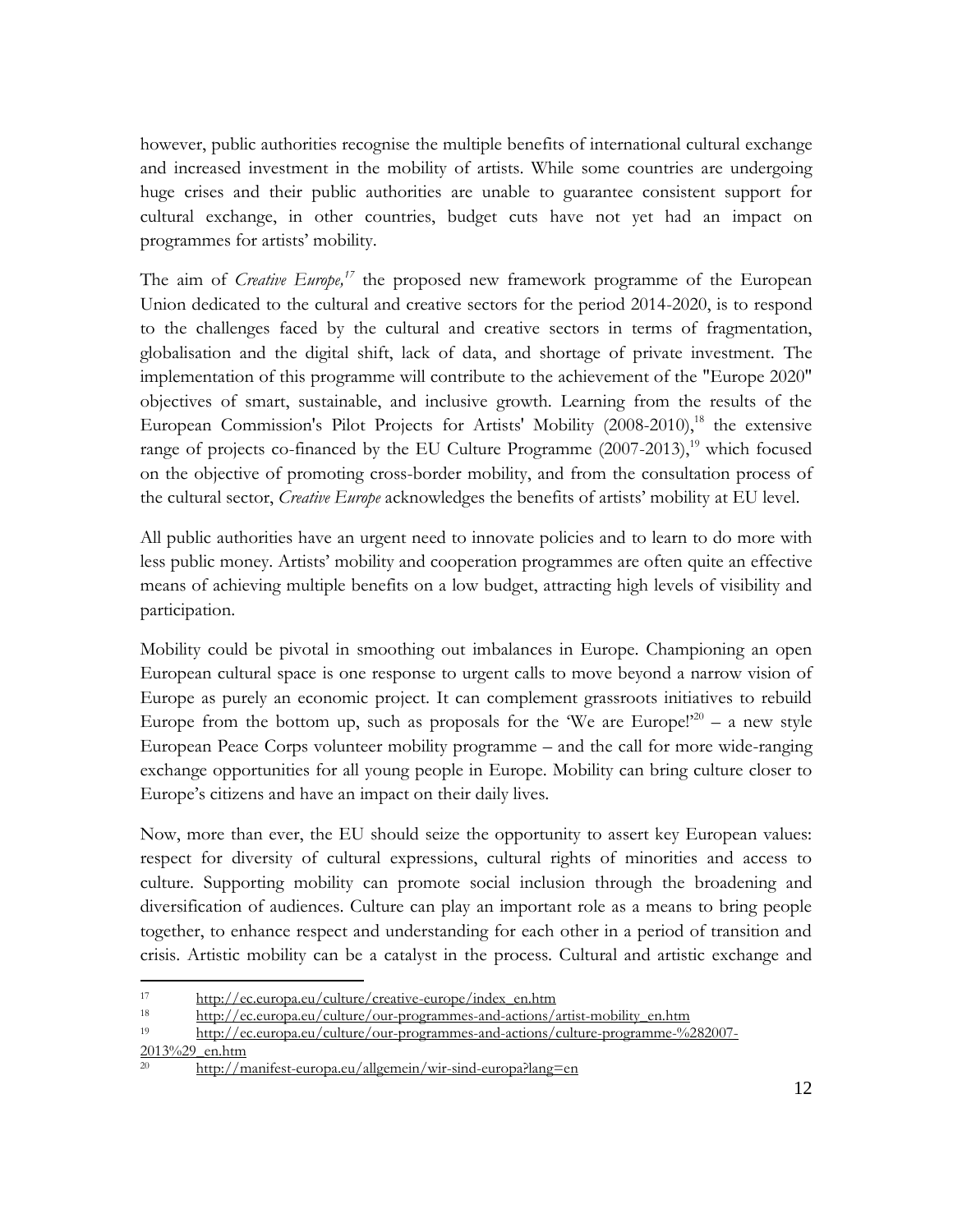understanding among EU MS is a fundamental element in the broader peace-keeping project of the European Union.

Shared European cultural values, apart from national references ("United in diversity"), can also inspire other regions of the world to build their own frame of cooperation.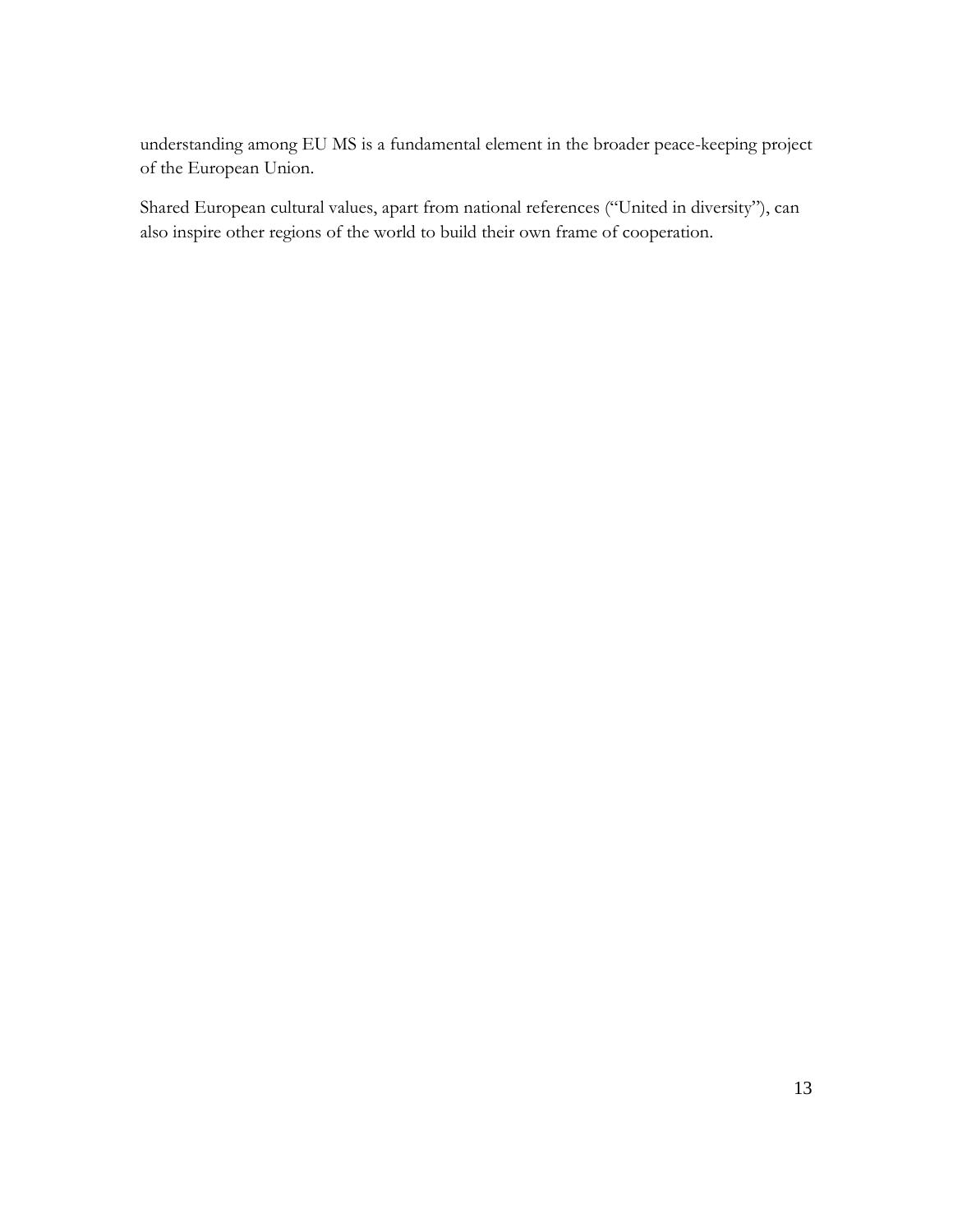# <span id="page-13-0"></span>**3. BUILDING A STRONG FRAMEWORK FOR ARTISTS' MOBILITY: FIVE KEY PRINCIPLES**

The OMC Working Group on Mobility Support Programmes, having taken all of the above into consideration, proposes **five Key Principles** for building a strong framework for artists' mobility in Europe.

#### <span id="page-13-1"></span>**3.1. KEY PRINCIPLE 1: ACKNOWLEDGE AND BUILD ON THE VALUES AND BENEFITS OF ARTISTS' MOBILITY**

At a time of crisis and transformation, the Working Group calls for a **robust re-affirmation** of the **multiple, diverse benefits and values** generated by the mobility of artists and cultural professionals. **Mobility is about results**; not just travelling across borders.

This requires **a call for vigilance** from artists and policy makers. It is vital that budget cuts and a reduced scope of public authorities should not lead to neglecting support for cultural mobility programmes.

*EXAMPLE > The Greek Ministry of Education & Religions, Culture & Sport (former Ministry of Culture & Tourism) is supporting the mobility of Greek artists abroad, providing funding for transportation, residence and production expenses to artists who have been invited to participate in international cultural events, festivals, etc.*

Equally undesirable is any attempt to reposition mobility for purely economic ends: it is clear that focusing only on the export of large-scale cultural production is counterproductive. Mobility should not be restricted to economic goals. This approach does not meet the interests and values of artists and cultural professionals, nor does it respond to the wider needs of the public.

A **positive focus on mobility support for smaller scale** experimental encounters, laboratories and residencies takes emerging trends and patterns of collaboration into account. These are in many ways the innovative, research part of the arts. The support can be at lower cost, and involve less economic risk, than big cultural export programmes. Investing in artists' mobility is a fundamental building block of a sustainable arts and cultural sector in Europe, weaving it into a global network of professional contacts and collaborative relationships.

*EXAMPLE > The Artists' International Development Programme<sup>21</sup> is jointly funded by the British Council and Arts Council England. It offers early stage development opportunities for individual freelance and self-employed artists based in England to spend time building links with artists, organisations and/or creative producers in another country. The programme runs from 2012 to 2015 with three application deadlines each year.*

 $\overline{a}$ <sup>21</sup> [http://www.artscouncil.org.uk/funding/apply-for-funding/strategic-funding/grant-programmes/artists](http://www.artscouncil.org.uk/funding/apply-for-funding/strategic-funding/grant-programmes/artists-international-development-fund/)[international-development-fund/](http://www.artscouncil.org.uk/funding/apply-for-funding/strategic-funding/grant-programmes/artists-international-development-fund/)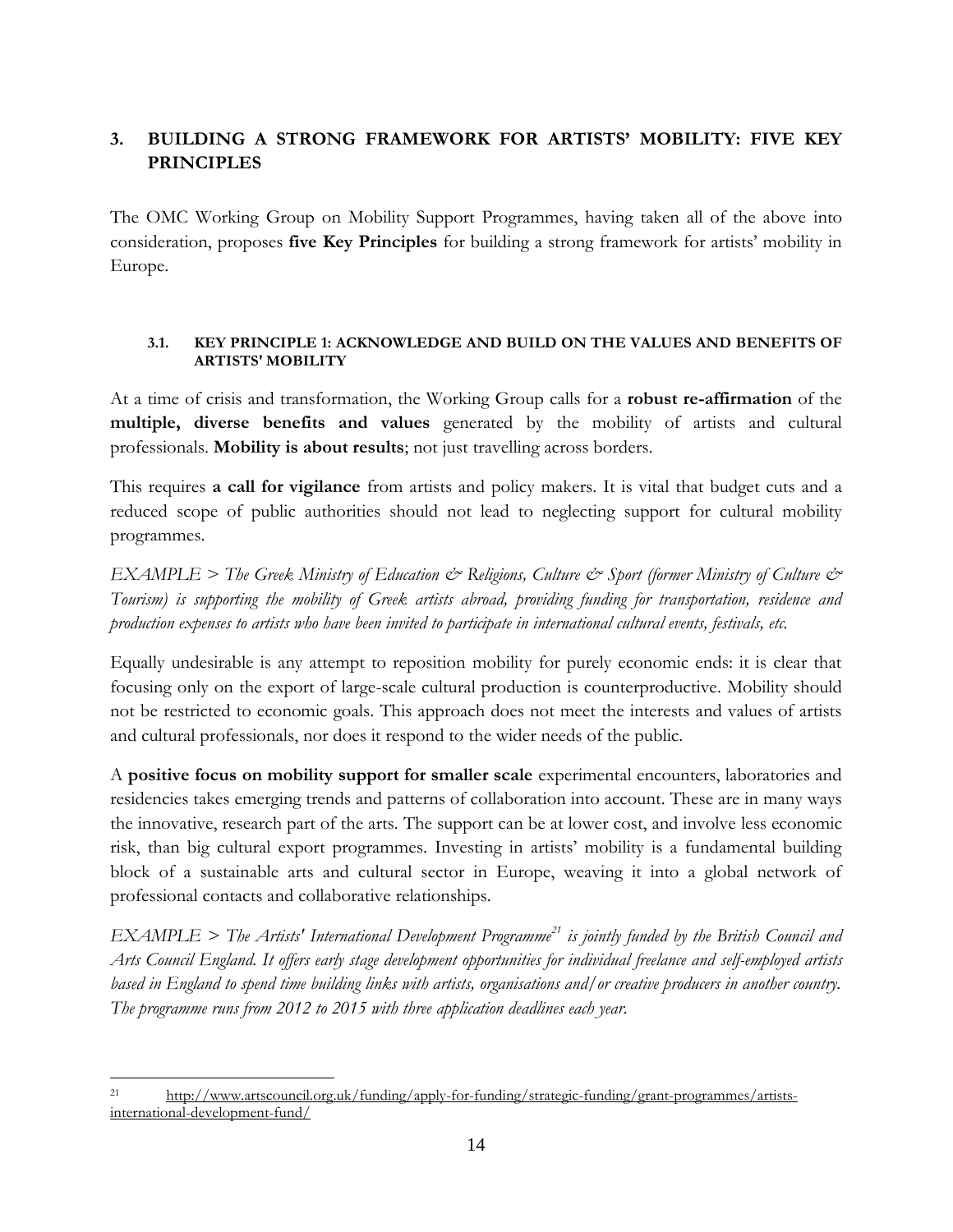*EXAMPLE>The Swedish Arts Grants Committee (state agency) runs an extensive programme for individual artists and for several art forms to support international exchange at the initiative of the artist concerned. The focus is on artistic development. There are many different forms of support, such as residencies, incoming and outgoing grants, and workshops. The programme runs on a permanent basis, alongside national support for individual artists. Decisions are made by peer-groups of artists.<sup>22</sup>*

An emphasis on specific support schemes for artists' mobility is a relatively **low budget** investment. It is aligned with policies to **increase employment and employability,** and in parallel with the goal of an open labour market in Europe. Mobility offers opportunities to young people that meet their expectations for mobility fostered through exchanges during their artistic studies. This approach **maximises the leverage** for spin-off benefits and respects fully the contribution artists can make to the creative industries.

#### <span id="page-14-0"></span>**3.2. KEY PRINCIPLE 2: ENHANCE COMPLEMENTARITY BETWEEN EU MS POLICIES AND EU ACTIONS IN THE SUPPORTS FOR ARTISTS' MOBILITY**

In times of growing disparities and inequalities within the EU, supporting artists' mobility remains primarily the responsibility of EU MS. Nevertheless, there are areas in which EU and MS acting together have the potential to provide real **added value**.

In the future *Creative Europe* programme, which will operate from 2014 to 2020, artists' mobility will be addressed under the specific objective of the Culture strand to promote the transnational circulation of cultural and creative works and operators. It will also be included under the capacitybuilding objective.<sup>23</sup>

Some Member States may want to develop schemes similar to those which they had put in place in the context of the Culture Programme (2007-2013), namely providing co-funding to national cultural operators who apply for EU funding, thereby maximising their chances of success.

*EXAMPLE > 'Kunsten en Erfgoed', the Flemish Agency for Arts and Heritage, provides a number of grant lines for international artistic activities. One of these programmes is called "Preparation of an international arts project under a European funding programme". With this grant line the Flemish authorities want to encourage the art sector to develop and submit proposals for EU funding.*

*EXAMPLE > The National Cultural Fund (NCF) of Hungary is supporting the participation in most strands of the Culture Programme with a separate grant. Hungarian cultural organisations often have difficulties in obtaining the*  amount of co-financing needed in order to participate in the Culture Programme – the NCF is helping them out with *this special grant (the total budget for this particular project is 50 million HUF, approximately EUR 200 000*).

 $\overline{a}$ <sup>22</sup> See: http:/[/www.konstnarsnamnden.se](http://www.konstnarsnamnden.se/)<br><sup>23</sup> The MEDIA strand of *Creating Eurot* 

The MEDIA strand of *Creative Europe* will provide funding for training of audio-visual professionals, the development, transnational distribution and promotion of audio-visual works; it will also support transnational circulation, in particular by providing funding for the distribution of non-national European works on all platforms.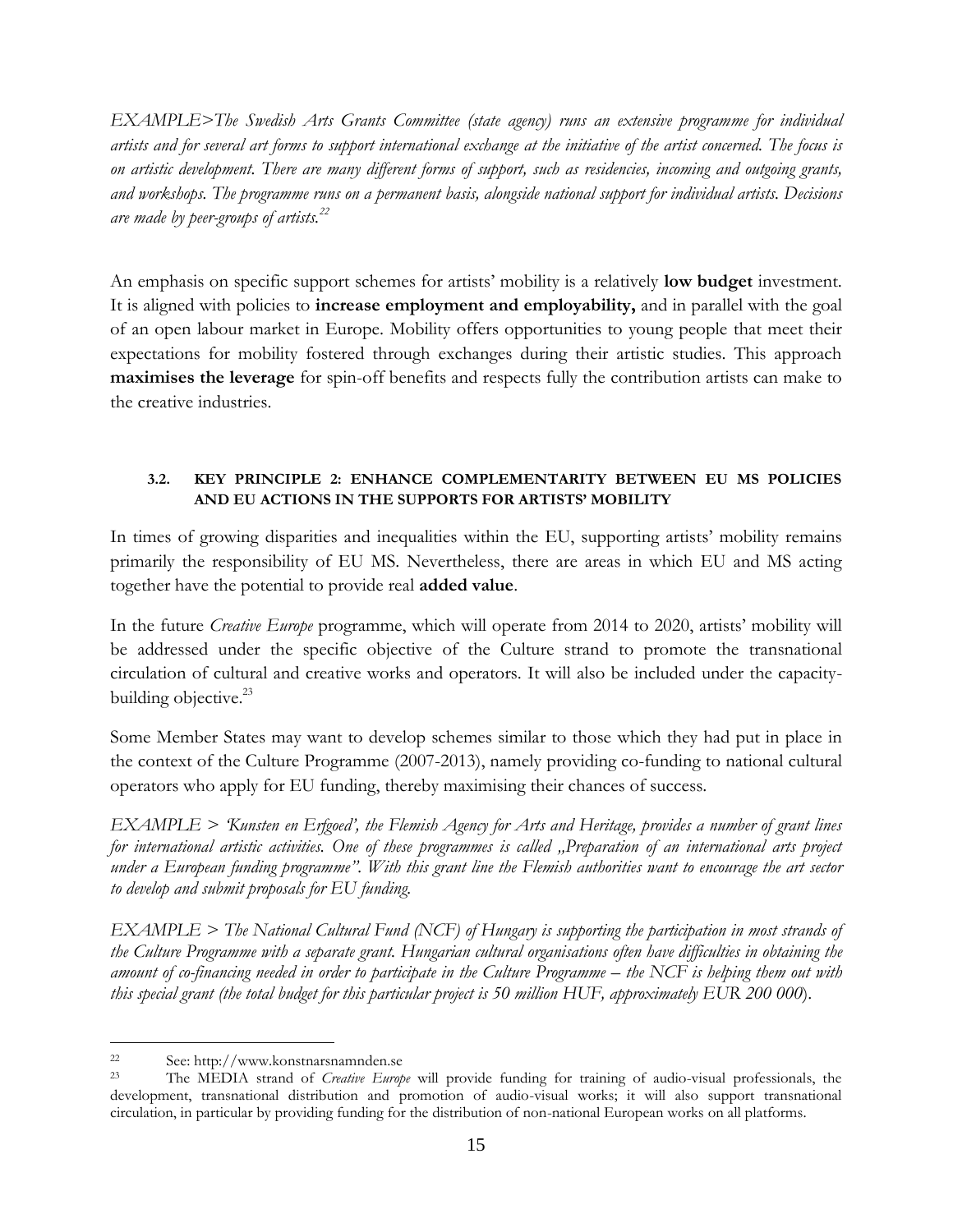Developing **a strategic approach** to enhance the promotion of **culture in EU international relations**<sup>24</sup> should lead to a strengthening of artists' mobility support programmes. Art and culture are often perceived as the basis of European influence in the world and a pillar of 'soft power'. Art and culture can be important instruments for conveying the values of democracy and freedom of speech. Safeguarding equal rights among citizens with regard to knowledge, culture, and values, such as minority languages, and promoting the diversity of cultural expressions in Europe are a valid basis for EU support for artists' mobility.

The EU can provide mechanisms for EU MS, whatever their size or economic weight, to have a presence in key global cultural markets.

Some EU MS are having to make severe cutbacks in cultural budgets and are experiencing economic downturn. This can make it much more challenging to secure the necessary public or private sector co-financing to enable them to participate in European cultural cooperation projects, including those supporting the mobility of artists and cultural professionals. In the current context, we need to pay attention to **avoid the creation of empty zones in the European cultural infrastructure** with closed, inward-looking cultural markets. Regional cooperation programmes can assist in this process.

*EXAMPLE > The French Ministry of Culture and Communication with the Ministry of Foreign and European Affairs and its operator, the French Institute (Institut français), have created and developed specialised offices (bureaux spécialisés) and Burex (bureau export de la musique française) in foreign countries, in order to support French structures exporting cultural productions, live performances and contemporary visual arts in strategic countries (bilateral relations) or regions (regional action in Asia or South America).*

In terms of complementarity, EU MS need to recognise the positive value of co-financing artists and productions that contribute to international projects and reach audiences beyond national borders.

## <span id="page-15-0"></span>**3.3. KEY PRINCIPLE 3: ADAPT MOBILITY SUPPORT SCHEMES TO CHANGING NEEDS AND CIRCUMSTANCES**

Mobility support schemes need to adapt to the new needs, trends and circumstances of artist mobility in Europe and learn from best practices. **Flexibility** is essential. Frequent deadlines or open schemes (rather than annual calls) allow artists and cultural professionals to respond to opportunities as they arise. Mobility needs and timetables are not always predictable.

*EXAMPLE > The Arts Council of Ireland operates a Travel and Training mobility award which accepts applications on an on-going basis with no set deadlines. Applications are processed and decisions issued within 6 weeks of submission. Where funding is granted, 90% of the award is paid up front to the artist.*

 $\overline{a}$ <sup>24</sup> Work Plan for Culture 2011-2014, Priority Area E: Culture in External Relations. In 2012 an expert group on culture and external relations focuses on China.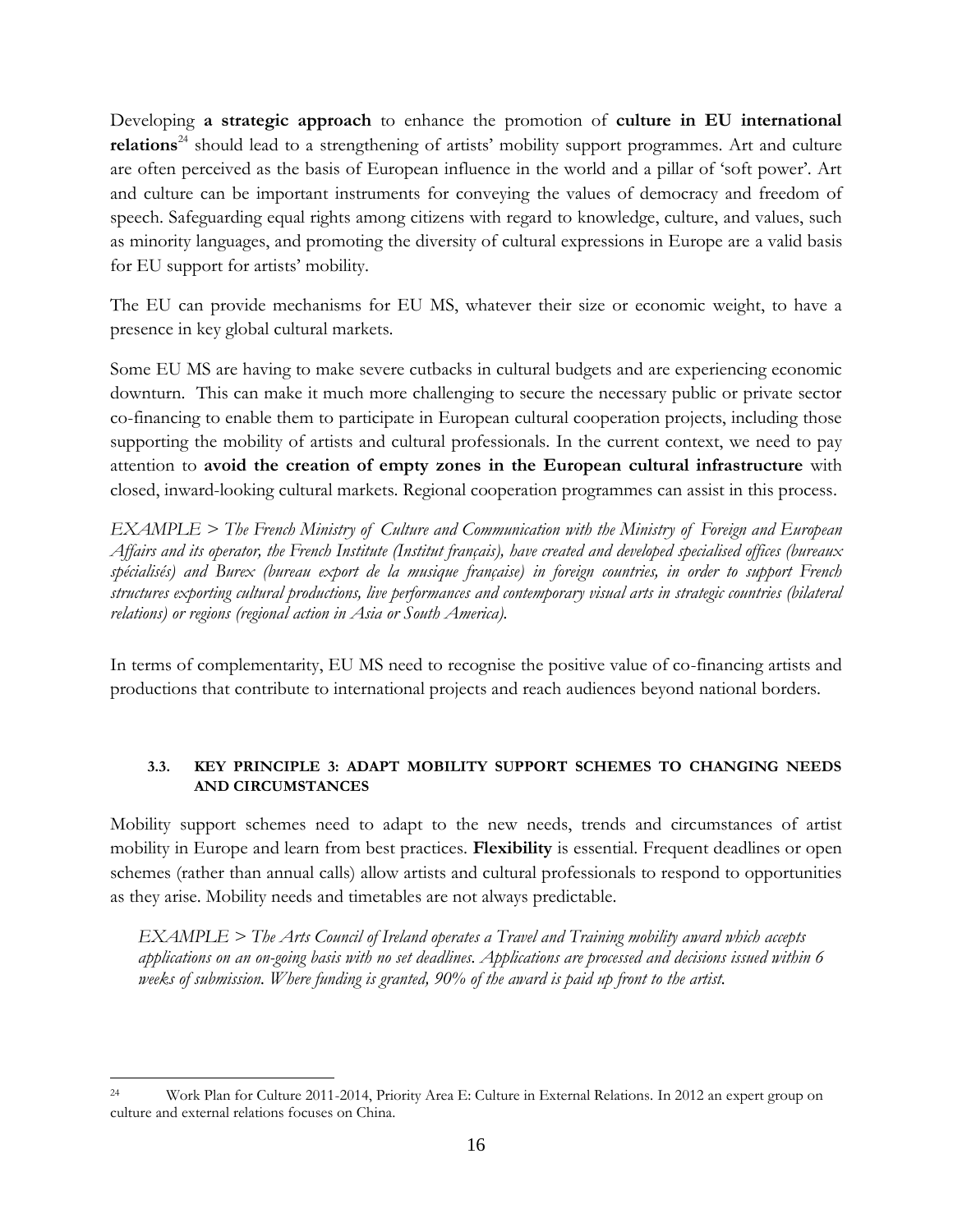Professional, **transparent guidelines** and **open selection processes** are vital. There should be **specific support measures for small-scale, short-term initiatives**, offering more small grants, amounts which respond to the actual needs of practitioners rather than artificially inflated amounts that build in the high administration costs of the managing agency. **Separate programmes or strands may be needed for different types of cultural operators** to ensure a fair distribution of resources.

*EXAMPLE > Two separate investment programmes were launched in Malta to address a more targeted and flexible approach in enhancing the mobility of artists and cultural professionals. The first programme is a mobility fund managed by the Malta Council for Culture and the Arts targeting individual artists and organisations seeking grants for mobility actions. The mobility fund is a strand of the Malta Arts Fund and focuses on small scale and one-off initiatives. The second programme is a Cultural Diplomacy Fund co-managed by the Ministry of Foreign Affairs and the Ministry for Tourism, Culture and the Environment. This fund is a competitive programme for Diplomatic Missions to develop cultural projects in their respective Missions with artists and cultural professionals.*

*EXAMPLE > Nordic Culture Point<sup>25</sup> has a range of funding mechanisms to support mobility and collaboration between artists and cultural organisations in Nordic and Baltic countries.*

Eligibility conditions need to take account of **the contribution mobile artists make** to their context, to where they live, produce and present their work. Such an approach can be found in guidelines for mobility programmes in many European countries – schemes should not be closed and reserved for nationals only, but remain open to artists who are recognised for their work in a country which is not necessarily where they were born or hold citizenship.

Multilingualism is a key to fostering mobility. Presenting guidelines for international mobility programmes and projects, and all relevant information on how to become established in a given country, work regulations, taxation, etc. in a range of languages, including minority languages, sends an important message to artists from different countries and language groups that such schemes are genuine, open calls. Information on mobility schemes should also be made accessible for people with disabilities.

**Multi- and inter-disciplinary practices** need to be reflected in mobility support schemes. Cooperation with and co-financing by other partners, both from the commercial and public sectors, should be encouraged. The possibilities for strategic partnerships with countries, regions, cities, and organisations outside the EU should be explored in order to enhance the potential for global collaboration and the benefits of audience development. Mobility increases the audience market and, thereby, the income of the artists, which is especially important for those with a small home market. Cross-border mobility partnerships within Europe can also be highly effective.

 $\overline{a}$ <sup>25</sup> <http://www.kulturkontaktnord.org/>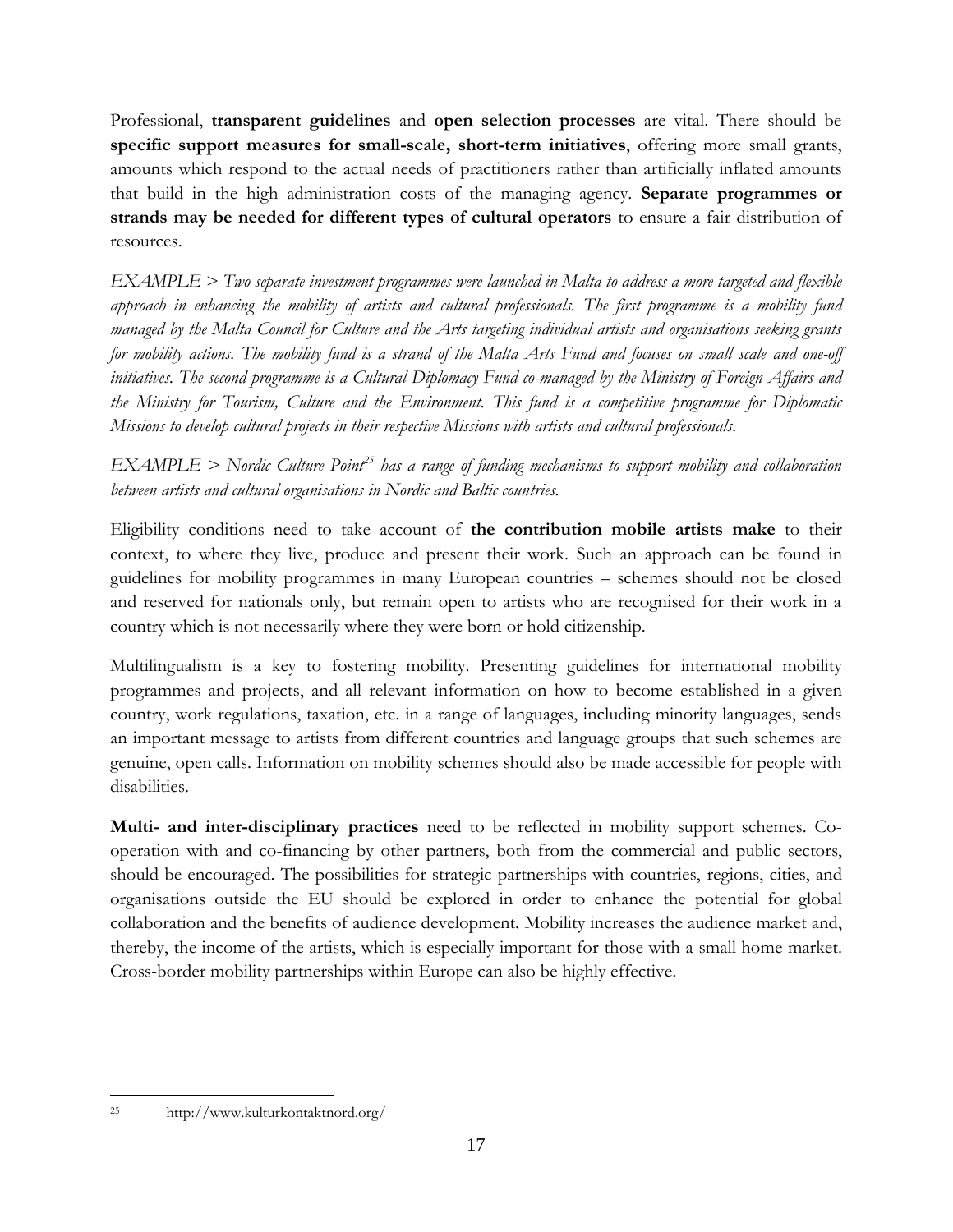*EXAMPLE > The Eurosonic Noorderslag has been held in Groningen in the Netherlands every year since 1986. It is Europe's main conference and showcase festival for European music. The Eurosonic Foundation aims at creating a platform for the European music industry and promoting the European repertoire.<sup>26</sup>*

Substantial changes have taken place within the higher education system in Europe as a result of the Bologna Process, which has instituted reforms that make European Higher Education more competitive and attractive for mobile students. Arts and cultural management courses are particularly recognised for their ability to attract international students, both from EU and from third countries. Art schools and academies are now much more focused on international networks, collaborations and partnerships, and graduates have **an expectation that international mobility will be integrated into their career pathways**.

**Environmental sustainability** needs to be factored into mobility support schemes much more explicitly. Developing new targets and **indicators for sustainable, selective, intelligent mobility** is an important priority.

*EXAMPLE > Julie's Bicycle publishes practical information resources, a series of Green Creative Industry Guides for London (commissioned by the Mayor of London's culture office). It has also produced Europe's first 'Green Mobility Guide for the Performing Arts' <sup>27</sup>in collaboration with On-the-Move.*

Shifting the emphasis to the results of mobility is likely to achieve a better balance between outgoing and incoming mobility support. EU MS also need to ensure that their country's visa policy and administrative regulations do not create unnecessary barriers to incoming cultural mobility.

#### **3.4. KEY PRINCIPLE 4: ARTISTS' MOBILITY SUPPORT IS A SHARED RESPONSIBILITY**

<span id="page-17-0"></span>Given its multiple benefits, artists' mobility support needs to be seen as a **shared responsibility** and a **partnership opportunity** for arts and culture agencies to work with other bodies and interests, such as regional authorities, business consortia and international cultural relations institutes.

**The role of the regions is becoming more important** in mobility support schemes, as regions in some EU MS strengthen their cultural policy and develop stronger aspirations to support mobility and cultural exchange. Creative city networks facilitate international connections and reveal lines of affinity. **New decentralised patterns of mobility** are emerging, connecting city to city, region to region and even region to country, resulting in a need for coordination between the different authorities.

*EXAMPLE > The North Rhine-Westphalia (NRW) region of Germany runs a multi-year international art and artist exchange programme 'Transfer'. Now in its 9th edition, Transfer 2011-2013<sup>28</sup> links NRW and South Korea* 

 $\overline{a}$ 

 $26$  See[: www.eurosonic.nl](http://www.eurosonic.nl/)

<sup>27</sup> <http://www.juliesbicycle.com/resources/green-guides/green-mobility-guide>

<sup>28</sup> <http://www.transfer-korea-nrw.com/>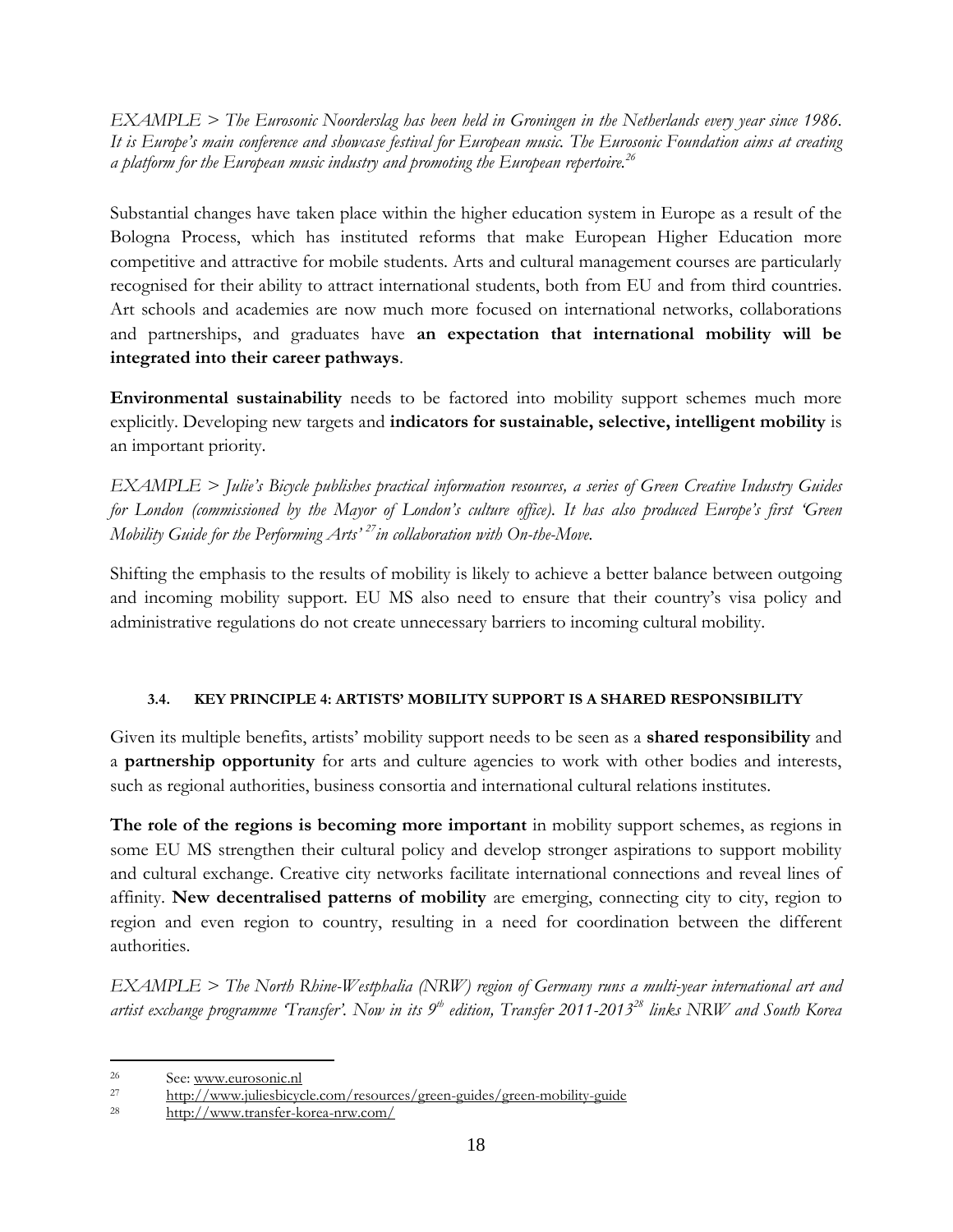*and will bring work from Korea to Germany and vice versa, exploring new cultural connections for artists, cultural institutions and audiences in Asia and Europe.*

Cultural mobility can contribute to smart, sustainable and inclusive local, regional and national development and growth. The EU Cohesion Policy 2007-2013 has enabled the Structural Funds to invest in the development of cultural infrastructure and cultural services in regions and cities of Europe. The new Cohesion Policy for  $2014-2020^{29}$  presents pathways for the cultural and creative sectors to assert their potential as an asset for growth and to become incorporated into regional innovation strategies for smart specialisation.

Cultural mobility should also be further streamlined in other existing EU programmes such as Youth in Action, Citizenship Programme, etc.

#### **3.5. KEY PRINCIPLE 5: A CALL FOR EFFICIENCY AND EFFECTIVENESS**

<span id="page-18-0"></span>In times of scarcity of and competition for resources, there is a **need for more efficient and effective access and support for artists' mobility**. Simplifying application procedures as much as possible will reduce the amount of time that artists and administrations spend on applying for subsidies. Even though the possibility for online application is now provided in several countries, this practice needs to become more widespread. Clear objectives and transparent selection criteria can help applicants assess their chances realistically. Furthermore, requests for audits and evaluation reports should be in balance with the level of the grant awarded. **EU MS are called to adopt the expert group recommendations on 'Information standards for the mobility of artists and cultural professionals'.** <sup>30</sup> Better standards of mobility information provision and learning from best practices are important steps towards a strong framework for artists' mobility, and will also improve the efficiency and effectiveness of mobility support programmes.

Training seminars about EU and international support schemes and methods of working should be implemented within the public authorities concerned (at national and regional level). Better awareness and skill-building of the professionals in this particular field would be useful, and will strengthen the capacity of the sector.

There is a lack of coordination in some countries, with many authorities having responsibility and powers in the field of international cultural exchange and mobility. **Inter-ministerial coordination, as well as coordination among bodies at regional and local levels,** and **agreement on joint principles and objectives** can help to avoid wasted effort, lack of transparency and the dissipation of potential benefits.<sup>31</sup>

 $\overline{a}$ <sup>29</sup> [http://ec.europa.eu/regional\\_policy/what/future/proposals\\_2014\\_2020\\_en.cfm](http://ec.europa.eu/regional_policy/what/future/proposals_2014_2020_en.cfm)<br><sup>30</sup> http://ec.europa.eu/culture/our\_policy\_development/documents/mobility\_info\_s

<sup>&</sup>lt;sup>30</sup> <http://ec.europa.eu/culture/our-policy-development/documents/mobility-info-standards.pdf><br><sup>31</sup> See "Strategicalliances and institutional framework". Policy Handbook on Haw to strategically

<sup>31</sup> See "Strategic alliances and institutional framework", Policy Handbook on *How to strategically use the EU support programmes, including Structural Funds, to foster the potential of culture for local, regional and national development and the spill-over effects on the wider economy?* OMC Working Group on Cultural and Creative Industries, p. 17, April 2012.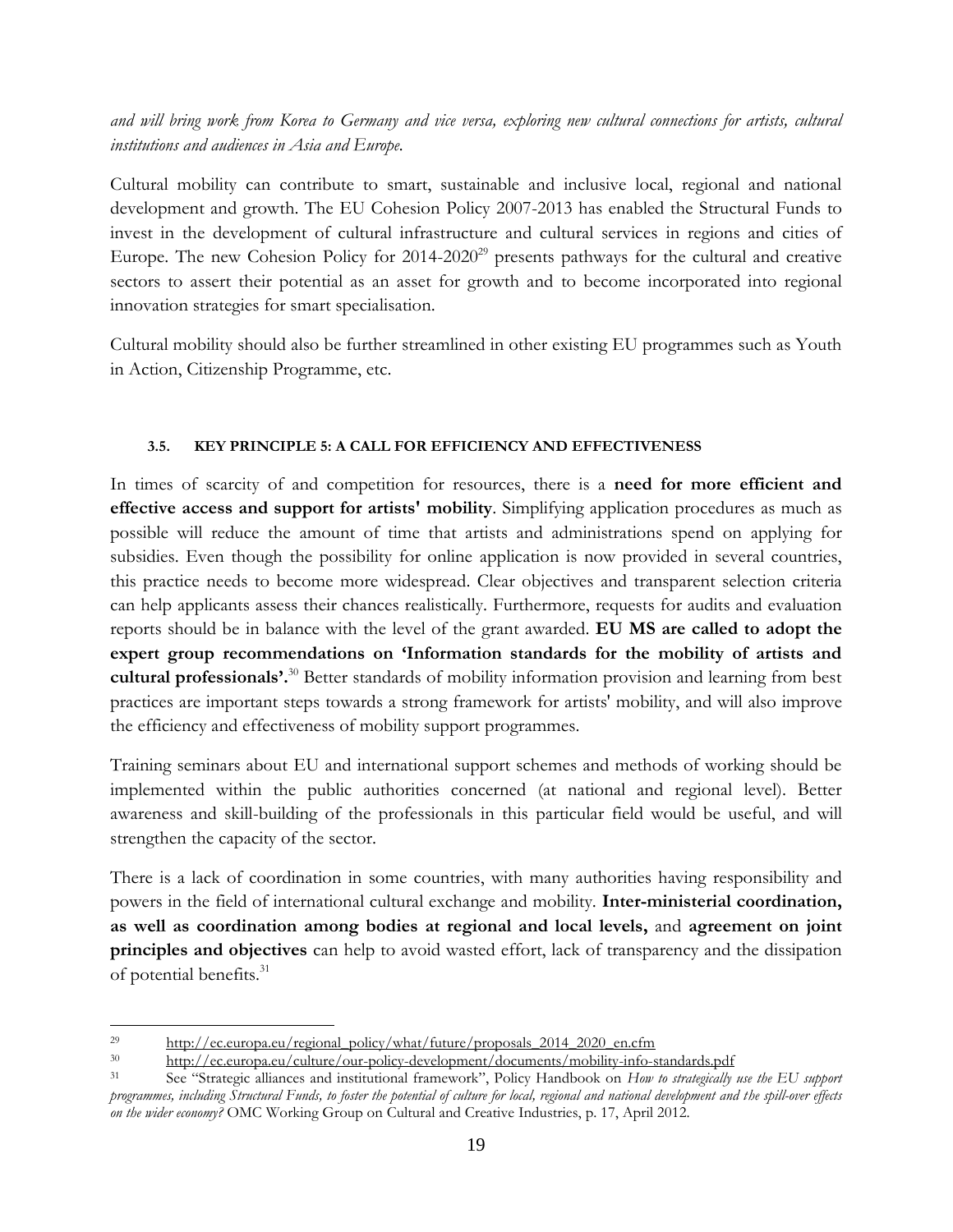*EXAMPLE > An agreement between the Ministry of Education, Science, Culture and Sport and the Foreign Affairs Ministry in Slovenia has allowed four residential apartments to be provided in Berlin, London, New York and Vienna for Slovenian artists to work abroad in the fields of performing and visual arts, architecture, design, literature, etc.*

Better collaboration between government bodies and cultural institutions in EU MS to combine resources in their relations with third countries can be an effective approach and complement bilateral exchanges and agreements. **Internationally networked projects** to support mobility enable authorities and institutions in Europe to maximise synergies and resources, in order to achieve greater impact and strategic benefits.

*EXAMPLE > Arts Collaboratory<sup>32</sup> is a programme for the support of visual art initiatives in Africa, Asia and Latin America, and for exchange between these and visual arts organisations in the Netherlands. Arts Collaboratory provides financial support, facilitates knowledge sharing, and promotes networking and artistic exchange. The programme was established in 2007 and pools the resources, knowledge and networks of three Dutch organisations: Hivos, DOEN Foundation and the Mondriaan Foundation.*

In order to develop efficient and sustainable mobility schemes, there is a need to develop targets, as well as qualitative and quantitative indicators for, *inter alia*, the intrinsic, instrumental, and diplomatic value of culture, audience and market development, and environmental sustainability.

*EXAMPLE > Culture Ireland sees all the performance indicators together as constituting a collective "culture value", a term that includes the aesthetic, historical, social, diplomatic and spiritual value. Economic components include public good, reputational, national identity and international social cohesion benefits. Efficiency or value for money indicators are also part of the overall equation. In summary, these components of cultural value are categorised as intrinsic, instrumental and institutional value.* 

Overall, there is a need for **better analysis of and collection of data** on the results of mobility schemes. Evaluation of mobility programmes and schemes should be undertaken on a regular basis by the relevant agencies. There is a coordination role here for EU MS to ensure good intelligence on national mobility trends and needs, and the widespread dissemination of results.

 $\overline{a}$ <sup>32</sup> <http://www.artscollaboratory.org/>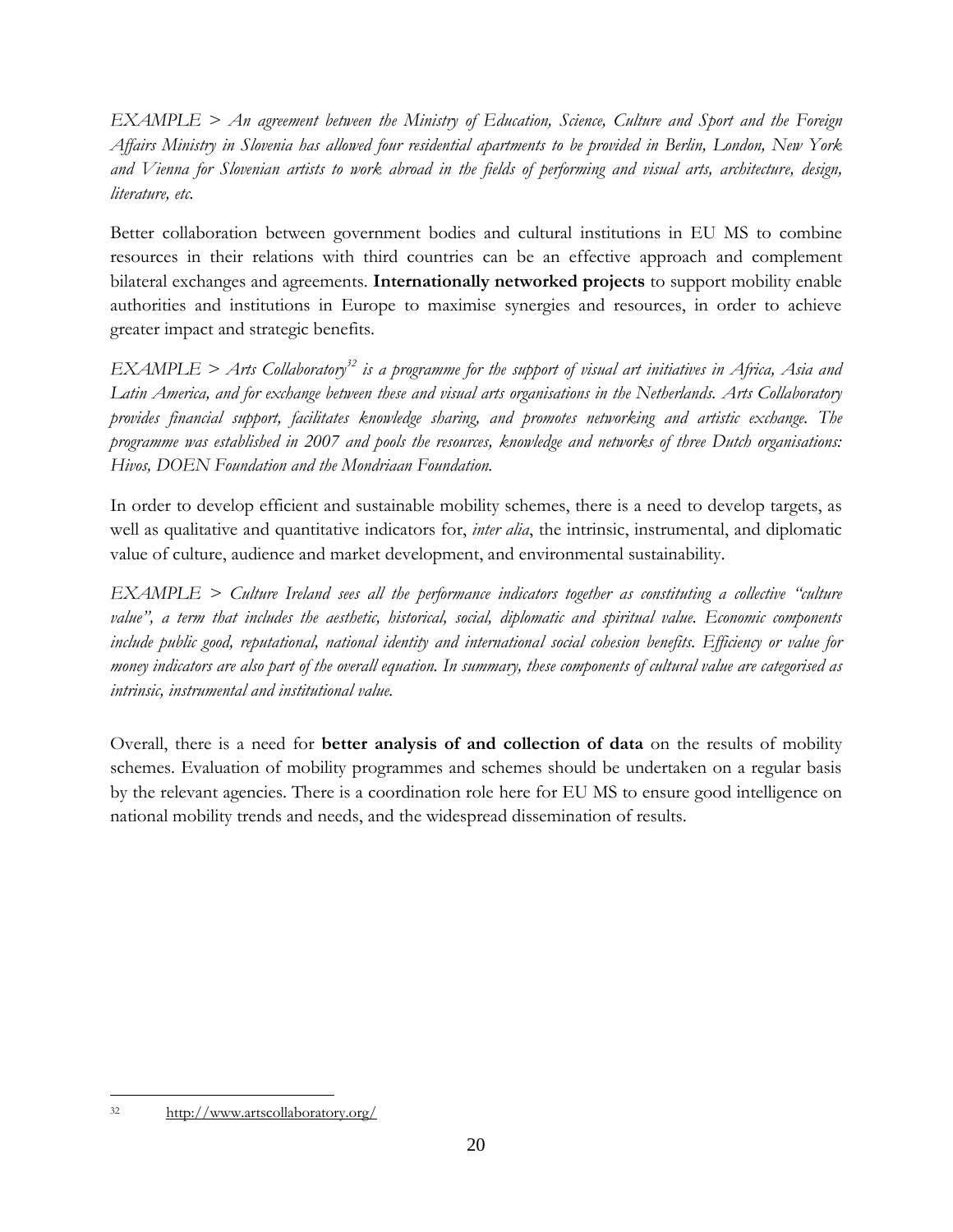#### <span id="page-20-0"></span>**ANNEX I. GENERAL INFORMATION ABOUT THE REPORT**

#### **Contact Person**

Bert Holvast (NL), Chair of the Open Method of Coordination (OMC) Working Group on Mobility Support Programmes [B.Holvast@wmij.nl](mailto:B.Holvast@wmij.nl)

#### **Drafting Team**

Ines Da Silva (FR), [ines.da-silva@culture.gouv.fr](mailto:ines.da-silva@culture.gouv.fr) Bert Holvast (NL), **B.Holvast**@wmij.nl Janina Krusinskaite, (LT) *j.krusinskaite@lrkm.lt* Ann Larsson (SE,) [ann.larsson@konstnarsnamnden.se](mailto:ann.larsson@konstnarsnamnden.se)

#### **Participating EU Member States in the OMC Working Group**

Austria, Belgium, Cyprus, Czech Republic, Denmark, Estonia, Finland, France, Germany, Greece, Hungary, Ireland, Italy, Latvia, Lithuania, Luxembourg, Malta, Netherlands, Poland, Portugal, Romania, Slovakia, Slovenia, Spain, Sweden

#### **European Commission**

Directorate-General for Education & Culture Unit D1 – "Culture Policy, diversity and intercultural dialogue" Catherine Magnant, Deputy Head of Unit, Catherine. Magnant@ec.europa.eu Alexandra Kalogirou, Policy Officer, Alexandra.Kalogirou@ec.europa.eu

#### **Working Method and Timetable**

The work of the Open Method of Coordination (OMC) group of EU Member State experts on Mobility Support Programmes was carried out in five plenary and subgroup meetings in 2011 and 2012. A drafting session for the present report was held in Brussels on 26 March 2012, with the participation of the experts from France, Lithuania and Sweden, chaired by Bert Holvast, Netherlands (see above Drafting Team). The last (5<sup>th</sup>) meeting of the OMC Working Group was held in Brussels on 14 & 15 June 2012.

#### **Presentations by Member States' experts during the plenary sessions held in 2011 and 2012**

Czech Republic

Mobility Obstacles in the Czech Republic, *Pavla Petrová, Arts and Theatre Institute*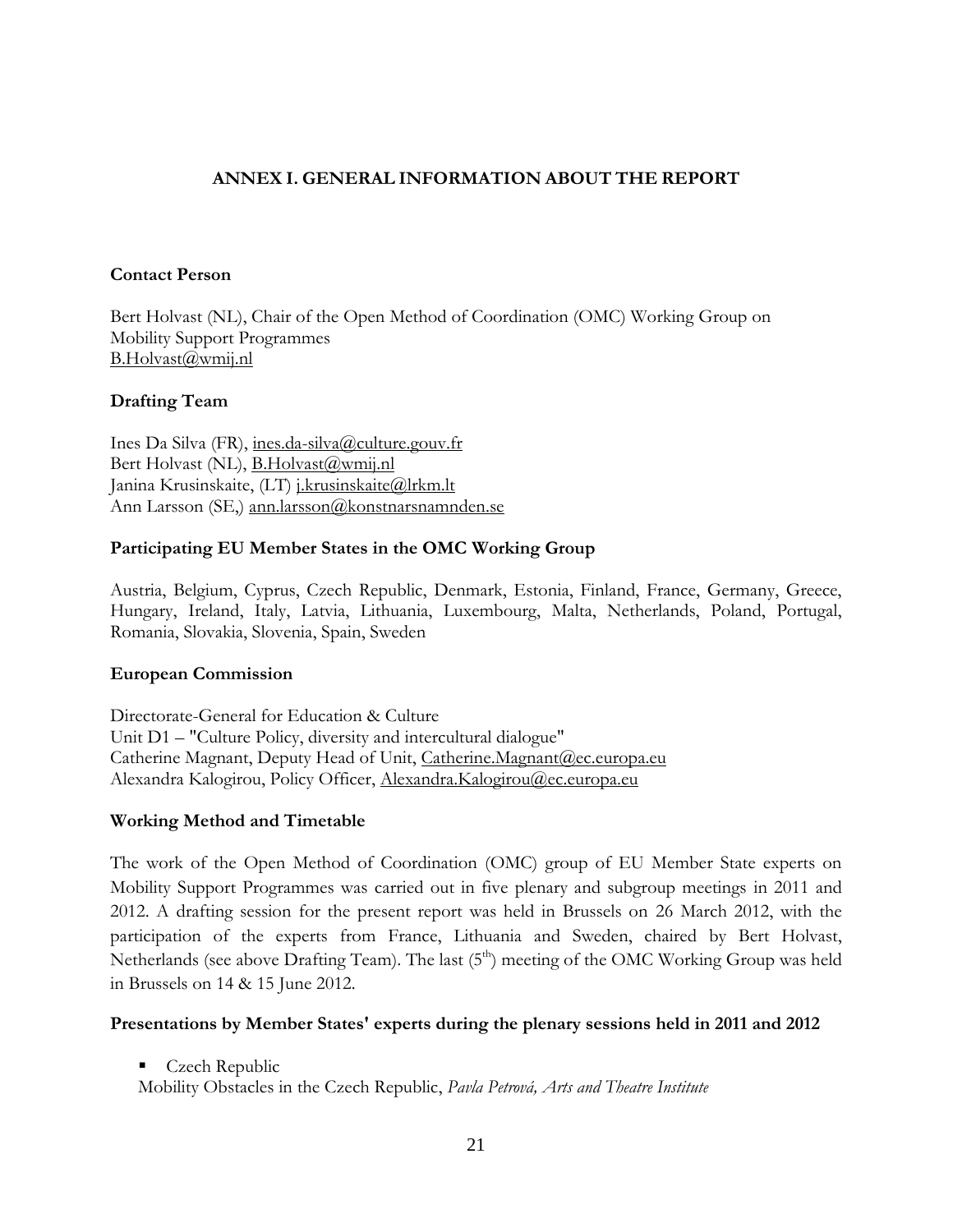**France** 

RENDEZ-VOUS, *P. Sauvageot, Project Manager, Lieux publics*

French Cultural Financial Support Schemes for Mobility, *Ines Da Silva, Ministry of Culture & Communication*

Hungary

Adoption of Council Conclusions on Mobility Information Services for Artists and for Culture Professionals, *Katalin Budai*

- Ireland
- Mobility Support Programmes

 $\blacksquare$  Italy

Mobility Support Programmes, *Erminia Sciacchitano, Ministry of Culture*

• Poland

Funding Situation in the Arts, *Elzbieta Nowak, Ministry of Culture & National Heritage* **Slovakia** 

- Mobility Policies in the Slovak Republic, *Július Klein, the Slovak State Philharmonic*
- **Slovenia**
- H.O.M.E. (House for Open Mobility Exchange), *Jaša Jenull (KUD Ljud).*
- Sweden

Support for Mobility for Individual Artists in Sweden on State Level, *Ann Larsson, the Swedish Arts Grants Committee*

■ United Kingdom

Information Services for Mobility of Artists: A United Kingdom Perspective, *Yvette Vaughan-Jones, Visiting Artists*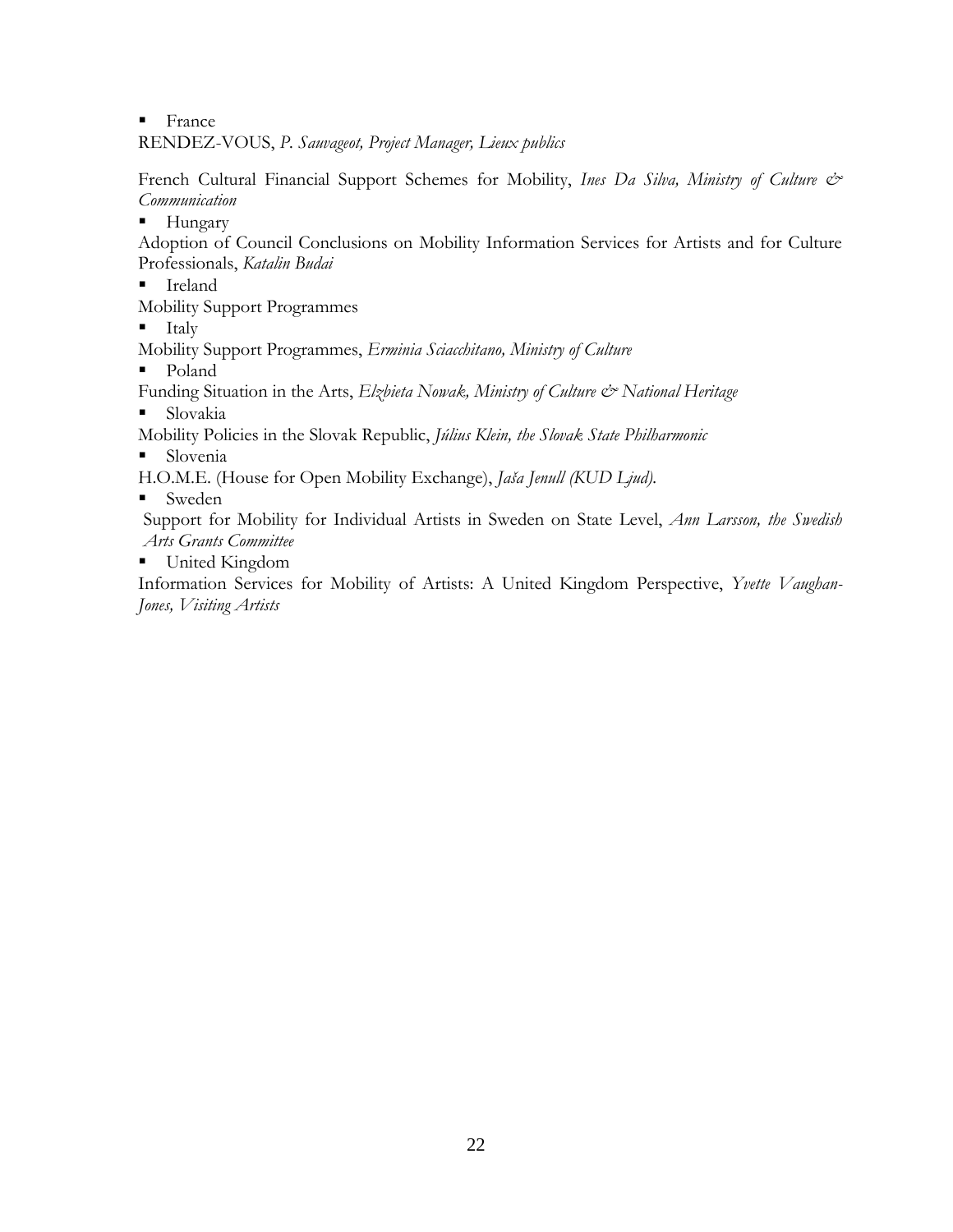# **ANNEX II. LIST OF RESOURCES**

# <span id="page-22-1"></span><span id="page-22-0"></span>**1. EXAMPLES OF EU MEMBER STATES' SUPPORT PROGRAMMES & SCHEMES FOR ARTISTS' MOBILITY**

| Country/Region:                                                                         | <b>AUSTRIA</b>                                                                                                                                                                                                                                                   |
|-----------------------------------------------------------------------------------------|------------------------------------------------------------------------------------------------------------------------------------------------------------------------------------------------------------------------------------------------------------------|
| Initiating authority:                                                                   | Ministry of Education, Arts and Culture                                                                                                                                                                                                                          |
| Title of initiative (if<br><i>applicable</i> ):                                         | Traineeprogramm                                                                                                                                                                                                                                                  |
| Objectives (of the<br><i>initiative</i> / scheme):                                      | Professionialisation of Cultural Managers                                                                                                                                                                                                                        |
| Short description (of the<br><i>initiative</i> / <i>scheme</i> ):                       | 10 to 12 professionals can work from 3 to 6 months in cultural<br>institutions abroad. The institutions are chosen either by the<br>Ministry or the candidate. Cultural managers receive a monthly<br>fee from the Ministry ranging from EUR 1 500 to EUR 1 850. |
| Short description of<br>problem<br>resolved/barrier<br>overcome (if such the case):     |                                                                                                                                                                                                                                                                  |
| Target group (e.g., small-<br>scale operators,<br>young/emerging artists,<br>etc.)      | Cultural managers                                                                                                                                                                                                                                                |
| Source of funding:                                                                      | Ministry of Education, Arts and Culture                                                                                                                                                                                                                          |
| Total cost:                                                                             | EUR 54 000 to EUR 133 500                                                                                                                                                                                                                                        |
| How was it made<br>possible?                                                            | The idea originated in the department for funding cultural<br>centres and was endorsed by the Minister.                                                                                                                                                          |
| Which authority/ies was<br>it necessary to convince<br>or collaborate with?             |                                                                                                                                                                                                                                                                  |
| Results (short-term; long-<br>term) since<br>implementation (if data<br>are available): | No evaluation is available.                                                                                                                                                                                                                                      |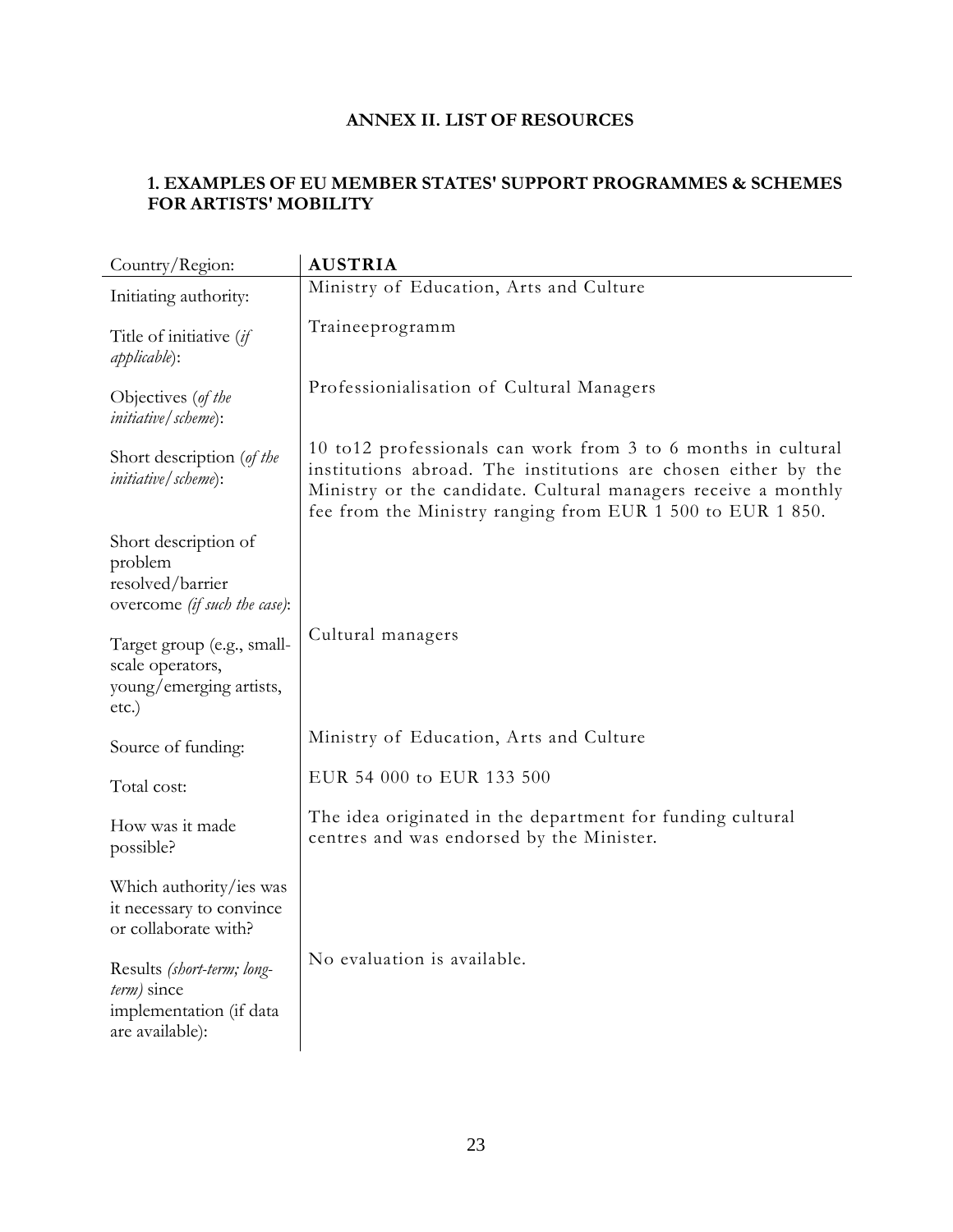| Country/Region:                                                                     | <b>BELGIUM/FLANDERS</b>                                                                                                                                                                                                                                                                                                                                                                                                                                                                                                                                                                    |
|-------------------------------------------------------------------------------------|--------------------------------------------------------------------------------------------------------------------------------------------------------------------------------------------------------------------------------------------------------------------------------------------------------------------------------------------------------------------------------------------------------------------------------------------------------------------------------------------------------------------------------------------------------------------------------------------|
| Initiating authority:                                                               | Flemish Community                                                                                                                                                                                                                                                                                                                                                                                                                                                                                                                                                                          |
| Title of initiative (if<br><i>applicable</i> ):                                     | Preparation of an international arts project under a European funding<br>programme.                                                                                                                                                                                                                                                                                                                                                                                                                                                                                                        |
| Objectives (of the<br><i>initiative</i> / <i>scheme</i> ):                          | Making available project grants, the Flemish authorities intend to<br>encourage the arts sector to develop and submit proposals for European<br>Union subsidy.                                                                                                                                                                                                                                                                                                                                                                                                                             |
| Short description (of the<br><i>initiative</i> / <i>scheme</i> ):                   | An organisation preparing an application for an EU-funded programme<br>(e.g. Culture 2007-2013, Interreg) can apply for support for the<br>international costs occurring for its preparation, for example international<br>travel costs for preparatory meetings with partner organisations, costs of<br>international phone calls, etc.                                                                                                                                                                                                                                                   |
| Short description of<br>problem<br>resolved/barrier<br>overcome (if such the case): |                                                                                                                                                                                                                                                                                                                                                                                                                                                                                                                                                                                            |
| Target group (e.g., small-<br>scale operators,<br>young/emerging artists,<br>etc.)  | Basic requirements for applicants:<br>— to be a legal entity;<br>— to be located in the Dutch language area in Belgium or in the bilingual<br>area of Brussels Capital.                                                                                                                                                                                                                                                                                                                                                                                                                    |
|                                                                                     | Qualitative eligibility and evaluation criteria:<br>In order to determine the volume of the subsidy amount, the following<br>criteria shall be applied insofar as these are relevant for the evaluation of<br>the subsidised activity. The specificity of the applicant is taken into<br>account.<br>— the quality of the artistic and/or thematic concept;<br>— the significance and the quality of the project within the international<br>context;<br>— the significance of the project for further development of the artistic<br>track;<br>- the concretisation of inter-culturalism. |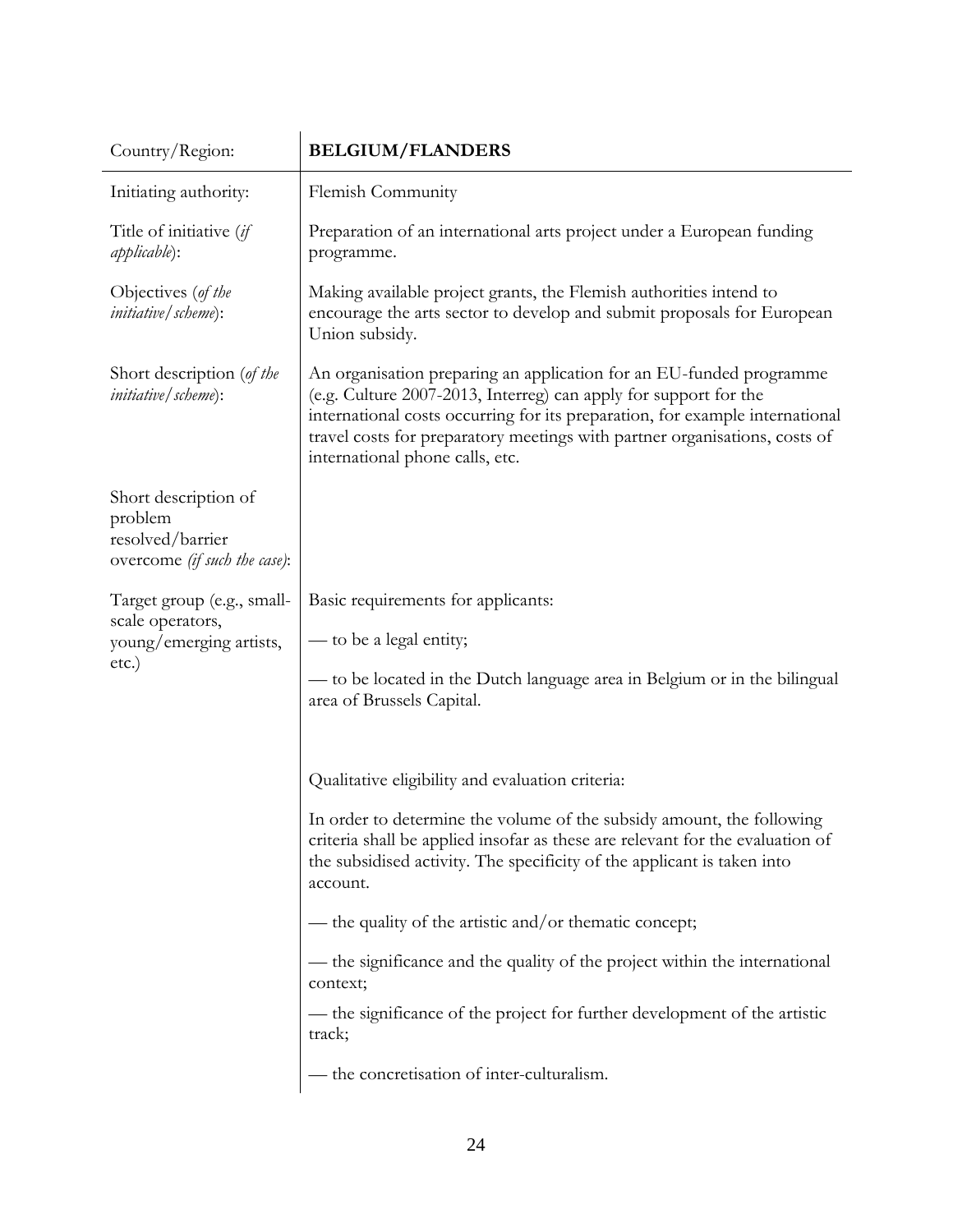| Source of funding:                                                                         | Agency for Arts and Heritage                                                                                                                                                                |
|--------------------------------------------------------------------------------------------|---------------------------------------------------------------------------------------------------------------------------------------------------------------------------------------------|
| Total cost:                                                                                | EUR 20 000 in 2011                                                                                                                                                                          |
| How was it made<br>possible?                                                               |                                                                                                                                                                                             |
| Which authority/ies was<br>it necessary to convince<br>or collaborate with?                |                                                                                                                                                                                             |
| Results (short-term; long-<br>$term$ ) since<br>implementation (if data<br>are available): | The "Preparation of an international arts project under a European<br>funding programme" is a new grant line that was set up in 2010. Its<br>results and impact have not been assessed yet. |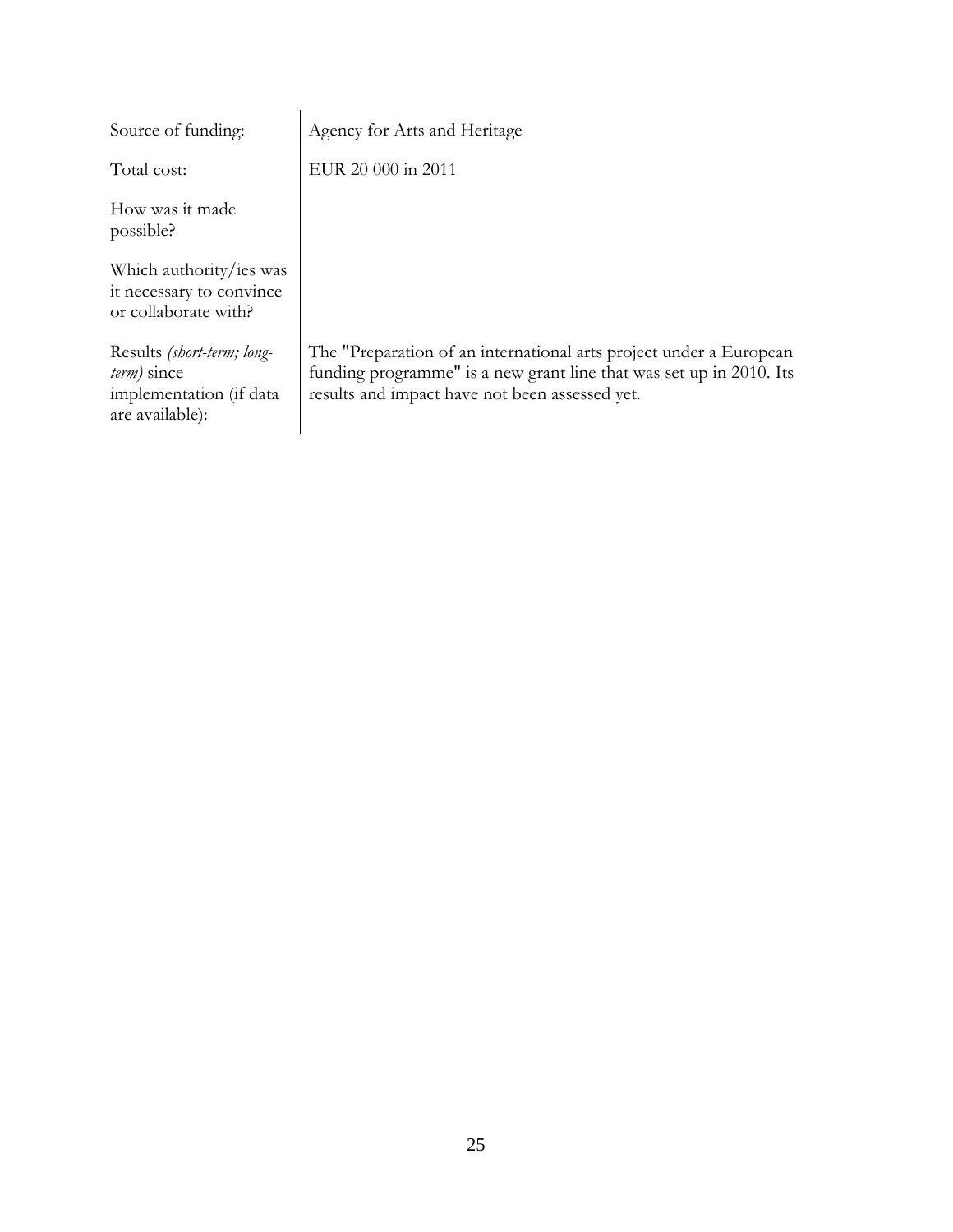| Country/Region:                                                                         | <b>CYPRUS</b>                                                                                                                                                                                                                                                                                                                                                   |
|-----------------------------------------------------------------------------------------|-----------------------------------------------------------------------------------------------------------------------------------------------------------------------------------------------------------------------------------------------------------------------------------------------------------------------------------------------------------------|
| Initiating authority:                                                                   | The Cultural Movement of Limassol "Epilogi"                                                                                                                                                                                                                                                                                                                     |
| Title of initiative (if<br><i>applicable</i> ):                                         | Cyprus in Action                                                                                                                                                                                                                                                                                                                                                |
| Objectives (of the<br><i>initiative</i> / scheme):                                      | Bringing together young musicians from Cyprus, Greece and Turkey.                                                                                                                                                                                                                                                                                               |
| Short description (of the<br><i>initiative</i> / <i>scheme</i> ):                       | 5-day cultural management training course and youth music camp<br>held in Limassol in January 2010;                                                                                                                                                                                                                                                             |
|                                                                                         | 70 participants from Cyprus, Greece and Turkey;                                                                                                                                                                                                                                                                                                                 |
|                                                                                         | funded by the European Cultural Foundation.                                                                                                                                                                                                                                                                                                                     |
| Short description of<br>problem<br>resolved/barrier<br>overcome (if such the case):     | Visa-related issues were resolved through collaboration between the<br>Ministries of Foreign Affairs of Cyprus and Greece.                                                                                                                                                                                                                                      |
| Target group (e.g., small-<br>scale operators,<br>young/emerging artists,<br>etc.)      | From the 70 participants, 15 were young cultural operators and<br>musicians.                                                                                                                                                                                                                                                                                    |
| Source of funding:                                                                      | European Cultural Foundation                                                                                                                                                                                                                                                                                                                                    |
| Total cost:                                                                             | EUR 40 000                                                                                                                                                                                                                                                                                                                                                      |
| How was it made<br>possible?                                                            | Invitation letter to the Ministries of Foreign Affairs of Cyprus and Greece<br>by the Cultural Movement of Limassol "Epilogi" (Cyprus) and Jeunesses<br>Musicales International (Belgium); coordination with group leaders from<br>the Sevda-Cenap And Music Foundation and Pera Fine Arts, Turkey.                                                             |
| Which authority/ies was<br>it necessary to convince<br>or collaborate with?             |                                                                                                                                                                                                                                                                                                                                                                 |
| Results (short-term; long-<br>term) since<br>implementation (if data<br>are available): | Improved collaboration in the cultural field among youth and music<br>organisations from Cyprus, Greece, and Turkey. This initiative also<br>resulted in a project through the "Culture Programme 2007-2013" in<br>2010 and the realisation of a number of projects including a Youth in<br>Action grant (Sept 2010) and the Euro-Med Youth Music Expo in 2012. |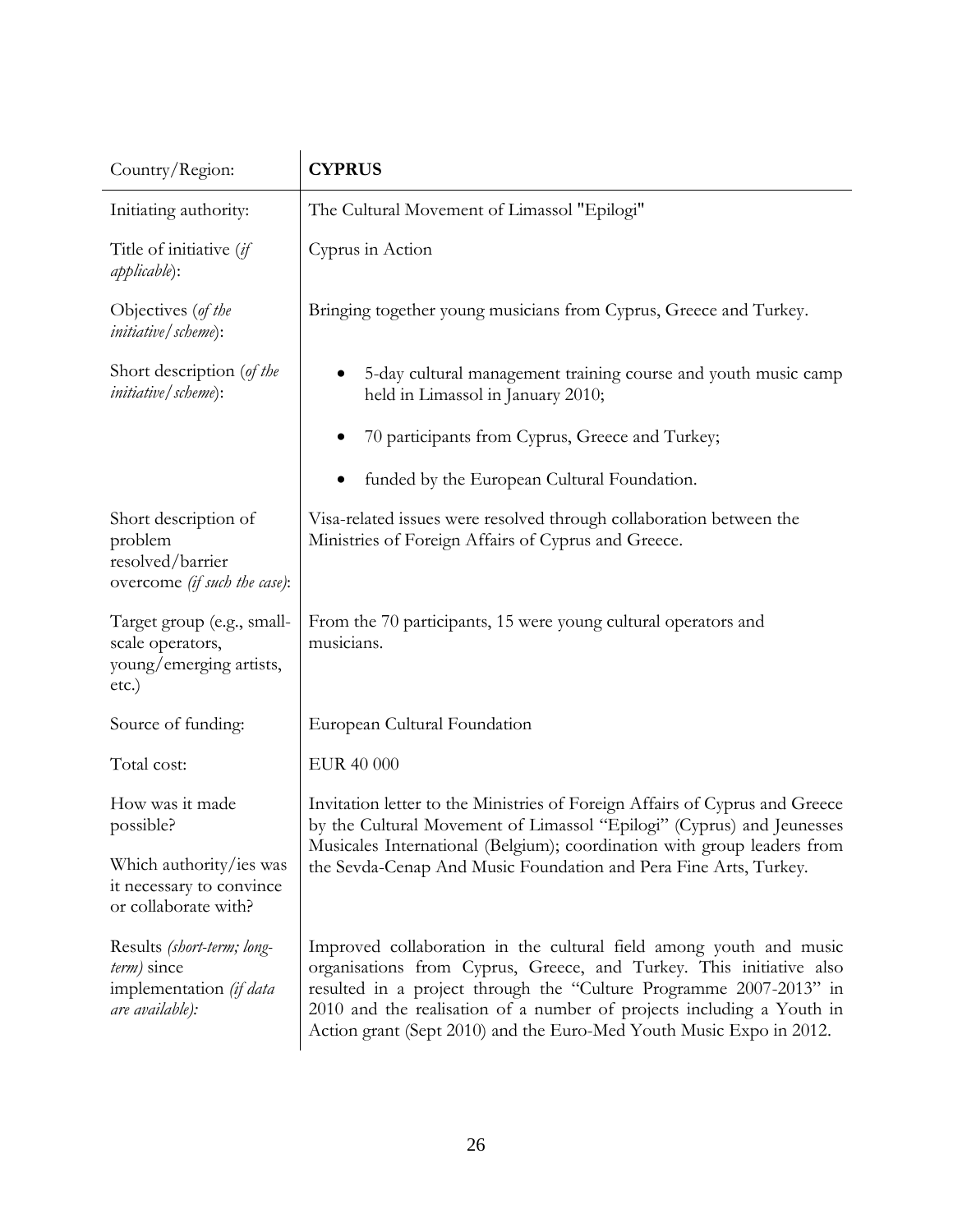| Country/Region:                                                                         | <b>CZECH REPUBLIC</b>                                                                                                                                                                                                                                                                                                         |
|-----------------------------------------------------------------------------------------|-------------------------------------------------------------------------------------------------------------------------------------------------------------------------------------------------------------------------------------------------------------------------------------------------------------------------------|
| Initiating authority:                                                                   | Ministry of Culture, Foreign Relations Department                                                                                                                                                                                                                                                                             |
| Title of initiative (if<br><i>applicable</i> ):                                         | Grants for international cooperation                                                                                                                                                                                                                                                                                          |
| Objectives (of the<br><i>initiative</i> / <i>scheme</i> ):                              | Promotion of Czech culture abroad & support of cultural diversity.                                                                                                                                                                                                                                                            |
| Short description (of the<br><i>initiative</i> / <i>scheme</i> ):                       | Project and production grants in the field of arts for Czech artists abroad<br>(tours, hosting at international festivals, exhibitions, literature festivals<br>$etc.$ ).                                                                                                                                                     |
| Short description of<br>problem<br>resolved/barrier<br>overcome (if such the case):     | One of the tools available in the Czech Republic for international<br>cooperation. The programme is not open to individual artists. It focuses<br>on artistic projects, not on projects by other cultural workers and<br>intermediary institutions. Its budget is very low.                                                   |
| Target group (e.g., small-<br>scale operators,<br>young/emerging artists,<br>etc.)      | <b>NGOs</b>                                                                                                                                                                                                                                                                                                                   |
| Source of funding:                                                                      | Ministry of Culture                                                                                                                                                                                                                                                                                                           |
| Total cost:                                                                             | EUR 250 000 to EUR 280 000                                                                                                                                                                                                                                                                                                    |
| How was it made<br>possible?                                                            | Applicants must have an invitation from abroad; maximum 3 projects -<br>one applicant per year. Subsidies cover only direct costs of projects.                                                                                                                                                                                |
| Which authority/ies was<br>it necessary to convince<br>or collaborate with?             |                                                                                                                                                                                                                                                                                                                               |
| Results (short-term; long-<br>term) since<br>implementation (if data<br>are available): | The programme exists since 2000. At first, the Programme for Cultural<br>Cooperation also focused on incoming artists (for festivals, exhibitions,<br>performances). Because of lack of state funding, the programme has been<br>limited since 2012 only to international cultural cooperation outside the<br>Czech Republic. |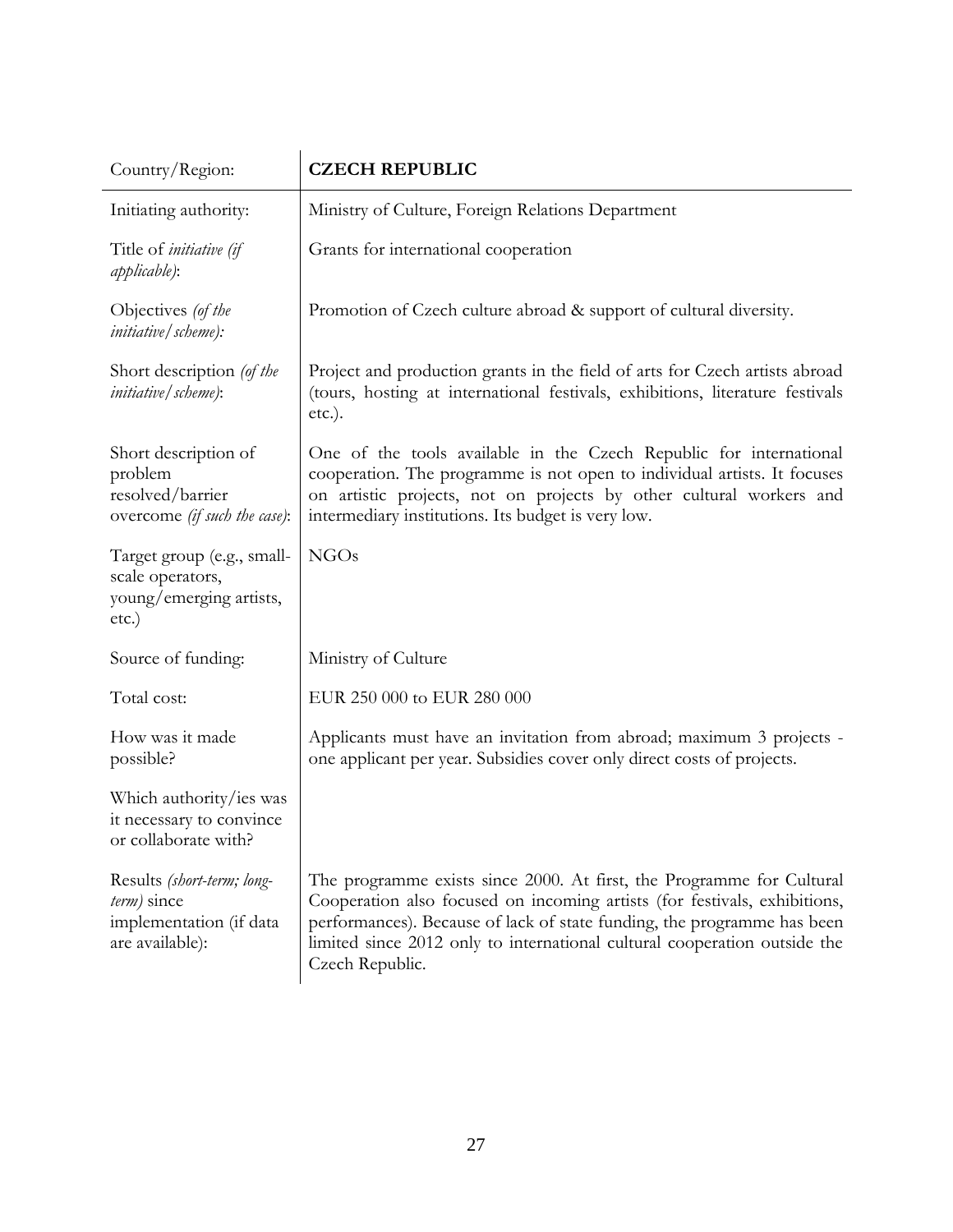| Country/Region:                                                                     | CZECH REPUBLIC, HUNGARY, POLAND AND SLOVAKIA<br>(Visegrad Countries – V4)                                                                                                                                                                                                                                                                                  |
|-------------------------------------------------------------------------------------|------------------------------------------------------------------------------------------------------------------------------------------------------------------------------------------------------------------------------------------------------------------------------------------------------------------------------------------------------------|
| Initiating authority:                                                               | The governments of V4 countries                                                                                                                                                                                                                                                                                                                            |
| Title of initiative (if                                                             | International Visegrad Fund (founded in 2000).                                                                                                                                                                                                                                                                                                             |
| <i>applicable</i> ):                                                                | Annual budget for 2010: EUR 7 000 000; equal contributions of the<br>Visegrad Group governments.                                                                                                                                                                                                                                                           |
| Objectives (of the<br><i>initiative</i> / <i>scheme</i> ):                          | The purpose of the Fund is to facilitate and promote the development of<br>closer cooperation among V4 countries, as well as with other countries,<br>especially, but not exclusively, non-EU Member States in Eastern<br>Europe, the Western Balkans, and the Southern Caucasus.                                                                          |
| Short description (of the<br><i>initiative</i> / scheme):                           | Grants support common cultural, scientific and educational projects,<br>youth exchanges, cross-border projects and the promotion of tourism;<br>individual mobility projects (scholarships and residencies) are also<br>supported.                                                                                                                         |
| Short description of<br>problem<br>resolved/barrier<br>overcome (if such the case): | Complicated administration of the application procedure (original<br>financial documents required; low budget available for cultural projects).<br>Since 2011, advance payments have been introduced, because until then,<br>only reimbursements were possible.                                                                                            |
| Target group (e.g., small-<br>scale operators,<br>young/emerging artists,<br>etc.)  | Non-governmental organisations (NGOs), municipalities, local or<br>regional governments, schools and universities, but also private com-<br>panies and small groups or individuals are eligible for the grant support,<br>provided that their projects deal with the region and further develop<br>cooperation among project partners based in the region. |
| Source of funding:                                                                  | The budget of the Fund consists of equal contributions by each<br>government of the Visegrad Group.                                                                                                                                                                                                                                                        |
| Total cost:                                                                         | Mobility programmes: EUR 1 528 900 in the budget plan for 2012 (total<br>budget: EUR 6 000 000 in 2010; EUR 6 598 10 in 2011; EUR 7 530 701<br>in 2012).                                                                                                                                                                                                   |
| How was it made<br>possible?                                                        | Collaboration among all V4 countries (except in the case of individual<br>mobility projects) upon agreement of their governments. The programme<br>is implemented by the Secretariat of the Fund.                                                                                                                                                          |
| Which authority/ies was<br>it necessary to convince<br>or collaborate with?         |                                                                                                                                                                                                                                                                                                                                                            |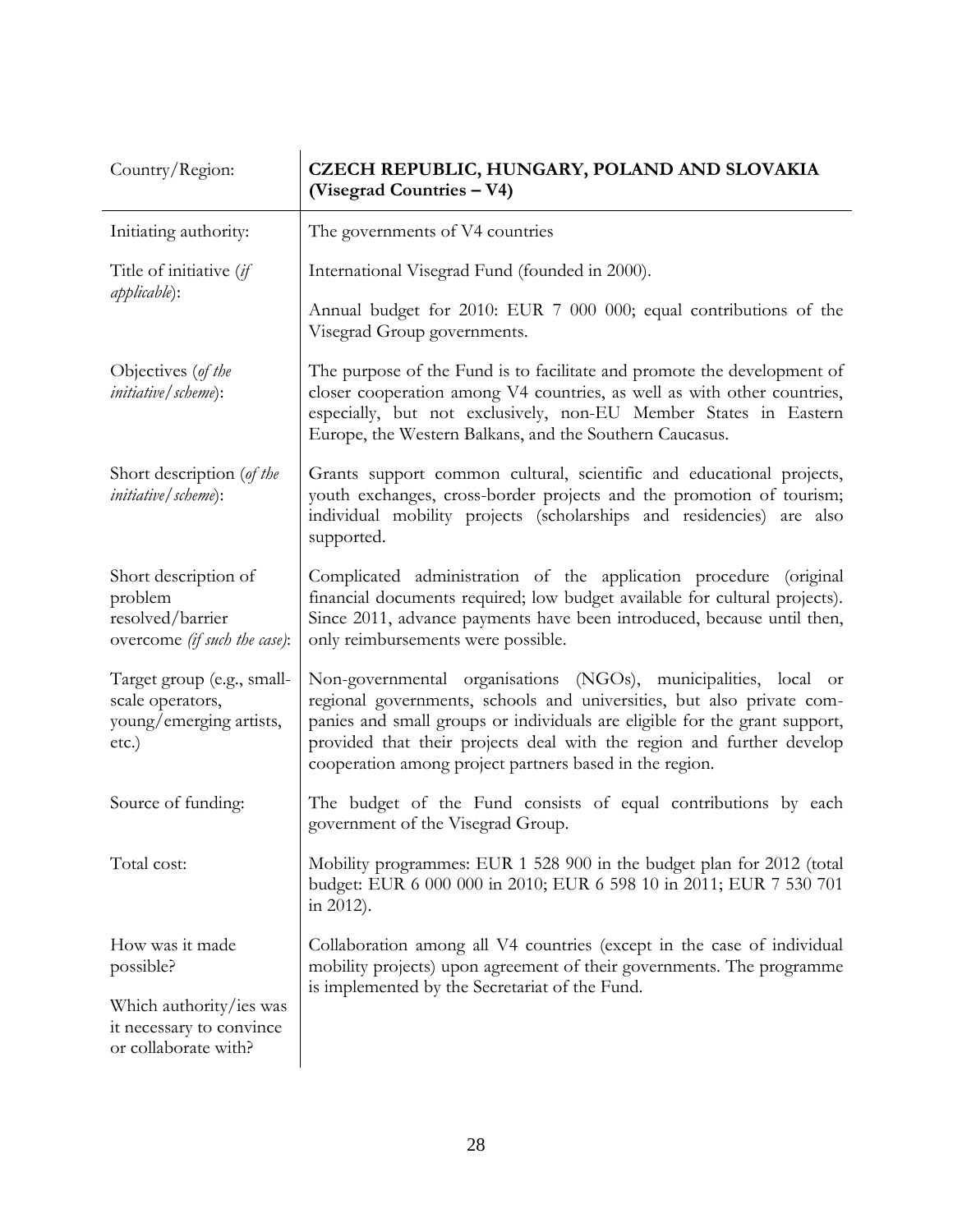Results *(short-term; longterm)* since implementation *(if data are available)*:

Founded in 2000, the Fund has been developing ever since. By the end of 2010, the Fund had supported more than 3 300 grant projects and awarded more than 1 300 scholarships and artist residencies. For 2012 the Fund runs four grant programmes: Small Grants, Standard Grants, The Visegrad Strategic Programme and the Visegrad+ Programme, in addition to several scholarship schemes, a triple artist-in-residence programme and a curriculum-building programme for universities.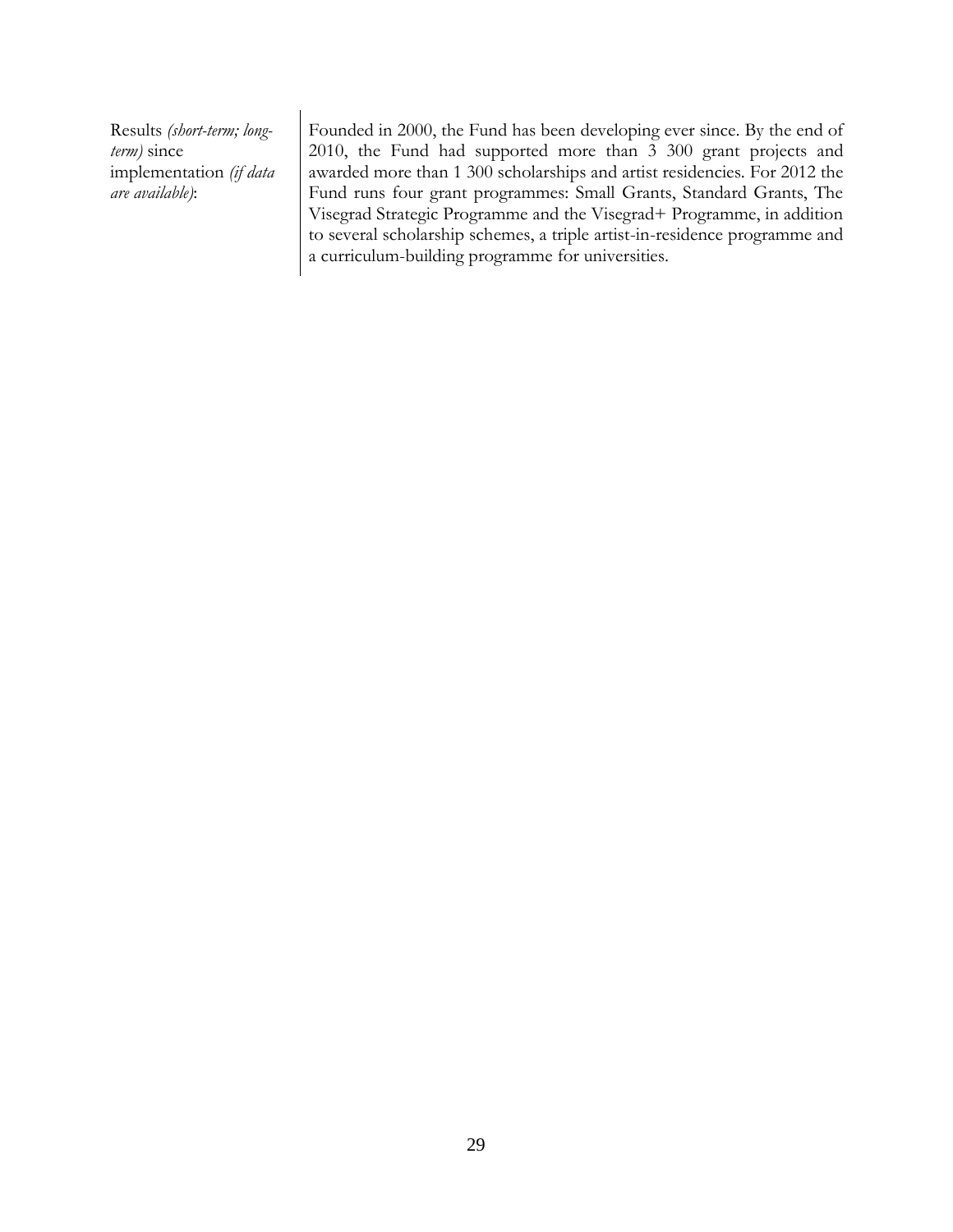| Country/Region:                                                                            | <b>DENMARK</b>                                                                                                                                                                                                                                                                                                                                                                                                                                                                                                               |
|--------------------------------------------------------------------------------------------|------------------------------------------------------------------------------------------------------------------------------------------------------------------------------------------------------------------------------------------------------------------------------------------------------------------------------------------------------------------------------------------------------------------------------------------------------------------------------------------------------------------------------|
| Initiating authority:                                                                      | The Danish Arts Council                                                                                                                                                                                                                                                                                                                                                                                                                                                                                                      |
| Title of initiative (if<br><i>applicable</i> ):                                            | DIVA - Danish International Visiting Artists Programme                                                                                                                                                                                                                                                                                                                                                                                                                                                                       |
| Objectives (of the<br><i>initiative</i> / <i>scheme</i> ):                                 | DIVA is an artist-in-residence programme, with the objective to increase<br>mobility and networking and to develop the Danish art scene through<br>exchange.                                                                                                                                                                                                                                                                                                                                                                 |
| Short description (of the<br><i>initiative</i> / <i>scheme</i> ):                          | Danish art institutions and professionals (art centres, artists' groups,<br>galleries, theatres, orchestras, festivals, educational institutions and<br>municipalities) can invite foreign artists or artists' groups to reside in<br>Denmark for extended periods of time, varying from 14 days to 3<br>months. The artist may be invited to participate in projects, productions,<br>the development of artistic works, education programmes, guest lectures,<br>talks, workshops, master classes, dialogue meetings, etc. |
|                                                                                            | For more information see: http://www.kunst.dk                                                                                                                                                                                                                                                                                                                                                                                                                                                                                |
| Short description of<br>problem<br>resolved/barrier<br>overcome (if such the case):        | The DIVA residency scheme primarily solved the problem of the very<br>costly and resource-demanding permanent residencies. This is an ad hoc<br>residency that materialises wherever there is a host who will take on the<br>responsibility of facilitating the stay of a foreign artist.                                                                                                                                                                                                                                    |
| Target group (e.g., small-<br>scale operators,<br>young/emerging artists,<br>etc.)         | Young and emerging artists have been the primary users of this<br>programme. This was not intentional, but it turned out that the structure<br>of the programme was particularly attractive to small-scale operators and<br>emerging artists.                                                                                                                                                                                                                                                                                |
| Source of funding:                                                                         | The Danish Arts Council                                                                                                                                                                                                                                                                                                                                                                                                                                                                                                      |
| Total cost:                                                                                | DKK 2 000 000 yearly (covers ca. 40 projects)                                                                                                                                                                                                                                                                                                                                                                                                                                                                                |
| How was it made<br>possible?                                                               | The programme was initiated by the Danish Arts Council. It is destined<br>for artists in the visual & performing arts, literature, and music.                                                                                                                                                                                                                                                                                                                                                                                |
| Which authority/ies was<br>it necessary to convince<br>or collaborate with?                |                                                                                                                                                                                                                                                                                                                                                                                                                                                                                                                              |
| Results (short-term; long-<br>$term$ ) since<br>implementation (if data<br>are available): | The programme has been an important instrument in increasing<br>cooperation and long-term exchange between Danish and foreign artists.                                                                                                                                                                                                                                                                                                                                                                                       |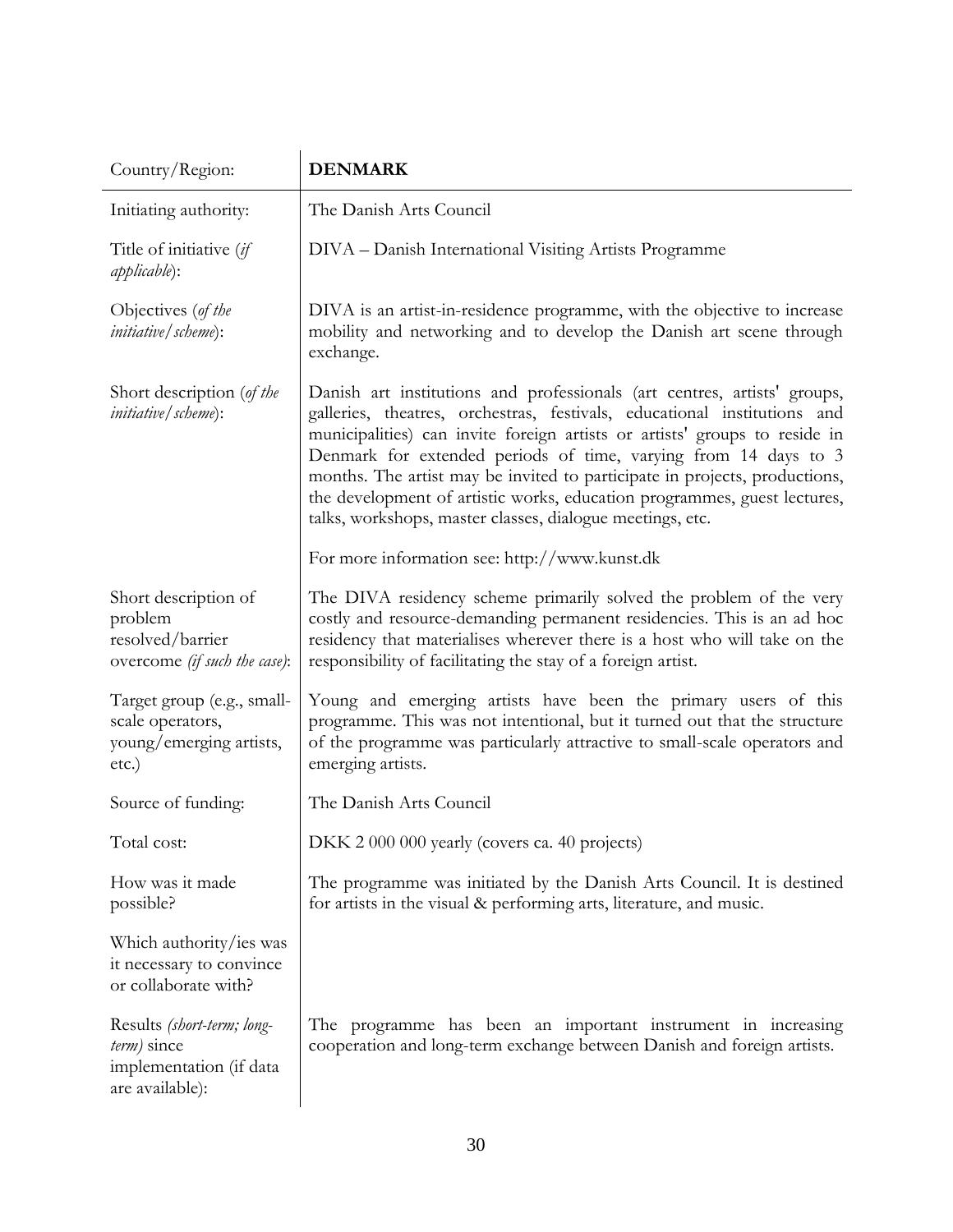| Country/Region:                                                            | FINLAND/NORDIC - BALTIC REGION                                                                                                                                                                                                                                                                                                                                                                                                                         |
|----------------------------------------------------------------------------|--------------------------------------------------------------------------------------------------------------------------------------------------------------------------------------------------------------------------------------------------------------------------------------------------------------------------------------------------------------------------------------------------------------------------------------------------------|
| Initiating authority:                                                      | Nordic Culture Point                                                                                                                                                                                                                                                                                                                                                                                                                                   |
| Title of initiative (if<br>applicable):                                    | Nordic-Baltic Mobility Programme for Culture                                                                                                                                                                                                                                                                                                                                                                                                           |
| Objectives (of the<br>initiative/scheme):                                  | The objective of the programme is to create opportunities for activities<br>within a certain timeframe, after which the results of the programme will<br>be assessed. Nordic cultural cooperation serves as a complementary input<br>into the cultural and art life of the Nordic countries and autonomous<br>regions.                                                                                                                                 |
| Short description $(\theta f)$<br>the <i>initiative</i> ( <i>scheme</i> ): | The Nordic-Baltic Mobility Programme is open to applicants from all the<br>Nordic and Baltic countries. The Baltic countries, together with the<br>Nordic countries participate on an equal footing in both decision-making<br>and funding.                                                                                                                                                                                                            |
|                                                                            | The Nordic-Baltic Mobility Programme for Culture provides funding for:<br>mobility of individuals, network building for cultural operators, residency<br>centres. The programme is open to professional artists, producers, and<br>cultural operators in all fields of art and culture.                                                                                                                                                                |
| Target group (e.g., small-<br>scale operators,                             | Mobility support: professional artists and cultural operators in all fields of<br>art and culture living in the Nordic and Baltic countries.                                                                                                                                                                                                                                                                                                           |
| young/emerging artists,<br>etc.)                                           | Beginning in 2012, support for mobility may also be given to small<br>groups consisting of maximum 6 persons with the same qualifications as<br>described above, travelling at the same time to the same destination.                                                                                                                                                                                                                                  |
|                                                                            | Funding is not in principle granted to civil servants or officials in state<br>authorities. Students are encouraged to apply for funding through<br>Nordplus.                                                                                                                                                                                                                                                                                          |
|                                                                            | Network support: institutions, organisations, artists and practitioners<br>operating at all levels and in all areas of art and culture in the Nordic and<br>Baltic countries. Priority is given to new networks and collaborative<br>projects that are multicultural by nature and involve various operators in<br>the field of art and culture.                                                                                                       |
|                                                                            | A network should include partners from: a) no fewer than 3 Nordic<br>countries or Greenland, Faroe Islands, and Åland or b) no fewer than 3<br>Baltic countries or c) a combination of no fewer than 3 partners from the<br>5 Nordic countries, Greenland, Faroe Islands and Åland or the 3 Baltic<br>countries. Deviations from this principle can be accepted when there are<br>significant cultural political grounds. The network may also include |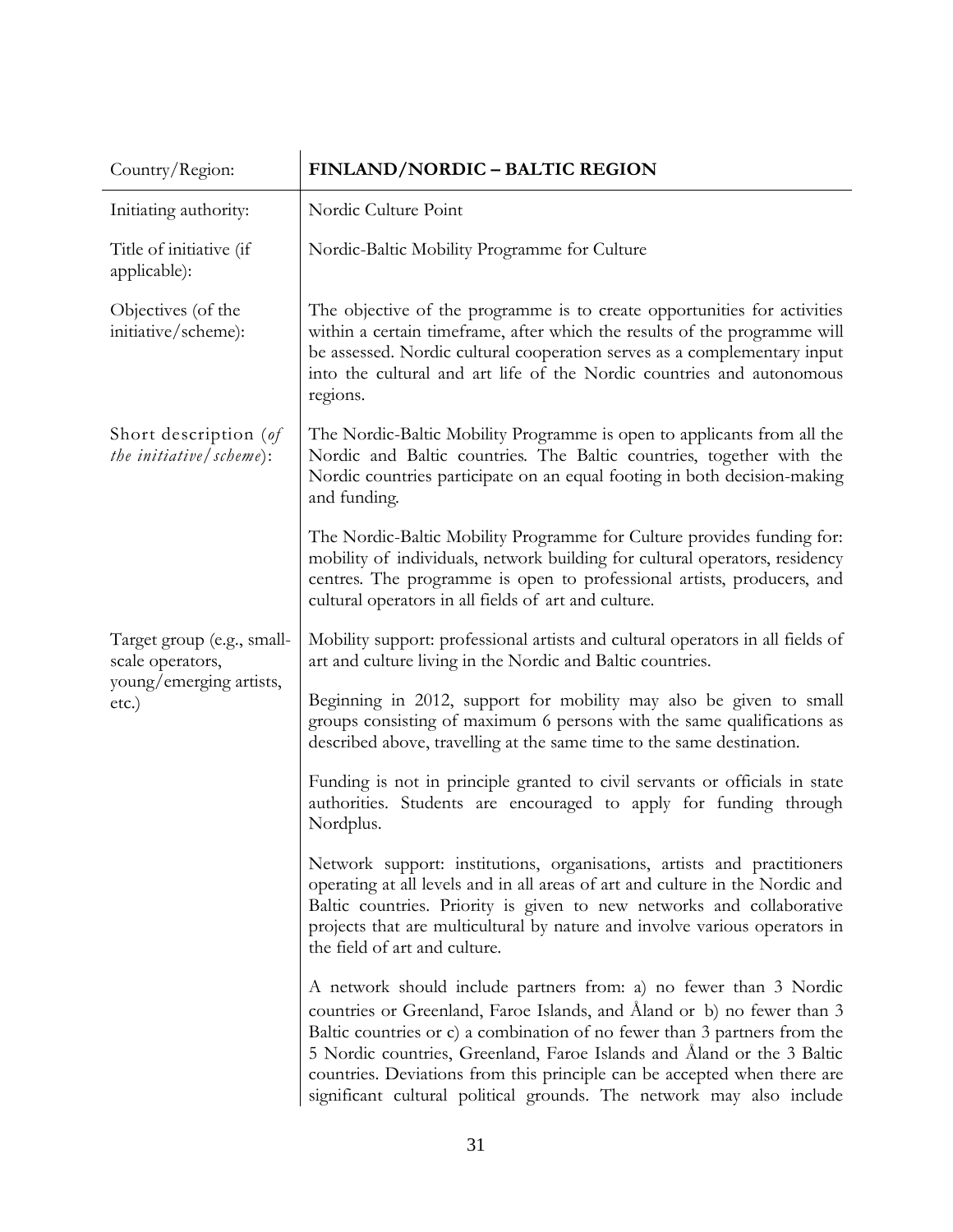|                                                                                        | partners who are not based in a Nordic or a Baltic country.                                                                                                                                                                                                                                                                                                               |
|----------------------------------------------------------------------------------------|---------------------------------------------------------------------------------------------------------------------------------------------------------------------------------------------------------------------------------------------------------------------------------------------------------------------------------------------------------------------------|
|                                                                                        | Support for residencies: artists' residencies in the Nordic and Baltic<br>countries in all fields of art and culture. Organisations or groups with new<br>initiatives in artistic residency. Individual artists cannot apply for this type<br>of support.                                                                                                                 |
| Source of funding:                                                                     | Nordic and Baltic countries/governments: Finland, Sweden, Norway,<br>Iceland, Denmark, Estonia, Lithuania, Latvia.                                                                                                                                                                                                                                                        |
| Total cost:                                                                            | For 2011, the budget for the Mobility Programme was EUR 1.6 million.<br>Approximately EUR 375 000 go to the residency module and the rest is<br>divided between the mobility and network modules.                                                                                                                                                                         |
| How was it made<br>possible?                                                           | Cooperation of Nordic and Baltic governments.                                                                                                                                                                                                                                                                                                                             |
| Which authority/ies was<br>it necessary to convince<br>or collaborate with?            |                                                                                                                                                                                                                                                                                                                                                                           |
| Results (short-term;<br>long-term) since<br>implementation (if data<br>are available): | Following an evaluation, the programme, first established in 2007, was<br>found to be successful. The Nordic Ministers of Culture decided on 4<br>April 2011 to continue the programme. As a result, the Culture and Arts<br>Programme has been extended for another five years, until 2016, while<br>the Mobility and Residency Programme has been prolonged until 2014. |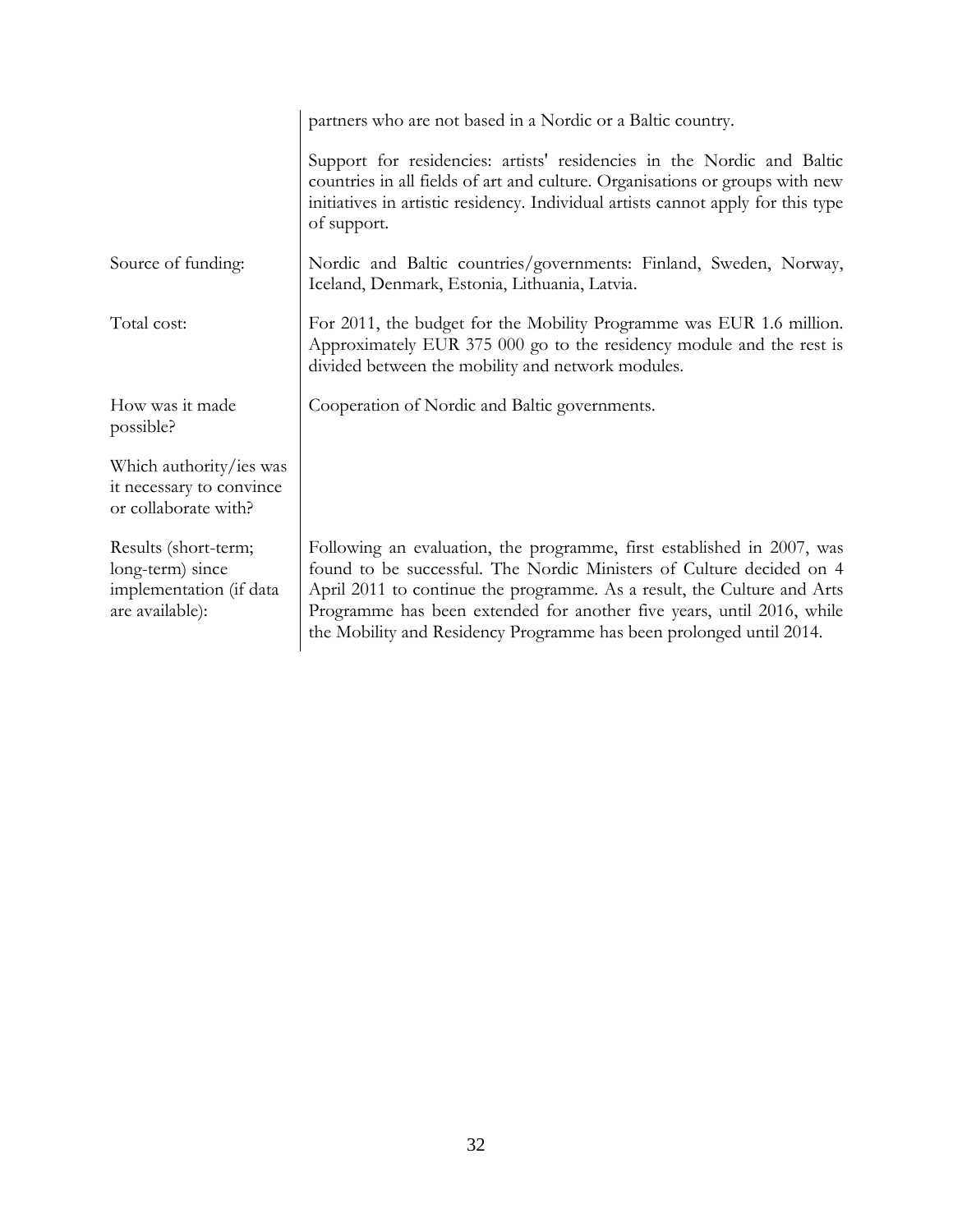| Country/Region:                                                                        | <b>FINLAND</b>                                                                                                                                                                                                                                                                                                       |
|----------------------------------------------------------------------------------------|----------------------------------------------------------------------------------------------------------------------------------------------------------------------------------------------------------------------------------------------------------------------------------------------------------------------|
| Initiating authority:                                                                  | Ministry of Education and Culture                                                                                                                                                                                                                                                                                    |
| Title of initiative (if<br>applicable):                                                | National matching funds for EU-funded projects                                                                                                                                                                                                                                                                       |
| Objectives (of the<br>initiative/scheme):                                              | To enable Finnish cultural operators, especially small and medium ones,<br>to participate in EU-funded projects.                                                                                                                                                                                                     |
| Short description (of the<br>initiative/scheme):                                       |                                                                                                                                                                                                                                                                                                                      |
| Short description of<br>problem<br>resolved/barrier<br>overcome (if such the<br>case): | Difficulty of small and medium cultural operators to find the private<br>contribution necessary for EU-funded projects. Even if a small portion of<br>the total budget of a project can be covered with national matching<br>funds, cultural operators are greatly helped.                                           |
| Target group (e.g., small-<br>scale operators,<br>young/emerging artists,<br>$etc.$ )  | Beneficiaries of EU funding through the "Culture" Programme 2007-<br>2013.                                                                                                                                                                                                                                           |
| Source of funding:                                                                     | Ministry of Education and Culture                                                                                                                                                                                                                                                                                    |
| Total cost:                                                                            |                                                                                                                                                                                                                                                                                                                      |
| How was it made<br>possible?                                                           |                                                                                                                                                                                                                                                                                                                      |
| Which authority/ies was<br>it necessary to convince<br>or collaborate with?            |                                                                                                                                                                                                                                                                                                                      |
| Results (short-term;<br>long-term) since<br>implementation (if data<br>are available): | The existence of such a funding scheme and the possibility to cover part<br>of the private contribution with funds from the Ministry, facilitate artists<br>and organisations to participate in EU-funded projects (relevant statistics<br>about EU-funded projects, Finnish partners, funding, etc. are available). |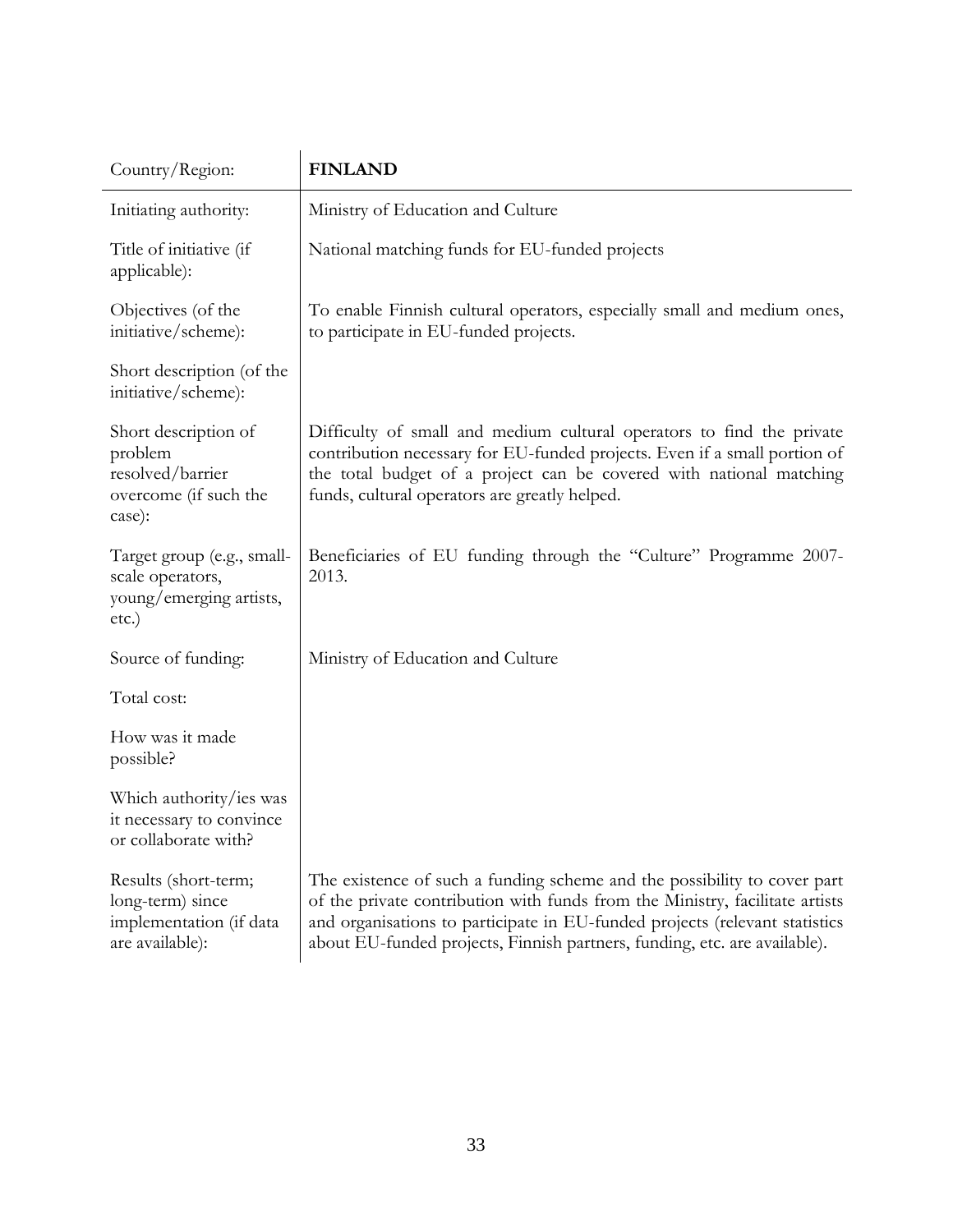| Country/Region:                                                                            | <b>FINLAND</b>                                                                                                                                                                                                                                                                                                      |
|--------------------------------------------------------------------------------------------|---------------------------------------------------------------------------------------------------------------------------------------------------------------------------------------------------------------------------------------------------------------------------------------------------------------------|
| Initiating authority:                                                                      | Arts Council of Finland                                                                                                                                                                                                                                                                                             |
| Title of initiative (if                                                                    | A. Subsidies for international projects for communities;                                                                                                                                                                                                                                                            |
| applicable):                                                                               | B. Subsidies for international projects for artists, art experts and groups in<br>different field of the arts.                                                                                                                                                                                                      |
| Objectives (of the<br>initiative/scheme):                                                  | To make possible and to increase the international activities and<br>collaboration of Finnish artists.                                                                                                                                                                                                              |
| Short description (of the<br>initiative/scheme):                                           | A. Subsidies are intended to support international cultural cooperation,<br>export and exchange projects in different fields of the arts.                                                                                                                                                                           |
|                                                                                            | B. Grants are intended to support international cultural cooperation,<br>export and exchange projects in different fields of the arts.                                                                                                                                                                              |
| Short description of<br>problem<br>resolved/barrier<br>overcome (if such the<br>case):     | Lack of resources – limited funding                                                                                                                                                                                                                                                                                 |
| Target group (e.g., small-                                                                 | A. Communities in different fields of the arts (subsidies)                                                                                                                                                                                                                                                          |
| scale operators,<br>young/emerging artists,<br>etc.)                                       | B. Professional artists, art experts and groups in different fields of the arts<br>(grants). There is no age limit.                                                                                                                                                                                                 |
| Source of funding:                                                                         | Government - Arts Council                                                                                                                                                                                                                                                                                           |
| Total cost:                                                                                | EUR 975 670 in 2010                                                                                                                                                                                                                                                                                                 |
| How was it made<br>possible?                                                               |                                                                                                                                                                                                                                                                                                                     |
| Which authority/ies was<br>it necessary to convince<br>or collaborate with?                |                                                                                                                                                                                                                                                                                                                     |
| Results (short-term; long-<br>$term$ ) since<br>implementation (if data<br>are available): | Possible to finance a number of projects or artists through travel grants<br>or other support. The total available funding is by no means sufficient,<br>because the grants given can only partially cover the needs of a project<br>and not all projects can be financed. It is, however, a good working<br>model. |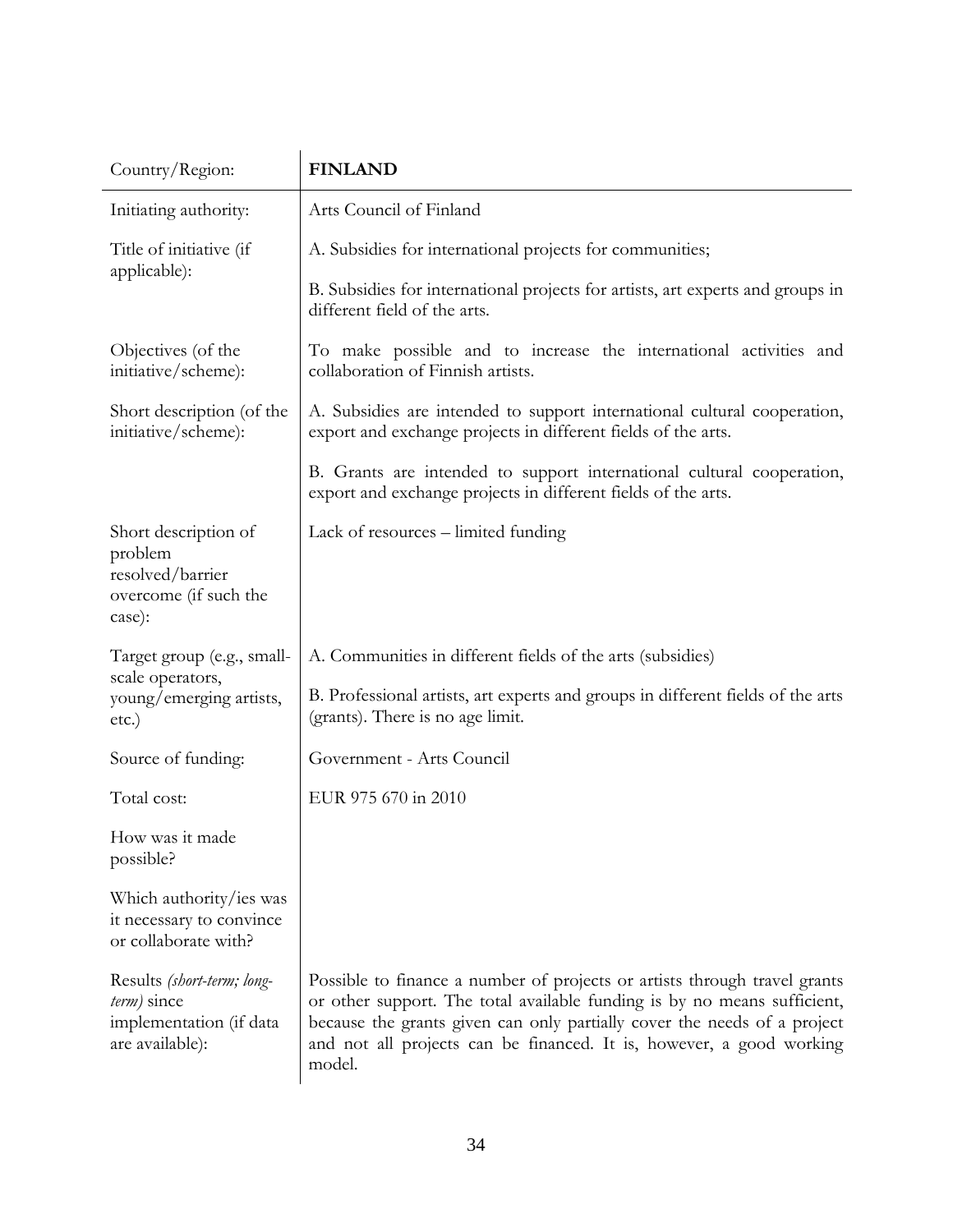| Country/Region:                                            | <b>FRANCE</b>                                                                                                                                                                                                                                                                                                                                                                                                                           |
|------------------------------------------------------------|-----------------------------------------------------------------------------------------------------------------------------------------------------------------------------------------------------------------------------------------------------------------------------------------------------------------------------------------------------------------------------------------------------------------------------------------|
| Initiating authority:                                      | Ministry of Culture and Communication; Ministry of Foreign and<br>European Affairs; the French Institute (Institut français).                                                                                                                                                                                                                                                                                                           |
|                                                            | Main operator (for music only): Bureau export http://www.french-<br>music.org                                                                                                                                                                                                                                                                                                                                                           |
|                                                            | (it receives joint funding from French public and private partners,<br>including the Ministry of Culture, the Ministry of Foreign Affairs and<br>professional organisations in the music industry).                                                                                                                                                                                                                                     |
| Title of initiative (if<br><i>applicable</i> ):            | Creation and extension of specialised offices (postes relais spécialisés) and<br>Burex (bureau export de la musique française).                                                                                                                                                                                                                                                                                                         |
| Objectives (of the<br><i>initiative</i> ( <i>scheme</i> ): | To develop specialised offices, in order to support French structures<br>exporting cultural productions, live performances and contemporary<br>visual arts in strategic countries (bilateral relations) or regions (regional<br>action in Asia or South America). This policy is necessary in the context<br>of market development in these fields in Europe and beyond. A new<br>approach of cultural cooperation is deemed necessary. |
|                                                            | Creating new offices will:                                                                                                                                                                                                                                                                                                                                                                                                              |
|                                                            | -help to inform on actual French creation and create networks of<br>professionals and productions between France and other countries based<br>on multiannual and multilateral cooperation;                                                                                                                                                                                                                                              |
|                                                            | -facilitate the distribution of productions and the prospection work of<br>programme planners;                                                                                                                                                                                                                                                                                                                                          |
|                                                            | -multiply co-productions on the long-term with the aid of European<br>funding if possible;                                                                                                                                                                                                                                                                                                                                              |
|                                                            | -multiply cross-events and cross-residencies.                                                                                                                                                                                                                                                                                                                                                                                           |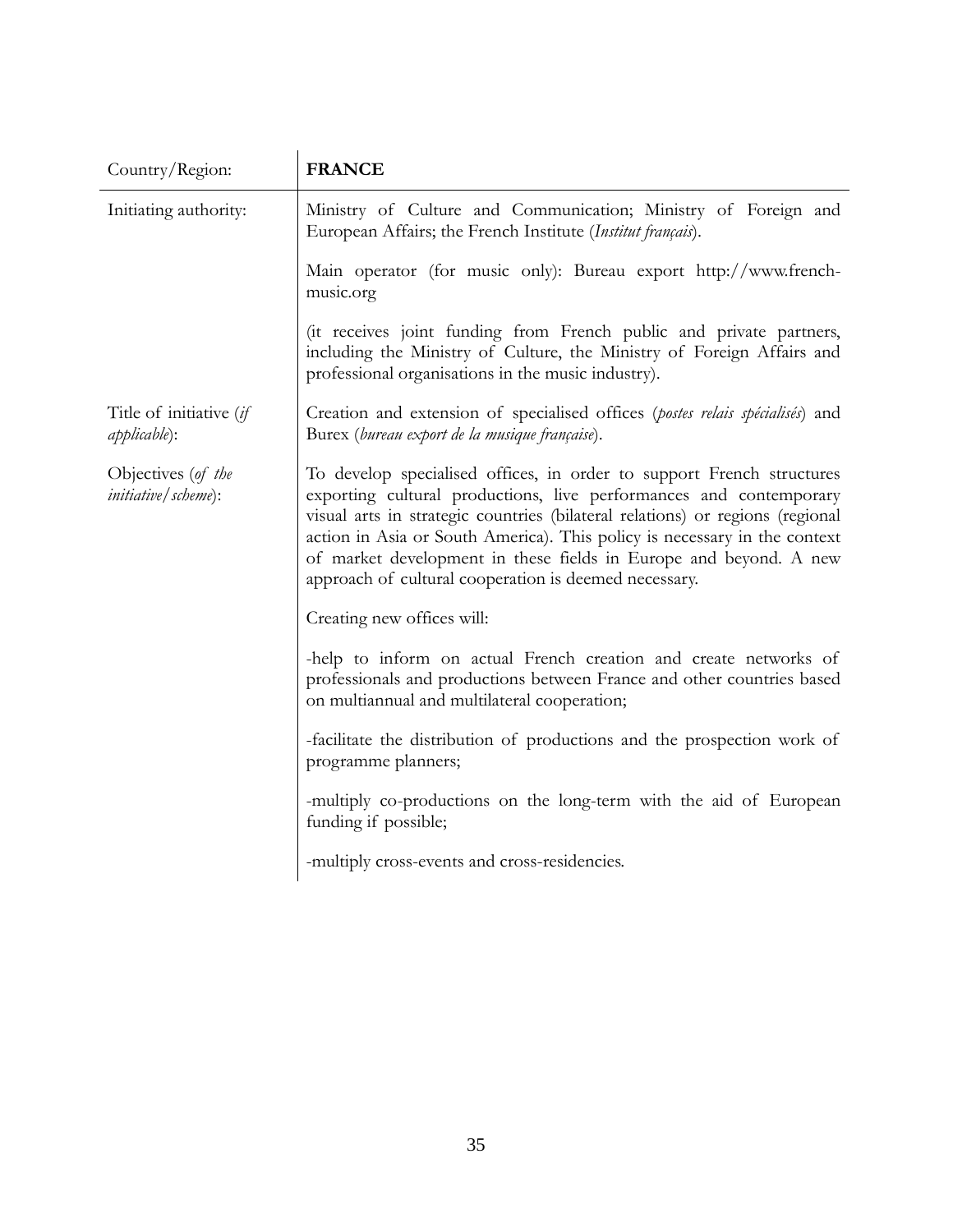| Short description (of the<br><i>initiative</i> / <i>scheme</i> ):                      | Before 2010, an office was created in Berlin for contemporary arts,<br>theatre and dance, and another in New York city for contemporary visual<br>arts, theatre, dance and music.                                                                                                                                                                                              |
|----------------------------------------------------------------------------------------|--------------------------------------------------------------------------------------------------------------------------------------------------------------------------------------------------------------------------------------------------------------------------------------------------------------------------------------------------------------------------------|
|                                                                                        | In 2011, two new offices were created, one in London for the<br>contemporary visual arts, and one in Rome for live performing arts.                                                                                                                                                                                                                                            |
|                                                                                        | For 2012, the aim of the Berlin office is to launch a new programme to<br>encourage the mobility of collectors of contemporary visual arts, friends<br>of big museums, and possible private fundraisers (to visit art galleries,<br>private collections, museums, young artists). Another idea is to develop<br>residencies for artists and curators (through a grant scheme). |
|                                                                                        | At a later stage, exchanges of professionals regarding legislation and<br>artists' rights could be developed. Art schools and the field of design<br>could be a next focus.                                                                                                                                                                                                    |
|                                                                                        | Related to the London office is the "Fluxus Fund" (Franco-British Fund<br>for Contemporary Art), launched by the French Institute and the British<br>charity Paris Calling Ltd since 2010. The Fund supports exhibitions of<br>French artists in the United Kingdom and of British artists in France and<br>gives grants to curators for research.                             |
|                                                                                        | 2012 and beyond:                                                                                                                                                                                                                                                                                                                                                               |
|                                                                                        | Creation of a specialised office in Belgrade (for Southeastern Europe)<br>dedicated to live performing arts.                                                                                                                                                                                                                                                                   |
|                                                                                        | Creation of a specialised office in Latin America (in Santiago, Chile; exact<br>location to be confirmed) dedicated to live performing arts. A specialised<br>office may open in Asia for the visual contemporary arts (in Hong Kong<br>or Seoul).                                                                                                                             |
| Short description of<br>problem<br>resolved/barrier<br>overcome (if such the<br>case): | In the context of market development in Europe and beyond its borders,<br>to increase the visibility of French artists in the fields of contemporary<br>visual and live performing arts, so as to respond with a new approach to<br>cultural cooperation needs.                                                                                                                |
| Target group (e.g., small-<br>scale operators,<br>young/emerging artists, etc.)        | Professionals in the fields concerned, as well as curators, gallery owners,<br>and companies.                                                                                                                                                                                                                                                                                  |
|                                                                                        | Young artists for some specific actions.                                                                                                                                                                                                                                                                                                                                       |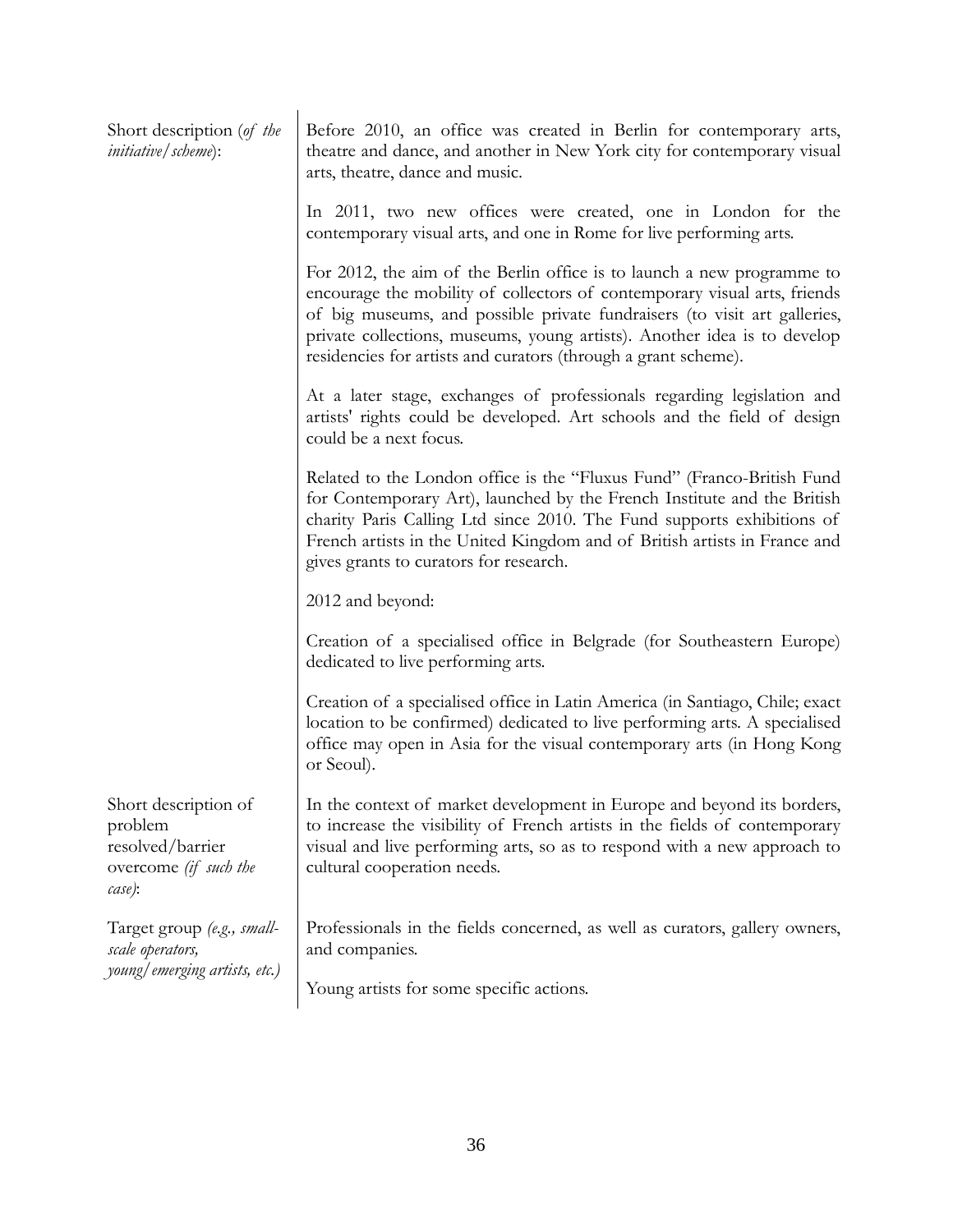| Source of funding:                                                                                          | Creating a specialised office requires to reinforce the financial and<br>professional capacities in the cultural service of the Embassies<br>concerned. The Office Head is a professional in the field of live<br>performing or visual contemporary arts; it should be possible to have a<br>long-term local staff. |
|-------------------------------------------------------------------------------------------------------------|---------------------------------------------------------------------------------------------------------------------------------------------------------------------------------------------------------------------------------------------------------------------------------------------------------------------|
| Total cost:                                                                                                 | EUR 1 550 000 for the next 3 years (Ministry of Culture and<br>Communication, Ministry of Foreign Affairs, Institut français,<br>professional organisations in the music industry)                                                                                                                                  |
| How was it made<br>possible?<br>Which authority/ies was<br>it necessary to convince<br>or collaborate with? | Ministry of Foreign Affairs; Institut français.<br>Civil societies and professional organisations.                                                                                                                                                                                                                  |
| Results (short-term; long-<br>term) since<br>implementation (if data<br>are available):                     | Increase the dissemination of French productions and collaborative<br>bilateral events.                                                                                                                                                                                                                             |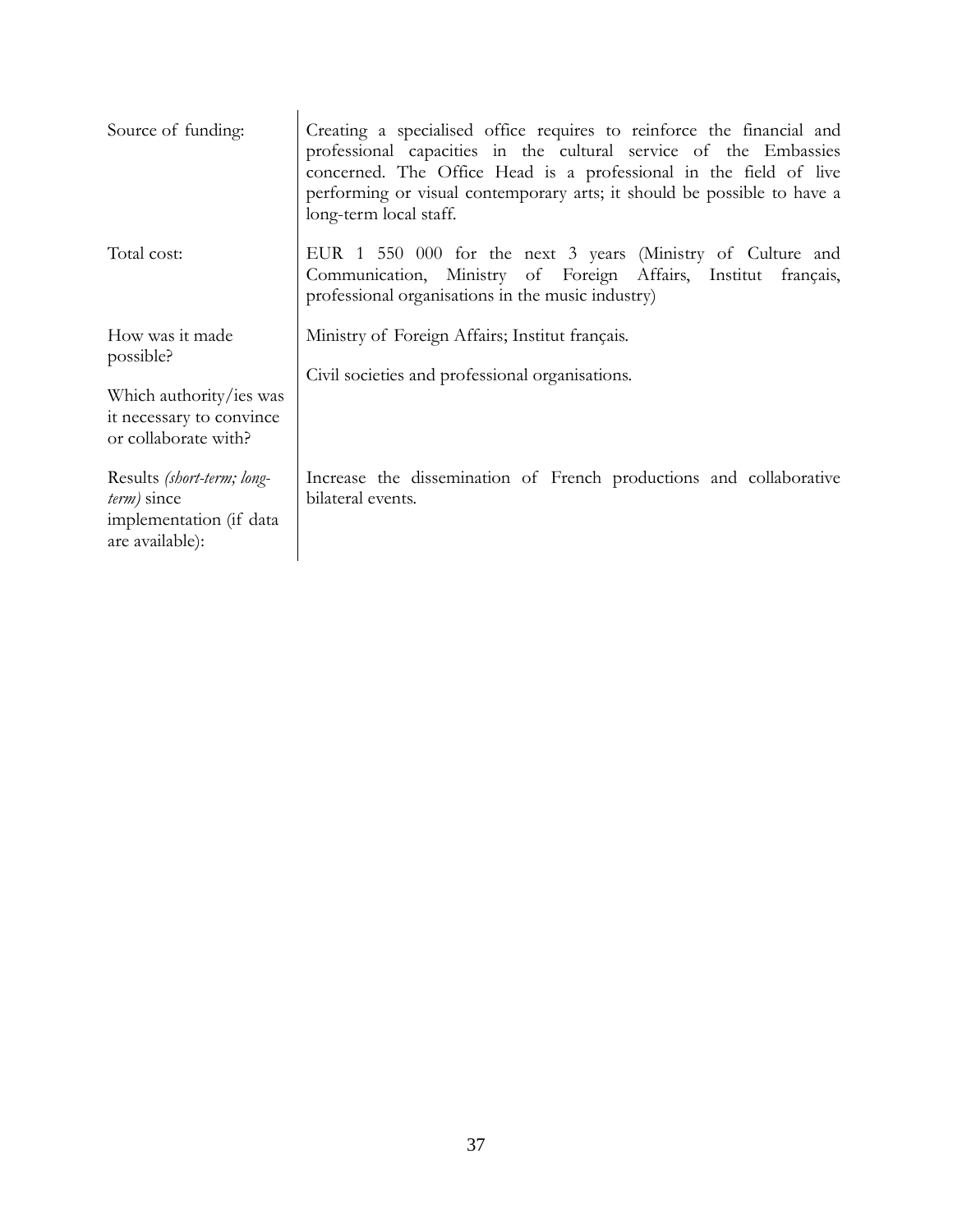| Country/Region:                                                                        | <b>FRANCE</b>                                                                                                                                                                                                                                                                                                                                                                                                                                                           |  |
|----------------------------------------------------------------------------------------|-------------------------------------------------------------------------------------------------------------------------------------------------------------------------------------------------------------------------------------------------------------------------------------------------------------------------------------------------------------------------------------------------------------------------------------------------------------------------|--|
| Initiating authority:                                                                  | The French Ministry of Culture and Communication working with the<br>Ministry of Foreign and European Affairs and its operator, the French<br>Institute (Institut français); the Ministry of Labour; the Ministry of the<br>Interior.                                                                                                                                                                                                                                   |  |
| Title of initiative (if<br><i>applicable</i> ):                                        | Incoming mobility group – artists' visa group                                                                                                                                                                                                                                                                                                                                                                                                                           |  |
| Objectives (of the<br><i>initiative</i> / <i>scheme</i> ):                             | To assist professionals in France in cases of incoming mobility (festivals,<br>cross-events)                                                                                                                                                                                                                                                                                                                                                                            |  |
| Short description (of the                                                              | Launched in 2009.                                                                                                                                                                                                                                                                                                                                                                                                                                                       |  |
| <i>initiative</i> / scheme):                                                           | Well before the opening of big festivals, events, cross-years or cross-<br>seasons, provide to the programme planners practical information to help<br>them assist and inform incoming artists on how to organise their visit to<br>France.                                                                                                                                                                                                                             |  |
|                                                                                        | React in case of an emergency (i.e. a visa problem) occurring just before a<br>performance.                                                                                                                                                                                                                                                                                                                                                                             |  |
|                                                                                        | Written recommendations include, among other topics: the legislation<br>applicable to enter the French territory, to work as an artist for a specific<br>period of time, social security issues, as well as work related legislation to<br>be respected by the employer. This information is available on line on the<br>websites of the French Ministry of Culture and Communication, the<br>French Institute and, if applicable, that of the special event organiser. |  |
| Short description of<br>problem<br>resolved/barrier<br>overcome (if such the<br>case): | -Increasing difficulties of professionals, especially in the music field, to<br>obtain visas for incoming musicians participating in festivals, shows,<br>concerts;                                                                                                                                                                                                                                                                                                     |  |
|                                                                                        | -An emergency during a cross-season event (France-Russia) when, for<br>example, a whole company could not enter France just before a major<br>performance because of visa problems. The group decided to meet well<br>before the event with the organisers so as to adapt the recommendations<br>based on the country concerned;                                                                                                                                        |  |
|                                                                                        | communication<br>administrations<br>$-$ Poor<br>between<br>(culture)<br>&<br>communication: facilitate incoming artists; labour & immigration:<br>reinforce the borders and incoming population).                                                                                                                                                                                                                                                                       |  |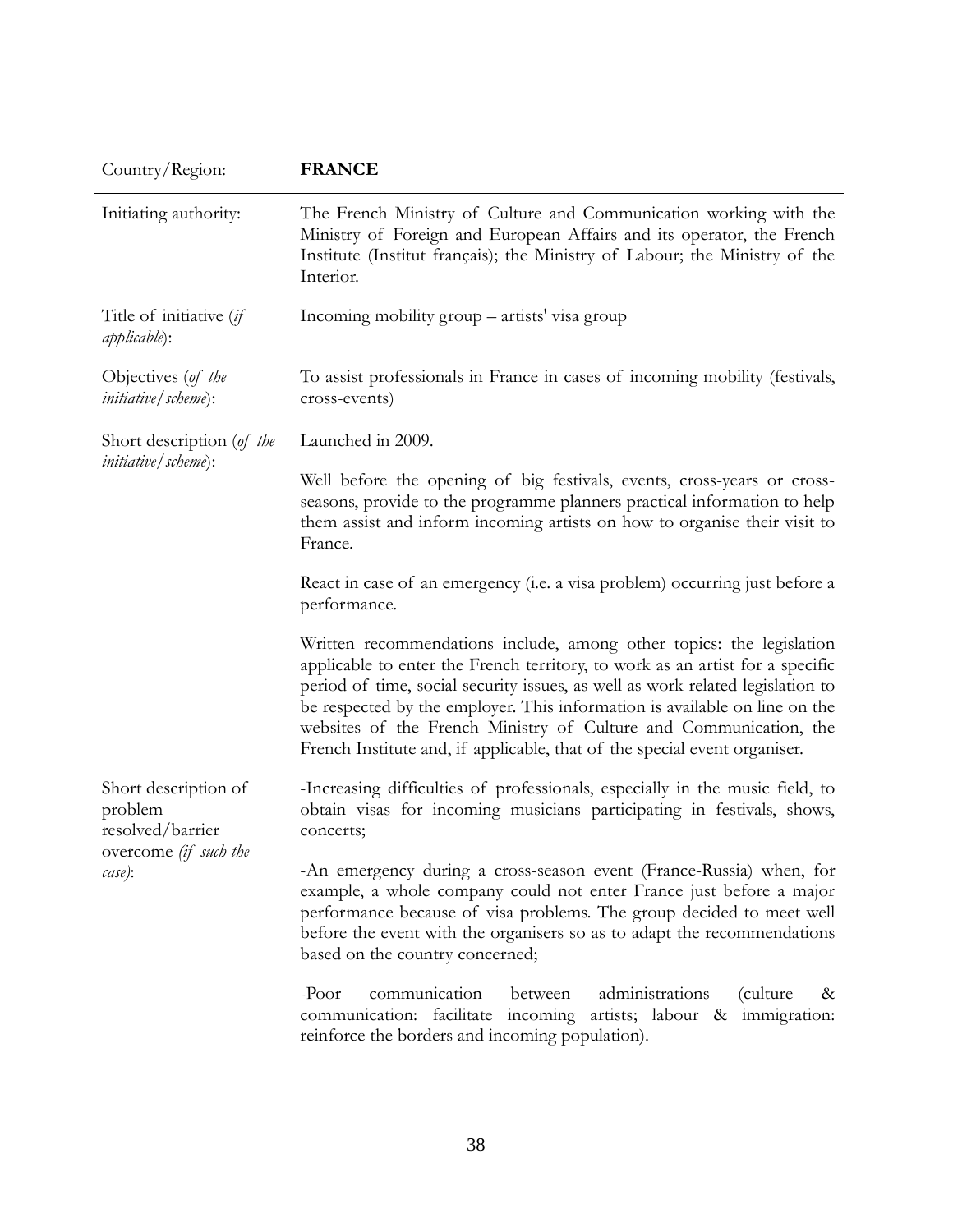| Target group (e.g., small-<br>scale operators,<br>young/emerging artists,<br>etc.)                          | Programme planners of international festivals, events, seasons.<br>Foreign artists (in this particular context).                                                                                                                                                                                |
|-------------------------------------------------------------------------------------------------------------|-------------------------------------------------------------------------------------------------------------------------------------------------------------------------------------------------------------------------------------------------------------------------------------------------|
| Source of funding:                                                                                          |                                                                                                                                                                                                                                                                                                 |
| Total cost:                                                                                                 | No specific cost. However, regular meetings between civil servants, the<br>organisers and the working time were foreseen to put together the<br>recommendations.                                                                                                                                |
| How was it made<br>possible?<br>Which authority/ies was<br>it necessary to convince<br>or collaborate with? | The Ministry of Culture and Communication decided to have a working<br>group on a regular basis communicating with other national<br>administrators. This has resulted in better mutual understanding,<br>prevention of emergencies, better anticipation of needs by the<br>programme planners. |
| Results (short-term; long-<br>$term$ ) since<br>implementation (if data<br>are available):                  | Written recommendations in French adapted for each country and/or<br>region and/or festival, translated at least in English and possibly in other<br>languages depending on the event.                                                                                                          |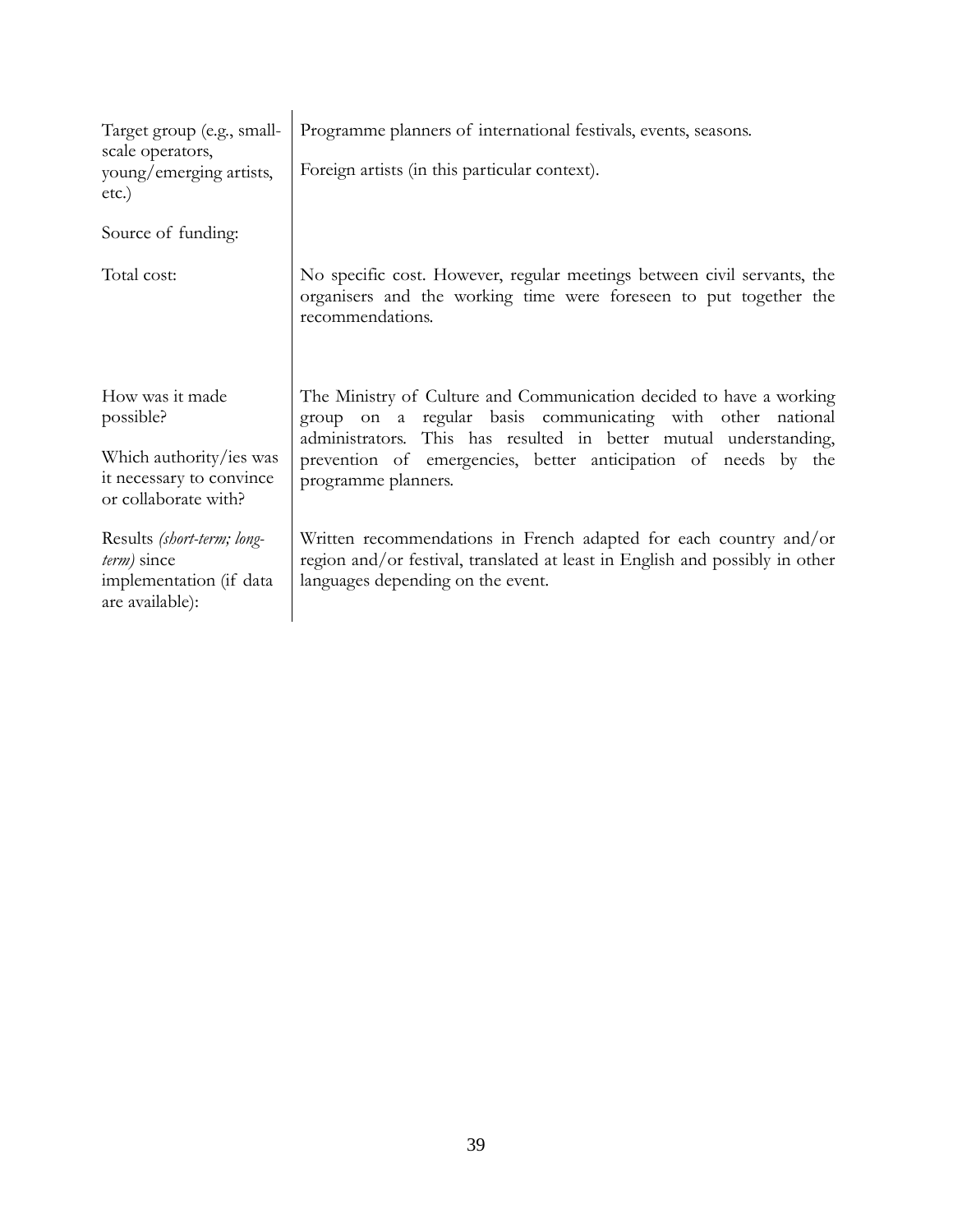| Country/Region:                                                                         | <b>GREECE (HELLAS)</b>                                                                                                                                                                                                                                                                              |
|-----------------------------------------------------------------------------------------|-----------------------------------------------------------------------------------------------------------------------------------------------------------------------------------------------------------------------------------------------------------------------------------------------------|
| Initiating authority:                                                                   | Ministry of Education & Religions, Culture & Sport (former Ministry of<br>Culture & Tourism)                                                                                                                                                                                                        |
| Title of initiative (if<br><i>applicable</i> ):                                         | Mobility support programme for artists (as a part of the support provided<br>to cultural organisations to promote contemporary Greek culture abroad)                                                                                                                                                |
| Objectives (of the<br><i>initiative</i> / <i>scheme</i> ):                              | To support the mobility of Greek artists abroad                                                                                                                                                                                                                                                     |
| Short description (of the<br><i>initiative</i> / <i>scheme</i> ):                       | The programme provides funding for transportation, residence and<br>production expenses of artists who have been invited to participate in<br>international cultural events, festivals, etc.                                                                                                        |
| Short description of<br>problem<br>resolved/barrier<br>overcome (if such the case):     | Until 2011 no specific procedure existed for funding the mobility of<br>Greek artists abroad                                                                                                                                                                                                        |
| Target group (e.g., small-<br>scale operators,<br>young/emerging artists,<br>etc.)      | Greek artists                                                                                                                                                                                                                                                                                       |
| Source of funding:                                                                      | Ministry of Education & Religions, Culture & Sport                                                                                                                                                                                                                                                  |
| Total cost:                                                                             | A portion of a total of EUR 160 000, which is the amount corresponding<br>to the total budget for supporting cultural organisations to promote<br>contemporary Greek culture abroad.                                                                                                                |
| How was it made<br>possible?                                                            | The programme requires collaboration between the Directorate of<br>International Relations and the various Directorates of the Directorate-                                                                                                                                                         |
| Which authority/ies was<br>it necessary to convince<br>or collaborate with?             | General of Contemporary Culture (Directorates of Literature, Theatre<br>and Dance, Music, Visual Arts, Cinema and Audio-visual Media, Cultural<br>Activities), the Hellenic Foundation for Culture (and its branches abroad),<br>the Greek National Tourism Organisation (and its branches abroad). |
| Results (short-term; long-<br>term) since<br>implementation (if data<br>are available): | The programme began in 2012.                                                                                                                                                                                                                                                                        |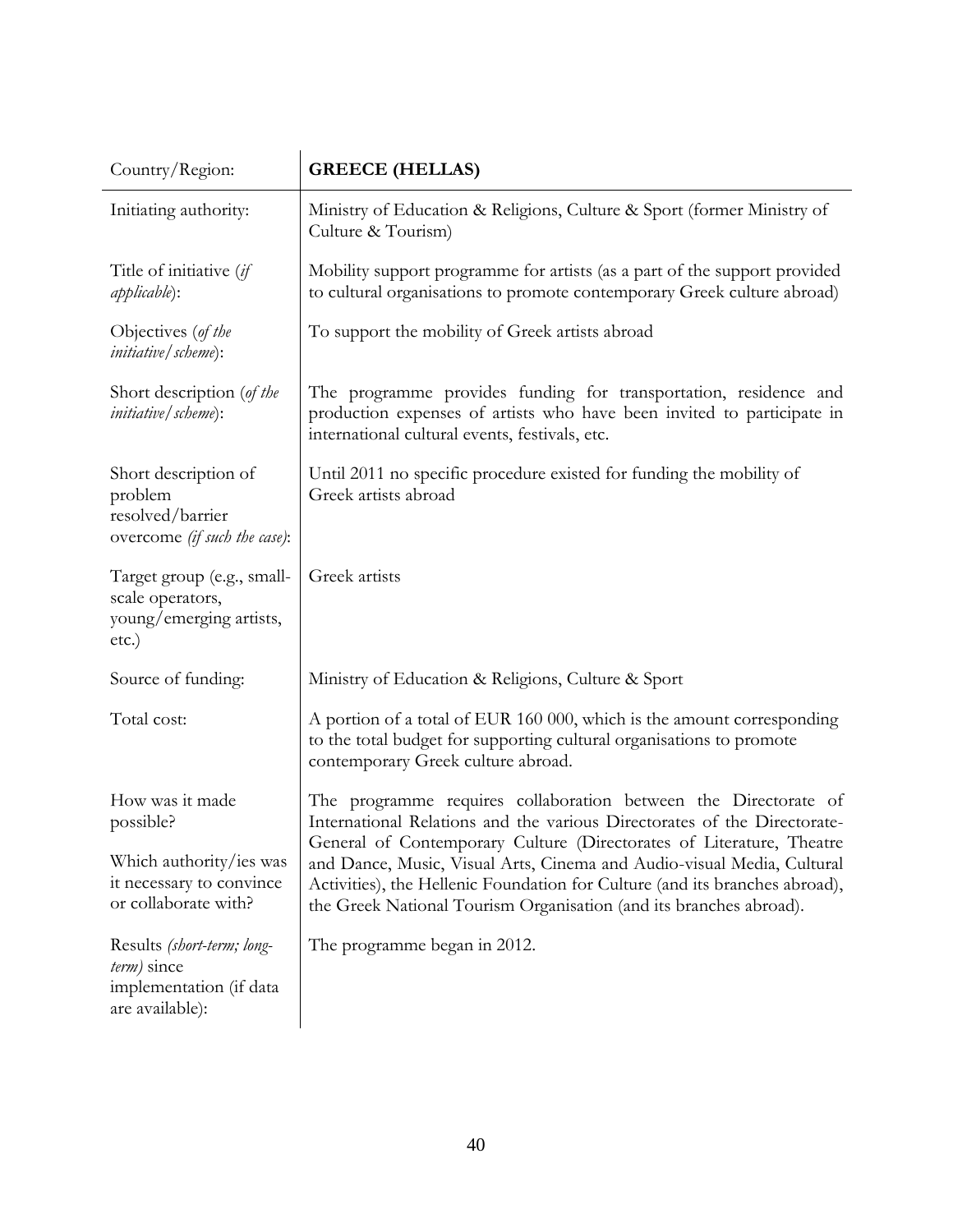| Country/Region:                                                                     | <b>GREECE (HELLAS)</b>                                                                                                                                                                                                                                                                                                                                                                            |  |
|-------------------------------------------------------------------------------------|---------------------------------------------------------------------------------------------------------------------------------------------------------------------------------------------------------------------------------------------------------------------------------------------------------------------------------------------------------------------------------------------------|--|
| Initiating authority:                                                               | Hellenic Centre of the International Theatre Institute (UNESCO)                                                                                                                                                                                                                                                                                                                                   |  |
| Title of initiative (if<br><i>applicable</i> ):                                     | Athens System                                                                                                                                                                                                                                                                                                                                                                                     |  |
| Objectives (of the<br><i>initiative</i> / <i>scheme</i> ):                          | To establish communication between the Greek and the international<br>dance and theatre communities.                                                                                                                                                                                                                                                                                              |  |
| Short description (of the<br><i>initiative</i> / <i>scheme</i> ):                   | The <i>Athens System</i> is a theatre and dance platform functioning as a channel<br>of communication between the Greek and the international dance and<br>theatre scene.                                                                                                                                                                                                                         |  |
|                                                                                     | Since 2007, when the <i>Athens system</i> was first launched and until 2009, the<br>organisers were selecting a number of theatre and dance performances,<br>which were restaged to be viewed by invited international representatives<br>of festivals, theatre and dance companies, who could, then, facilitate the<br>inclusion of these performances in various international cultural events. |  |
|                                                                                     | In 2011 the Athens System was transformed into a digital platform,<br>presenting selected Greek theatre and dance performances.                                                                                                                                                                                                                                                                   |  |
| Short description of<br>problem<br>resolved/barrier<br>overcome (if such the case): | Greek theatre and dance are poorly known outside national borders.                                                                                                                                                                                                                                                                                                                                |  |
| Target group (e.g., small-<br>scale operators,<br>young/emerging artists,<br>etc.)  | Greek theatre and dance organisations.                                                                                                                                                                                                                                                                                                                                                            |  |
| Source of funding:                                                                  | Ministry of Education & Religions, Culture & Sport                                                                                                                                                                                                                                                                                                                                                |  |
| Total cost:                                                                         | EUR 45 000 euros in 2011.                                                                                                                                                                                                                                                                                                                                                                         |  |
| How was it made<br>possible?                                                        | The programme is implemented by the Hellenic Centre of the<br>International Theatre Institute, with the financial support of the Hellenic<br>Ministry of Education & Religions, Culture & Sport.                                                                                                                                                                                                  |  |
| Which authority/ies was<br>it necessary to convince<br>or collaborate with?         |                                                                                                                                                                                                                                                                                                                                                                                                   |  |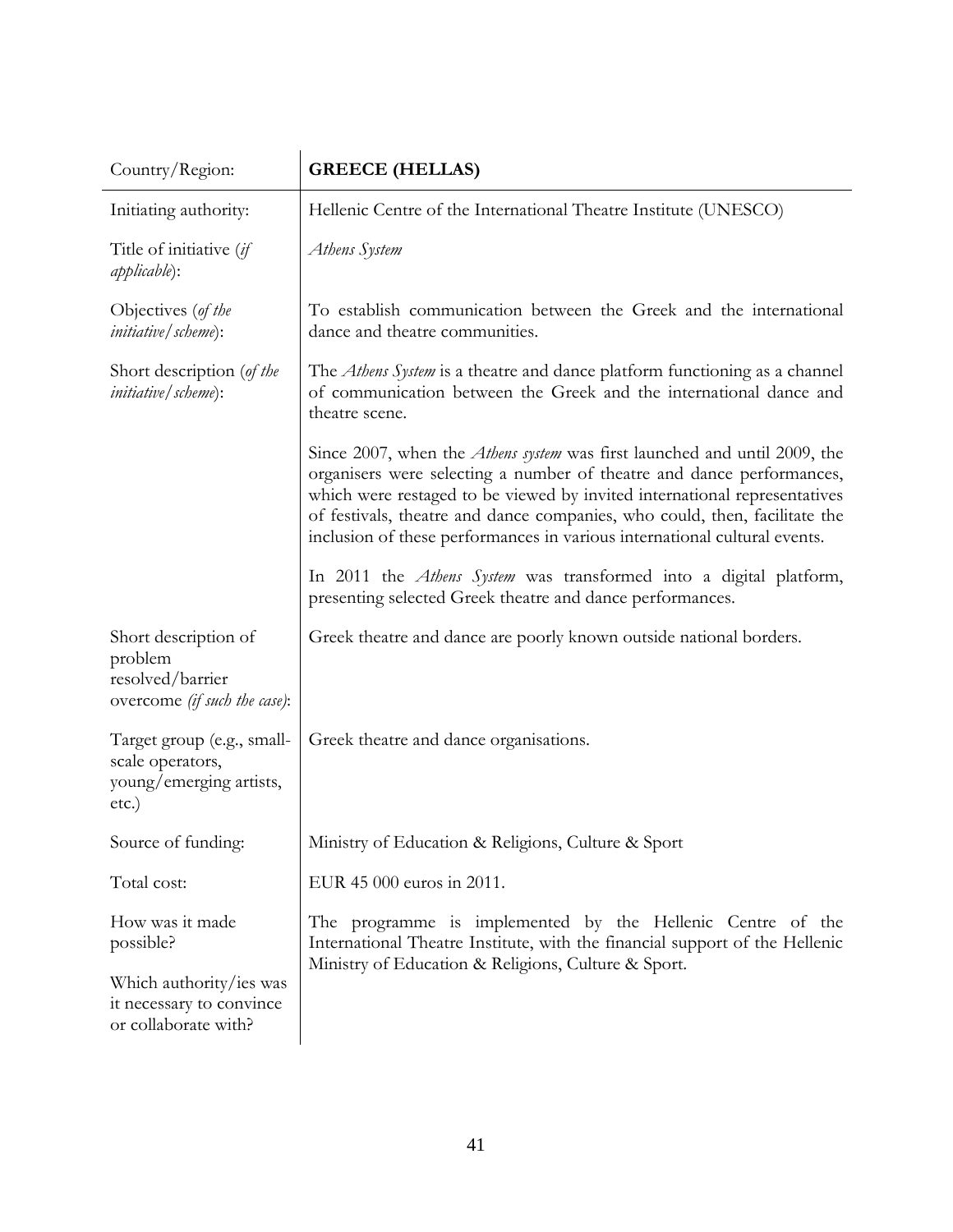Short-term results: Selected theatre and dance performances have been invited to international festivals abroad.

Long-term results: Greek theatre and dance will become better known to experts and audiences abroad.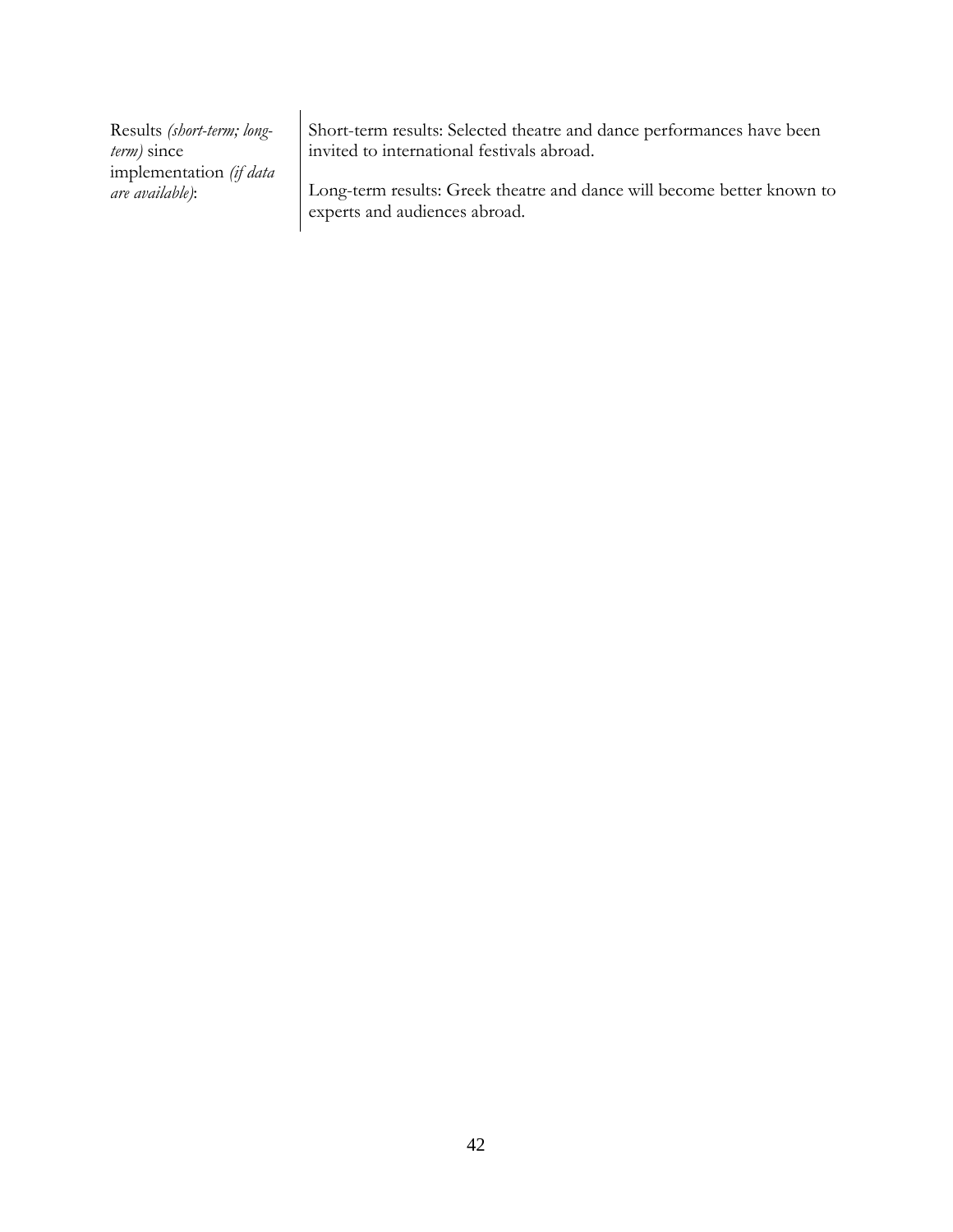| Country/Region:                                                                     | <b>IRELAND</b>                                                                                                                                                                                                                                                                                                                                                                                                                            |  |
|-------------------------------------------------------------------------------------|-------------------------------------------------------------------------------------------------------------------------------------------------------------------------------------------------------------------------------------------------------------------------------------------------------------------------------------------------------------------------------------------------------------------------------------------|--|
| Initiating authority:                                                               | Culture Ireland                                                                                                                                                                                                                                                                                                                                                                                                                           |  |
| Title of initiative (if<br><i>applicable</i> ):                                     | <b>International Showcase Programme</b>                                                                                                                                                                                                                                                                                                                                                                                                   |  |
| Objectives (of the<br><i>initiative</i> / <i>scheme</i> ):                          | To promote and advance supporting international opportunities for Irish<br>artists.                                                                                                                                                                                                                                                                                                                                                       |  |
| Short description (of the<br><i>initiative</i> / <i>scheme</i> ):                   | Culture Ireland's Showcase Programme showcases the work of emerging<br>and established companies to international buyers at key festivals and<br>markets abroad and at home.                                                                                                                                                                                                                                                              |  |
| Short description of<br>problem<br>resolved/barrier<br>overcome (if such the case): | Lack of appropriate scheme to support the showcasing of emerging and<br>established companies and artists to international buyers at key festivals<br>markets abroad. Such Festivals include Edinburgh Fringe Festival,<br>Eurosonic, and Internationale Tanzmesse. The funding gap is especially<br>large in Ireland because of its location as an island at the periphery of the<br>EU and the fact that the domestic base is so small. |  |
|                                                                                     | The solution has been the provision of support by Culture Ireland by<br>identifying artists, young and emerging companies suitable to appear at<br>such events, helping them to meet travel, accommodation and transport<br>costs and by providing networking opportunities and other promotional<br>supports.                                                                                                                            |  |
| Target group (e.g., small-<br>scale operators,<br>young/emerging artists,<br>etc.)  | Small-sale operators, young or emerging artists and companies.                                                                                                                                                                                                                                                                                                                                                                            |  |
| Source of funding:                                                                  | Culture Ireland                                                                                                                                                                                                                                                                                                                                                                                                                           |  |
| Total cost:                                                                         | EUR 800 000 per year, reducing to under EUR 500 000 in 2012.                                                                                                                                                                                                                                                                                                                                                                              |  |
| How was it made<br>possible?                                                        | Culture Ireland, a constituent part of the Government Department of<br>Arts, Heritage and the Gaeltacht. Also requires co-operation with a                                                                                                                                                                                                                                                                                                |  |
| Which authority/ies was<br>it necessary to convince<br>or collaborate with?         | multitude of partnership organisations including the Arts Council, Dublin<br>Theatre Festival, Dublin Dance Festival, First Music Contact, Publishing<br>Ireland and Irish Theatre Institute.                                                                                                                                                                                                                                             |  |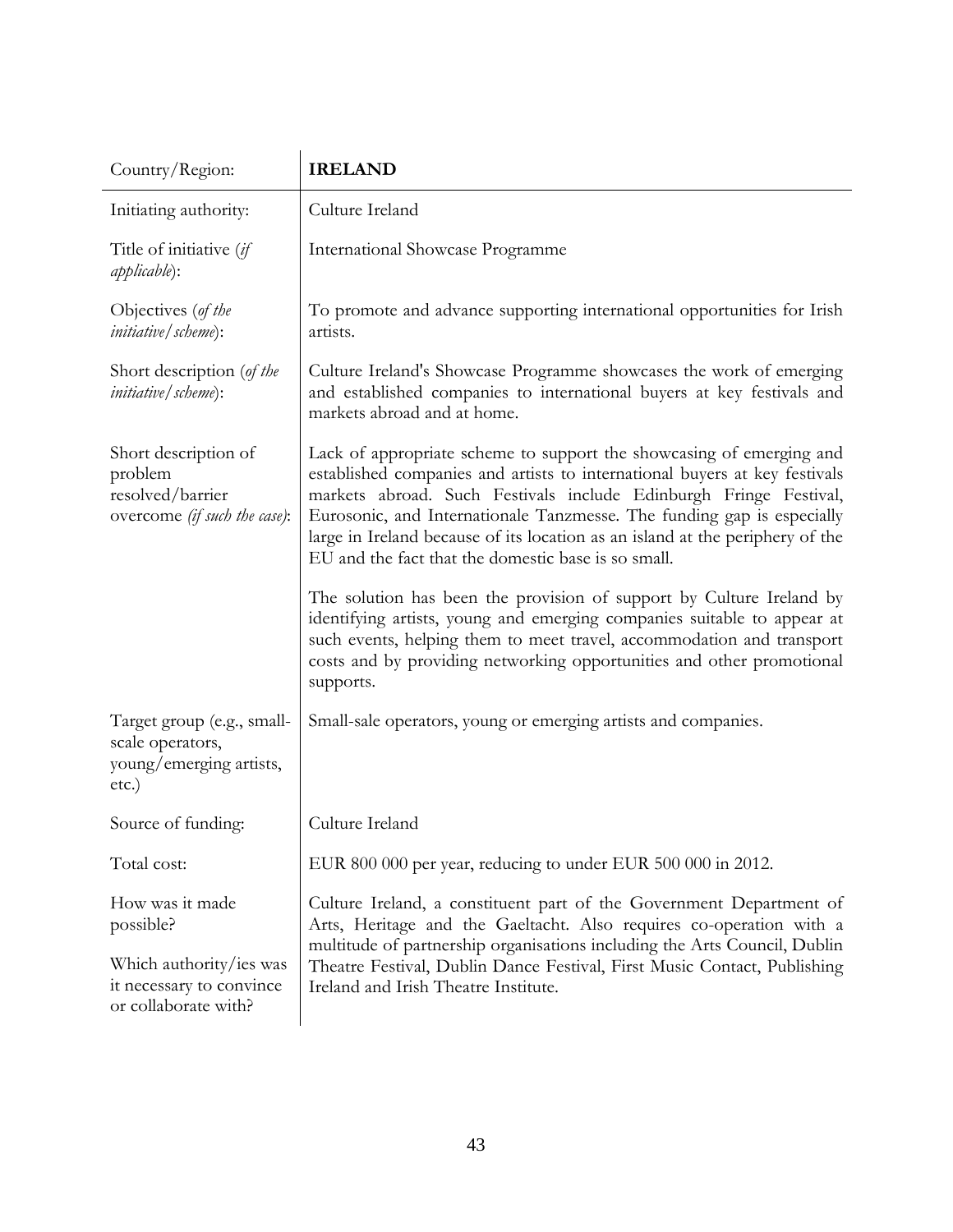Many arts companies and individuals have seen their careers open out as a result of performance at these Festivals. Their showcases in such platforms have led to many invitations being received from other prominent arts venues from around the world.

With the economic downturn, the level of support provided under this programme has been reduced and new supplementing resources leveraged from elsewhere will be needed if the existing programme is to continue to operate successfully.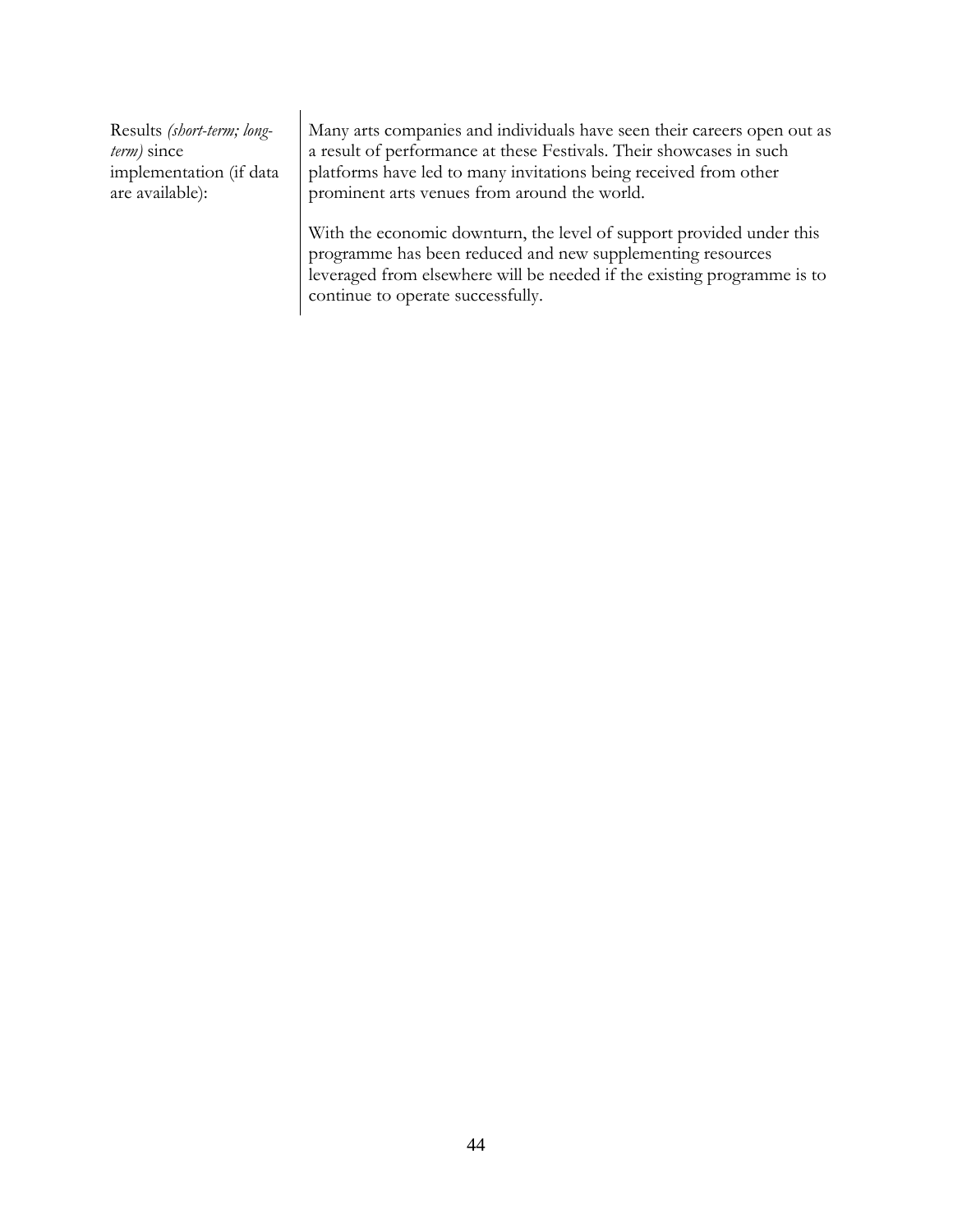| <b>IRELAND</b>                                                                                                                                                                                                                                                                                                                                                                                                                                                                                                                                                                                                                                                                                                                                                                                                                                                                                                                                                                                                                                                                                                                                                                                                                                                                                       |
|------------------------------------------------------------------------------------------------------------------------------------------------------------------------------------------------------------------------------------------------------------------------------------------------------------------------------------------------------------------------------------------------------------------------------------------------------------------------------------------------------------------------------------------------------------------------------------------------------------------------------------------------------------------------------------------------------------------------------------------------------------------------------------------------------------------------------------------------------------------------------------------------------------------------------------------------------------------------------------------------------------------------------------------------------------------------------------------------------------------------------------------------------------------------------------------------------------------------------------------------------------------------------------------------------|
| Arts Council                                                                                                                                                                                                                                                                                                                                                                                                                                                                                                                                                                                                                                                                                                                                                                                                                                                                                                                                                                                                                                                                                                                                                                                                                                                                                         |
| Travel and Training Award                                                                                                                                                                                                                                                                                                                                                                                                                                                                                                                                                                                                                                                                                                                                                                                                                                                                                                                                                                                                                                                                                                                                                                                                                                                                            |
| The primary aim of the scheme is to support artists and other individuals<br>working professionally in the arts to travel internationally in order to avail<br>of training or other professional development opportunities.                                                                                                                                                                                                                                                                                                                                                                                                                                                                                                                                                                                                                                                                                                                                                                                                                                                                                                                                                                                                                                                                          |
| There are 3 strands to the award as follows:                                                                                                                                                                                                                                                                                                                                                                                                                                                                                                                                                                                                                                                                                                                                                                                                                                                                                                                                                                                                                                                                                                                                                                                                                                                         |
| Travel and Training Outbound : This strand is the main priority of the<br>Travel and Training Award. It supports individuals to avail of training<br>and other professional development opportunities abroad, where the<br>focus is on the development of the individual's own professional art<br>practice. It will facilitate participation in once-off training opportunities,<br>specialist courses or master classes. The award will support formal<br>postgraduate training only where the selected course is of a type and/or<br>at a level not available in Ireland; applicants must provide evidence that<br>this is the case. Other examples of eligible professional development<br>include<br>short-term<br>research<br>projects; residencies;<br>opportunities<br>participation in workshops; internships; mentoring programmes;<br>attendance at conferences/seminars.<br>Travel and Training Inbound:<br>Supports the costs of bringing artists or arts professionals from abroad<br>into Ireland to deliver training or mentoring to Irish artists.<br>CCP International Award:<br>Supports arts organisations planning to make applications to the EU<br>Culture Programme 2007-2013. Provides costs associated with face to<br>face meetings with partner organisations in Europe. |
|                                                                                                                                                                                                                                                                                                                                                                                                                                                                                                                                                                                                                                                                                                                                                                                                                                                                                                                                                                                                                                                                                                                                                                                                                                                                                                      |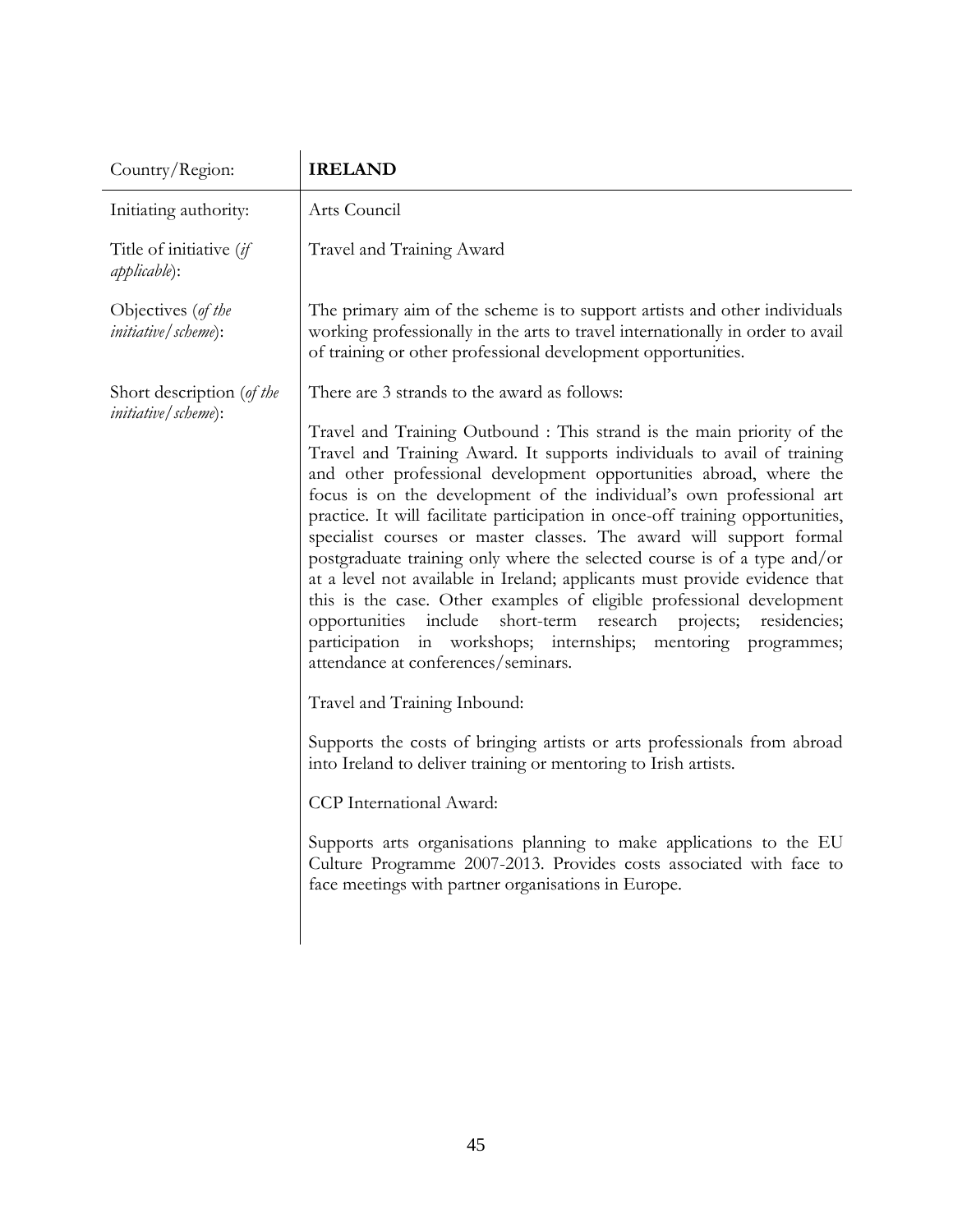| Short description of<br>problem<br>resolved/barrier<br>overcome (if such the case): | Fulfils the need for a mobility scheme that is focused on the mobility and<br>professional development of artists and that is administered in an<br>appropriate way that is suited to the needs of artists:<br>supports rolling applications (no deadlines)<br>decisions are processed quickly (approx. 6 weeks)<br>applications are submitted on line<br>provides awards of up to EUR 8 000<br>supports all costs relevant to travel as well as training fees,<br>residency costs, subsistence. etc.<br>where funding is granted the money is paid up front to the artist<br>reporting requirements are appropriate to the level of the award. |  |
|-------------------------------------------------------------------------------------|-------------------------------------------------------------------------------------------------------------------------------------------------------------------------------------------------------------------------------------------------------------------------------------------------------------------------------------------------------------------------------------------------------------------------------------------------------------------------------------------------------------------------------------------------------------------------------------------------------------------------------------------------|--|
| Target group (e.g., small-<br>scale operators,<br>young/emerging artists,<br>etc.)  | The scheme is directed towards artists and other individuals working<br>professionally in the arts.                                                                                                                                                                                                                                                                                                                                                                                                                                                                                                                                             |  |
| Source of funding:                                                                  | Public funds distributed through the Arts Council. The Arts Council<br>derives its funding from the Central Government Department of Arts,<br>Heritage and the Gaeltacht.                                                                                                                                                                                                                                                                                                                                                                                                                                                                       |  |
| Total cost:                                                                         | Annual cost approximately EUR 0.5 million                                                                                                                                                                                                                                                                                                                                                                                                                                                                                                                                                                                                       |  |
| How was it made<br>possible?                                                        |                                                                                                                                                                                                                                                                                                                                                                                                                                                                                                                                                                                                                                                 |  |
| Which authority/ies was<br>it necessary to convince<br>or collaborate with?         |                                                                                                                                                                                                                                                                                                                                                                                                                                                                                                                                                                                                                                                 |  |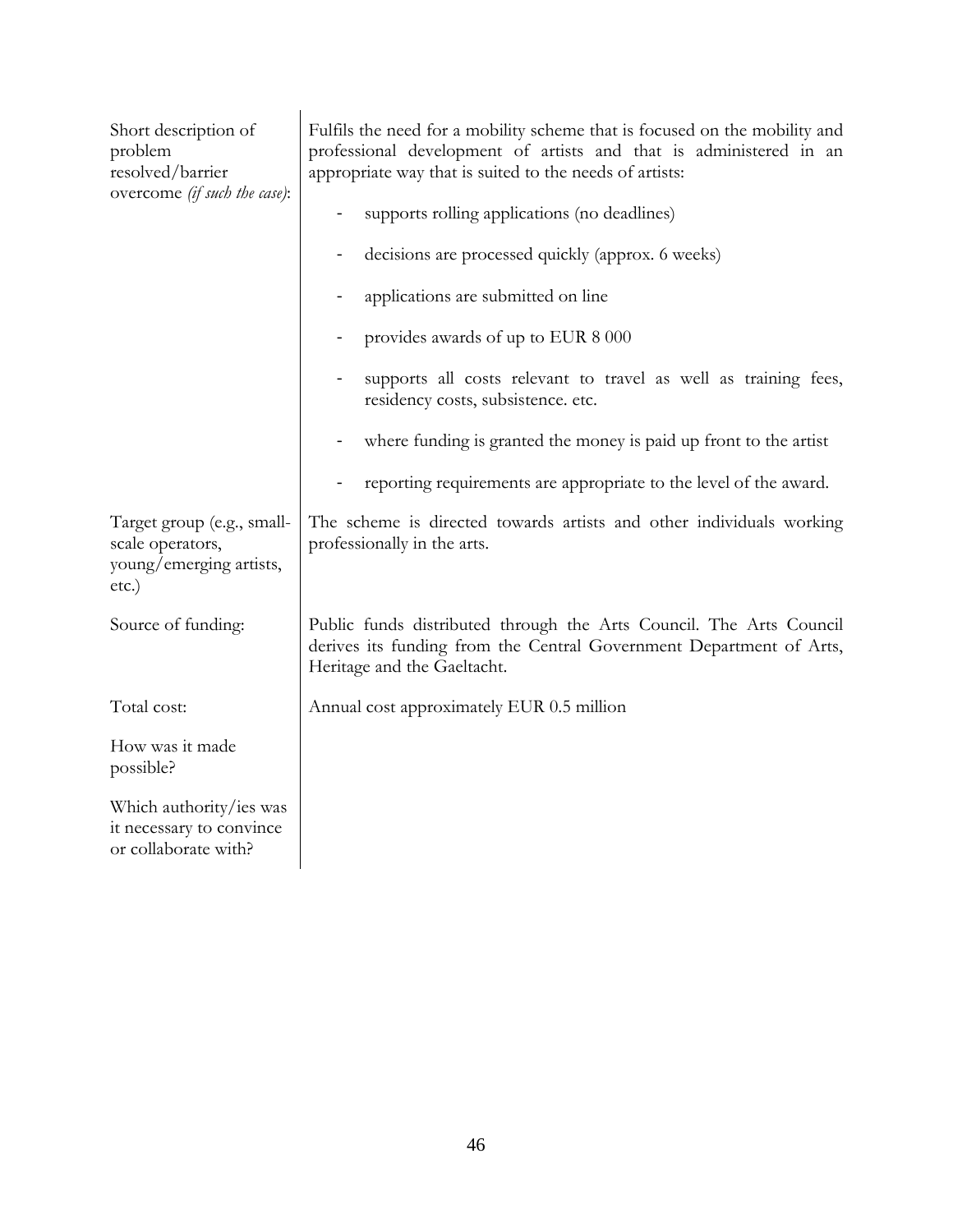Ireland has operated mobility schemes for over two decades. This particular scheme which merges travel and professional development was introduced in 2006.

|      | Number of<br>applications<br>funded | Annual spend |         |
|------|-------------------------------------|--------------|---------|
| 2010 | 284                                 | <b>EUR</b>   | 512 615 |
| 2011 | 287                                 | <b>EUR</b>   | 479 808 |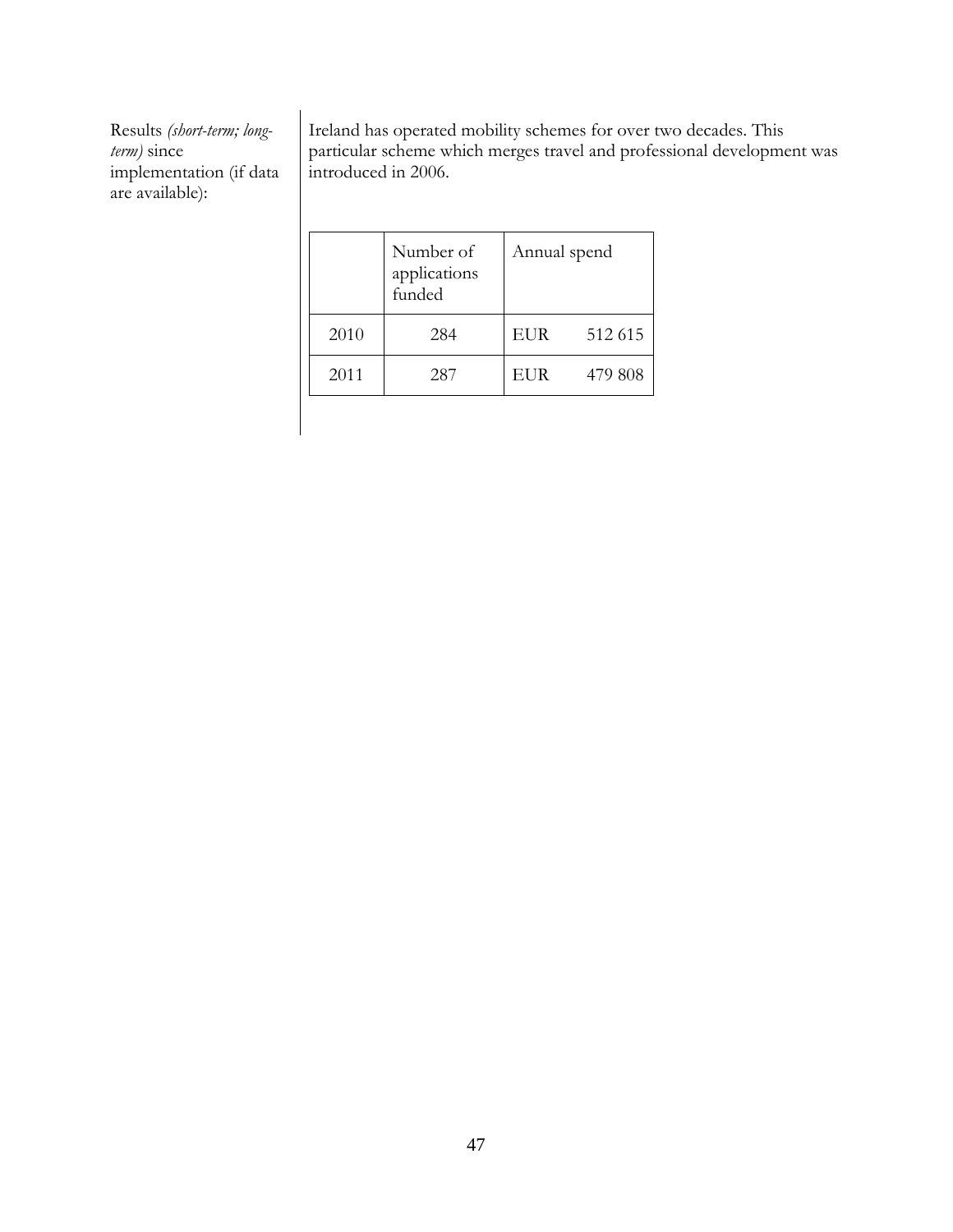| Country/Region:                                                                     | <b>LITHUANIA</b>                                                                                                                                                                                                                                                                                                   |
|-------------------------------------------------------------------------------------|--------------------------------------------------------------------------------------------------------------------------------------------------------------------------------------------------------------------------------------------------------------------------------------------------------------------|
| Initiating authority:                                                               | Ministry of Culture                                                                                                                                                                                                                                                                                                |
| Title of initiative (if<br><i>applicable</i> ):                                     | Support for cinema projects. Short-term mobility; participation in<br>festivals (travel costs for directors and producers to participate in<br>festivals).                                                                                                                                                         |
| Objectives (of the<br><i>initiative</i> / scheme):                                  | The objective of this scheme is to increase cinema production.                                                                                                                                                                                                                                                     |
| Short description (of the<br><i>initiative</i> / <i>scheme</i> ):                   | The programme has three actions: grants for project development; grants<br>for cinema production and grants for mobility (participation in festivals,<br>etc.) so as to increase visibility.                                                                                                                       |
| Short description of<br>problem<br>resolved/barrier<br>overcome (if such the case): | One of the main obstacles in Lithuania is the way support programmes<br>are administered. As a rule, for every programme there are one or two<br>calls for applications per year. This is rather inconvenient for small<br>cultural operators, because some good opportunities usually arise on a<br>short notice. |
|                                                                                     | The programme for cinema administers the funds in such a way so that<br>calls are always open for mobility actions, participation in festivals and<br>other events. There are no deadlines for the application and it is possible<br>to apply for support even 3 weeks before the event.                           |
| Target group (e.g., small-<br>scale operators,<br>young/emerging artists, etc.)     | Not specified – everybody who is working with cinema projects.                                                                                                                                                                                                                                                     |
| Source of funding:                                                                  | State budget                                                                                                                                                                                                                                                                                                       |
| Total cost:                                                                         | For 2012 (only for mobility actions; not for the whole programme) EUR 88 000<br>have been planned.                                                                                                                                                                                                                 |
| How was it made<br>possible?                                                        | A joint initiative between Lithuania's Cinema Board and the Ministry of<br>Culture.                                                                                                                                                                                                                                |
| Which authority/ies was<br>it necessary to convince<br>or collaborate with?         |                                                                                                                                                                                                                                                                                                                    |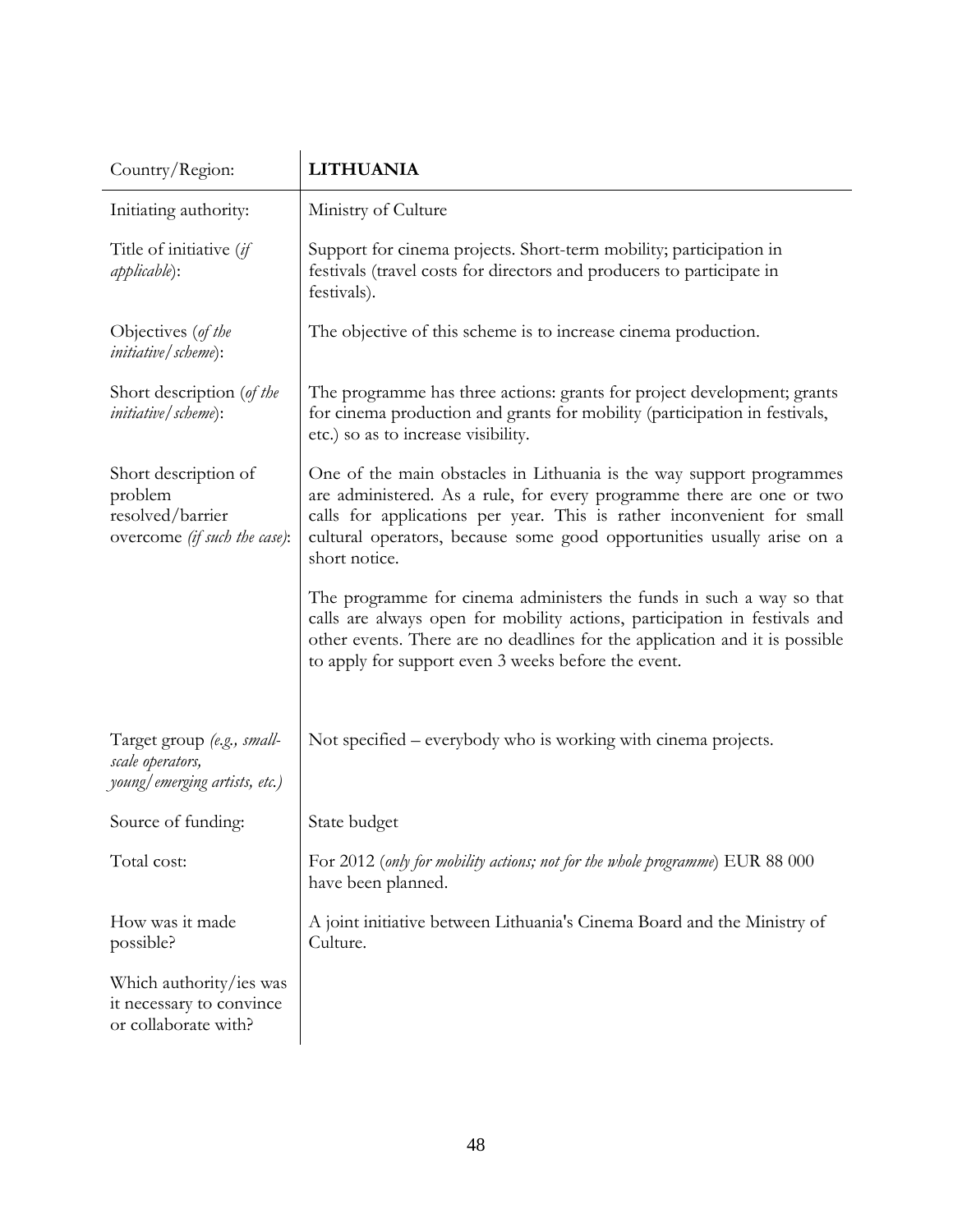| Results (short-term; long-<br>term) since  | Long-term results:                                                                                                                              |
|--------------------------------------------|-------------------------------------------------------------------------------------------------------------------------------------------------|
| implementation (if data<br>are available): | Mobility is essential for co-production and co-production is essential for<br>being able to make a movie (also to apply for support through the |
|                                            | Eurimages Fund), because of the amount of money needed.<br>According to statistical data, the participation of and grants given to              |

Lithuanian movie-makers from the Eurimages Fund is rather high.

49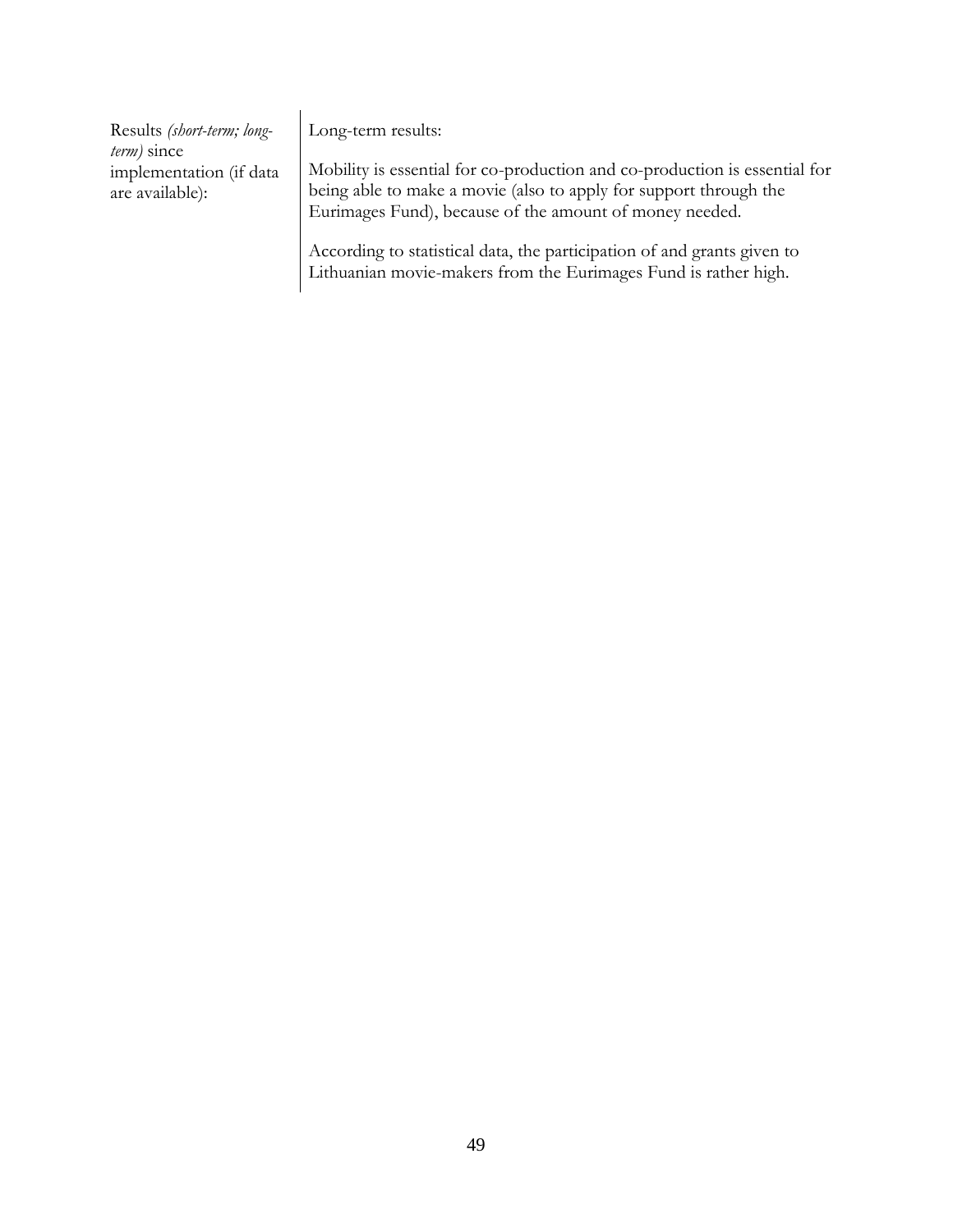| Country/Region:                                                   | <b>NETHERLANDS</b>                                                                                                                                                                                                                                                                                                                                                                                                                                                            |
|-------------------------------------------------------------------|-------------------------------------------------------------------------------------------------------------------------------------------------------------------------------------------------------------------------------------------------------------------------------------------------------------------------------------------------------------------------------------------------------------------------------------------------------------------------------|
| Initiating authority:                                             | Mondriaan Fund (merge of Fund BVK and Mondriaan Stichting),<br>HIVOS en Stichting DOEN                                                                                                                                                                                                                                                                                                                                                                                        |
| Title of initiative (if<br><i>applicable</i> ):                   | Arts Collaboratory                                                                                                                                                                                                                                                                                                                                                                                                                                                            |
| Objectives (of the<br><i>initiative</i> / <i>scheme</i> ):        | The mission of Arts Collaboratory is to encourage artistic innovation of<br>outstanding quality that is firmly embedded in society by contributing to a<br>sustainable, open (inter)national visual arts sector, whereby artist-led<br>initiatives play a decisive role in the artistic direction of the programme.                                                                                                                                                           |
|                                                                   | The objectives of Arts Collaboratory are fourfold:                                                                                                                                                                                                                                                                                                                                                                                                                            |
|                                                                   | To improve the quality of artistic expression by artist-led<br>initiatives;                                                                                                                                                                                                                                                                                                                                                                                                   |
|                                                                   | To promote the development of and reflection on (new forms of)<br>$\qquad \qquad \blacksquare$<br>interaction with the general public and the social embedding of<br>the artist-led initiatives;                                                                                                                                                                                                                                                                              |
|                                                                   | To promote meaningful intercultural exchange in Asia, Africa and<br>$\qquad \qquad \blacksquare$<br>Latin America, and between the Netherlands and Asia, Africa and<br>Latin America, among the artist-led initiatives;                                                                                                                                                                                                                                                       |
|                                                                   | To strengthen the cultural infrastructure for the independent<br>visual arts sector.                                                                                                                                                                                                                                                                                                                                                                                          |
| Short description (of the<br><i>initiative</i> / <i>scheme</i> ): | Arts Collaboratory is a programme for the support of visual artist-run<br>initiatives in Africa, Asia and Latin America, and for exchange between<br>these and visual arts organisations in the Netherlands. It provides<br>financial support, facilitates knowledge sharing, and promotes networking<br>and artistic exchange.                                                                                                                                               |
|                                                                   | Funding opportunities for visual artist-run initiatives in Africa, Asia and<br>Latin America can be either for one-off small-scale support up to EUR<br>10 000 or higher, involving more funds and lasting one to three years.<br>The support provided is highly flexible and can be given for embryonic<br>initiatives, programme development, profiling activities, capacity<br>development, professionalization of the organisation, and/or widening<br>audience outreach. |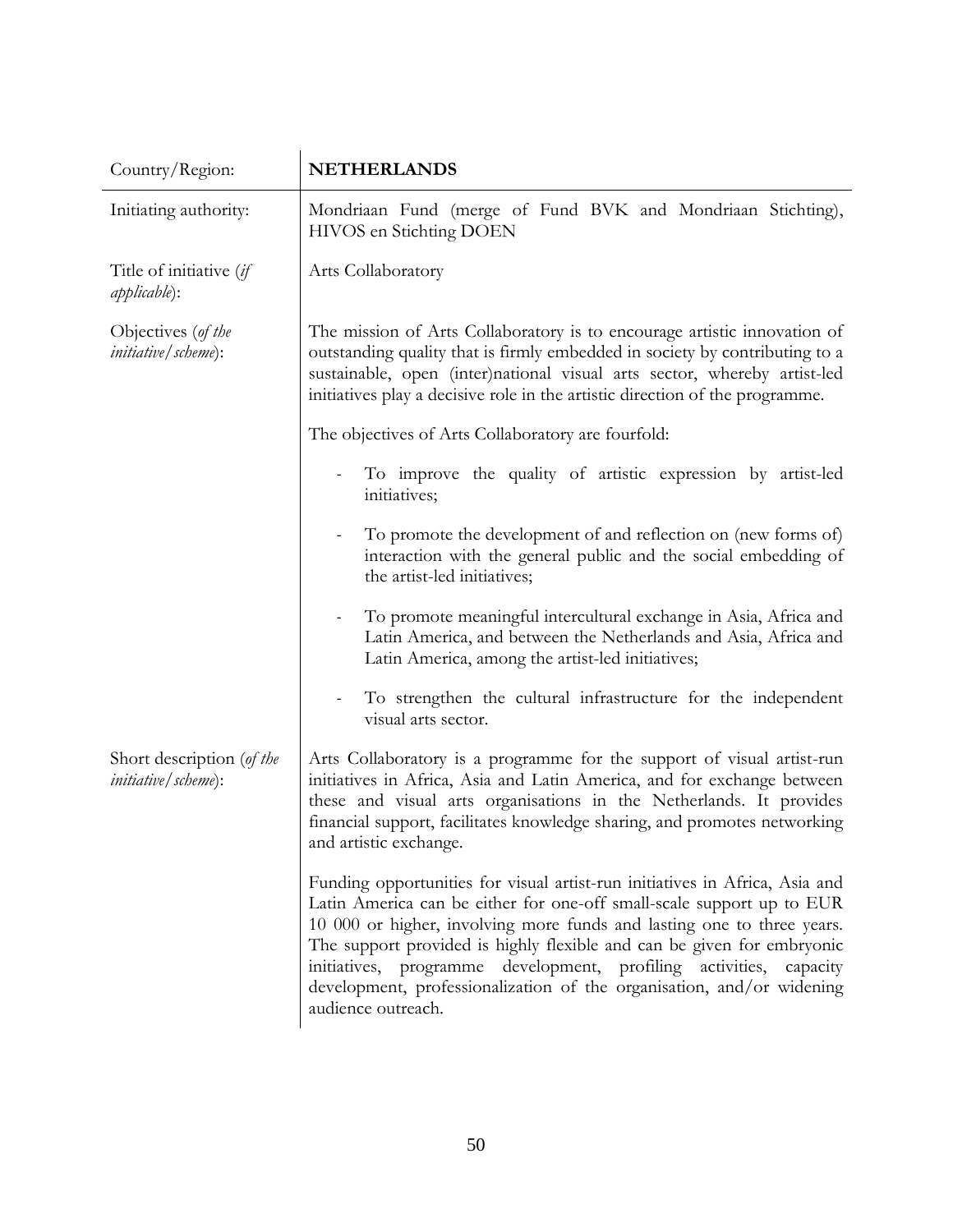| Short description of<br>problem<br>resolved/barrier<br>overcome (if such the case):                         |                                                                                                                                                                                                                                                                                                                 |
|-------------------------------------------------------------------------------------------------------------|-----------------------------------------------------------------------------------------------------------------------------------------------------------------------------------------------------------------------------------------------------------------------------------------------------------------|
| Target group (e.g., small-<br>scale operators,<br>young/emerging artists,<br>$etc.$ )                       | Arts Collaboratory is a very loose network/forum of 20-50 individual<br>partners who from time to time focus on a specific theme or activity. Any<br>artist-run initiative can be considered for funding and artistic exchange.                                                                                 |
| Source of funding:                                                                                          | Arts Collaboratory was established in January 2007 by Hivos and DOEN<br>Foundation. It is carried out by HIVOS in cooperation with the<br>Mondriaan Fund and Stichting DOEN.                                                                                                                                    |
| Total cost:                                                                                                 |                                                                                                                                                                                                                                                                                                                 |
| How was it made<br>possible?<br>Which authority/ies was<br>it necessary to convince<br>or collaborate with? | Three Dutch organisations have joined forces (pooling resources,<br>knowledge and networks) in Arts Collaboratory to achieve greater<br>effectiveness, efficiency and synergies. The Steering Group of Arts<br>Collaboratory comprises representatives of Hivos, the DOEN<br>Foundation and the Mondriaan Fund. |
|                                                                                                             | Exchange with the Netherlands is facilitated and financially supported by<br>the Mondriaan Fund.                                                                                                                                                                                                                |
| Results (short-term; long-                                                                                  | Check the following links for results of projects and exchanges:                                                                                                                                                                                                                                                |
| $term$ ) since<br>implementation (if data                                                                   | http://www.artscollaboratory.org/projects                                                                                                                                                                                                                                                                       |
| are available):                                                                                             | http://www.artscollaboratory.org/knowledge-sharing-artistic-exchange                                                                                                                                                                                                                                            |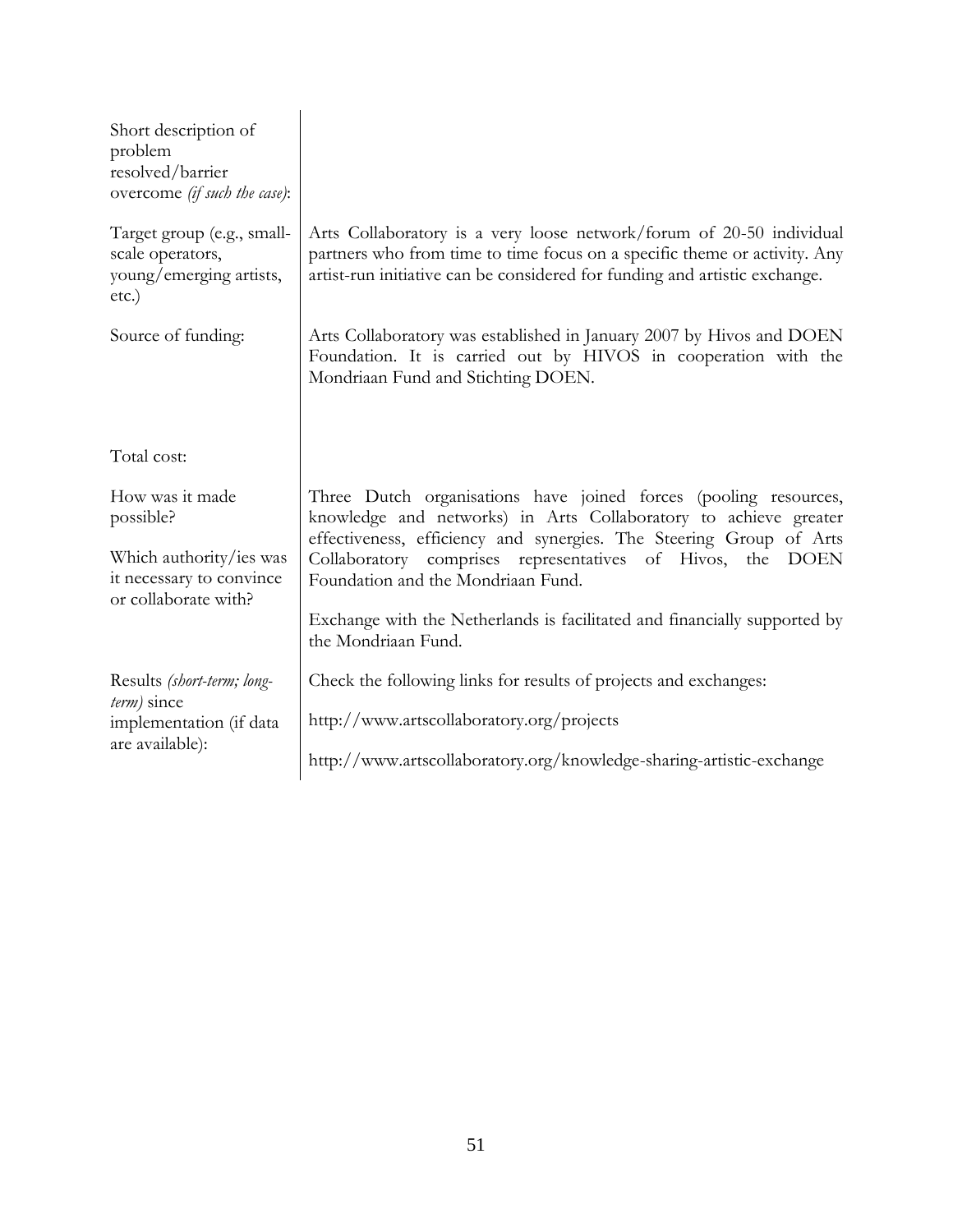| Country/Region:                                                                                             | <b>POLAND</b>                                                                                                                                                                                                                                                       |
|-------------------------------------------------------------------------------------------------------------|---------------------------------------------------------------------------------------------------------------------------------------------------------------------------------------------------------------------------------------------------------------------|
| Initiating authority:                                                                                       | Ministry of Culture and National Heritage                                                                                                                                                                                                                           |
| Title of initiative (if<br><i>applicable</i> ):                                                             | Gaude Polonia (founded in 2003 - incoming mobility)                                                                                                                                                                                                                 |
| Objectives (of the<br><i>initiative</i> / <i>scheme</i> ):                                                  | Individual grants for 6 months residence in Poland for artists, writers and<br>translators from Eastern Europe (especially Belarus and Ukraine) in the<br>field of film, photography, literature, music, visual arts, theatre,<br>preservation of heritage objects. |
|                                                                                                             | Participants have to be able to communicate in Polish.                                                                                                                                                                                                              |
| Short description (of the<br><i>initiative</i> / <i>scheme</i> ):                                           | Every year 35-50 individual artists receive a grant (about EUR 1 000 a<br>month), in addition to accommodation, materials and tools, tutoring, help<br>in organising their work, research or the artistic project of their choice.                                  |
| Target group (e.g., small-<br>scale operators,<br>young/emerging artists,<br>etc.)                          | Individual artists from Eastern Europe                                                                                                                                                                                                                              |
| Source of funding:                                                                                          | Ministry of Culture and National Heritage (public funds)                                                                                                                                                                                                            |
| Total cost:                                                                                                 | In 2011, 48 artists were supported with a total of PLN 1 765 000 (about<br>EUR 450 000)                                                                                                                                                                             |
| How was it made<br>possible?<br>Which authority/ies was<br>it necessary to convince<br>or collaborate with? | A decision of the Minister of Culture and National Heritage.                                                                                                                                                                                                        |
|                                                                                                             | The programme, which is working very well, requires close cooperation<br>between the administration, the universities, the art schools and the<br>cultural institutions.                                                                                            |
|                                                                                                             | The programme is implemented by Narodowe Centrum Kultury (the<br>National Centre for Culture), an institution financed by the Ministry of<br>Culture and National Heritage.                                                                                         |
|                                                                                                             | Internet site: http://www.nck.pl/sub,pl,gaudepolonia.html                                                                                                                                                                                                           |
|                                                                                                             | (There is no English translation of the information on the website because grants are<br>addressed to artists who know Polish)                                                                                                                                      |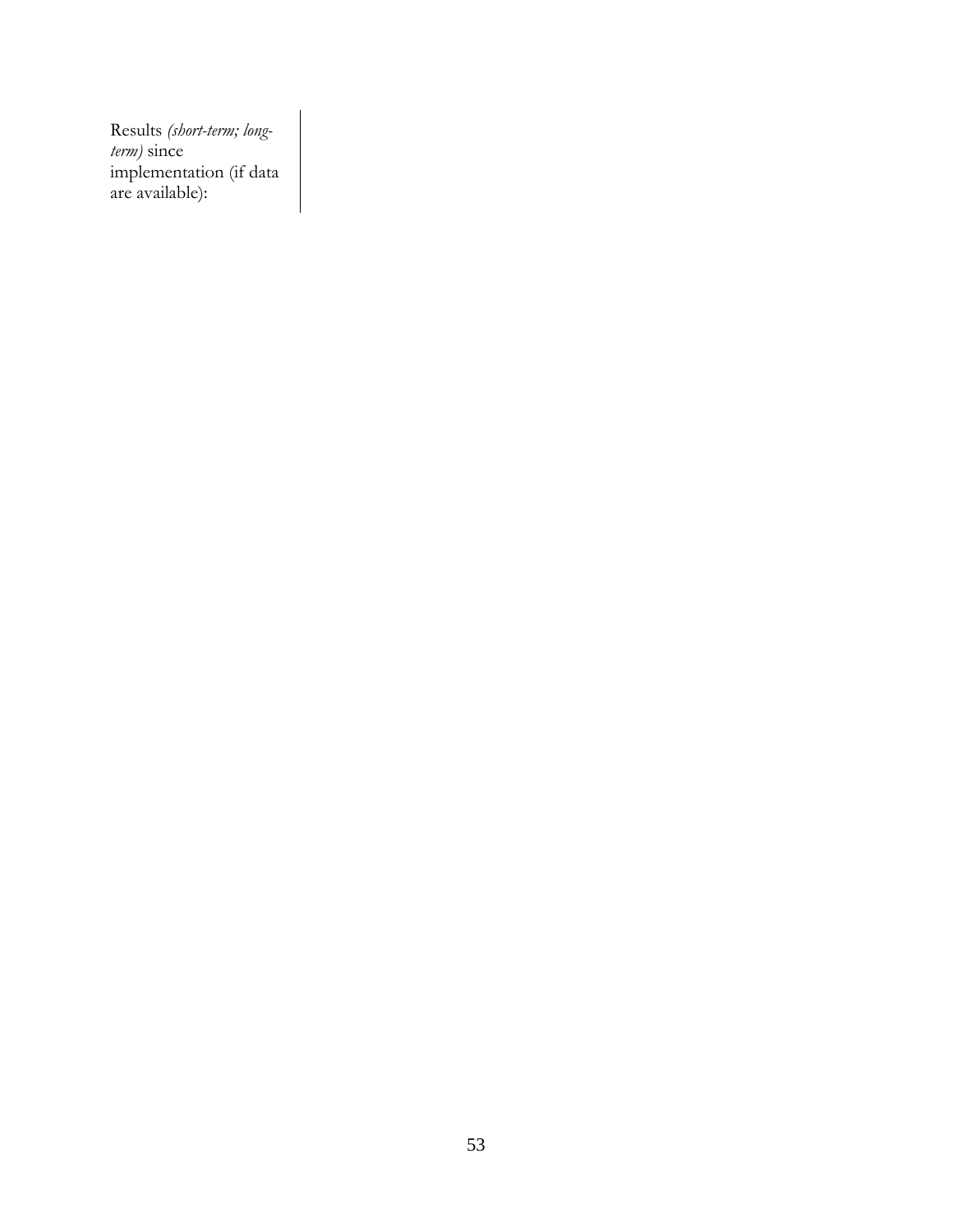| Country/Region:                                                                                             | <b>POLAND</b>                                                                                                                                                                                                                                                                                                                                                                                                              |
|-------------------------------------------------------------------------------------------------------------|----------------------------------------------------------------------------------------------------------------------------------------------------------------------------------------------------------------------------------------------------------------------------------------------------------------------------------------------------------------------------------------------------------------------------|
| Initiating authority:                                                                                       | Ministry of Culture and National Heritage                                                                                                                                                                                                                                                                                                                                                                                  |
| Title of initiative (if<br><i>applicable</i> ):                                                             | Młoda Polska - Young Poland                                                                                                                                                                                                                                                                                                                                                                                                |
|                                                                                                             | Individual grants financed by the Ministry of Culture and National<br>Heritage; founded in 2004.                                                                                                                                                                                                                                                                                                                           |
| Objectives (of the<br><i>initiative</i> / <i>scheme</i> ):                                                  | Individual grants for talented Polish artists (up to the age of 35) for<br>personal development. Artists are free to spend the grant for the artistic<br>projects of their choice, professional training, residencies, research,<br>purchasing an instrument or tools necessary in their artistic activities.<br>Projects are mostly realised abroad (outgoing mobility). More than 70<br>artists per year receive grants. |
| Short description (of the<br><i>initiative</i> / <i>scheme</i> ):                                           | Eligible for grants are young artists, who already have significant<br>achievements in the visual arts, music and dance, theatre, literature, film,<br>and photography.                                                                                                                                                                                                                                                    |
|                                                                                                             | Many projects are carried out abroad, because many artists who look for a<br>grant, although Polish citizens, live and work abroad.                                                                                                                                                                                                                                                                                        |
|                                                                                                             | Internet site: www.nck.pl/sub,pl,mloda_polska                                                                                                                                                                                                                                                                                                                                                                              |
|                                                                                                             | (There is no English translation of the website because the programme is for Polish<br>citizens only)                                                                                                                                                                                                                                                                                                                      |
| Target group (e.g., small-<br>scale operators,<br>young/emerging artists,<br>etc.)                          | Polish artists up to the age of 35.                                                                                                                                                                                                                                                                                                                                                                                        |
| Source of funding:                                                                                          | Ministry of Culture and National Heritage (public funds)                                                                                                                                                                                                                                                                                                                                                                   |
| Total cost:                                                                                                 | In 2011, 86 artists received grants totalling PLN 3 505 000 (about EUR<br>876 000)                                                                                                                                                                                                                                                                                                                                         |
| How was it made<br>possible?<br>Which authority/ies was<br>it necessary to convince<br>or collaborate with? | Decision of the Minister of Culture and National Heritage. The<br>programme is implemented by the National Centre of Culture, an<br>institution subsidised by the Ministry of Culture and National Heritage.                                                                                                                                                                                                               |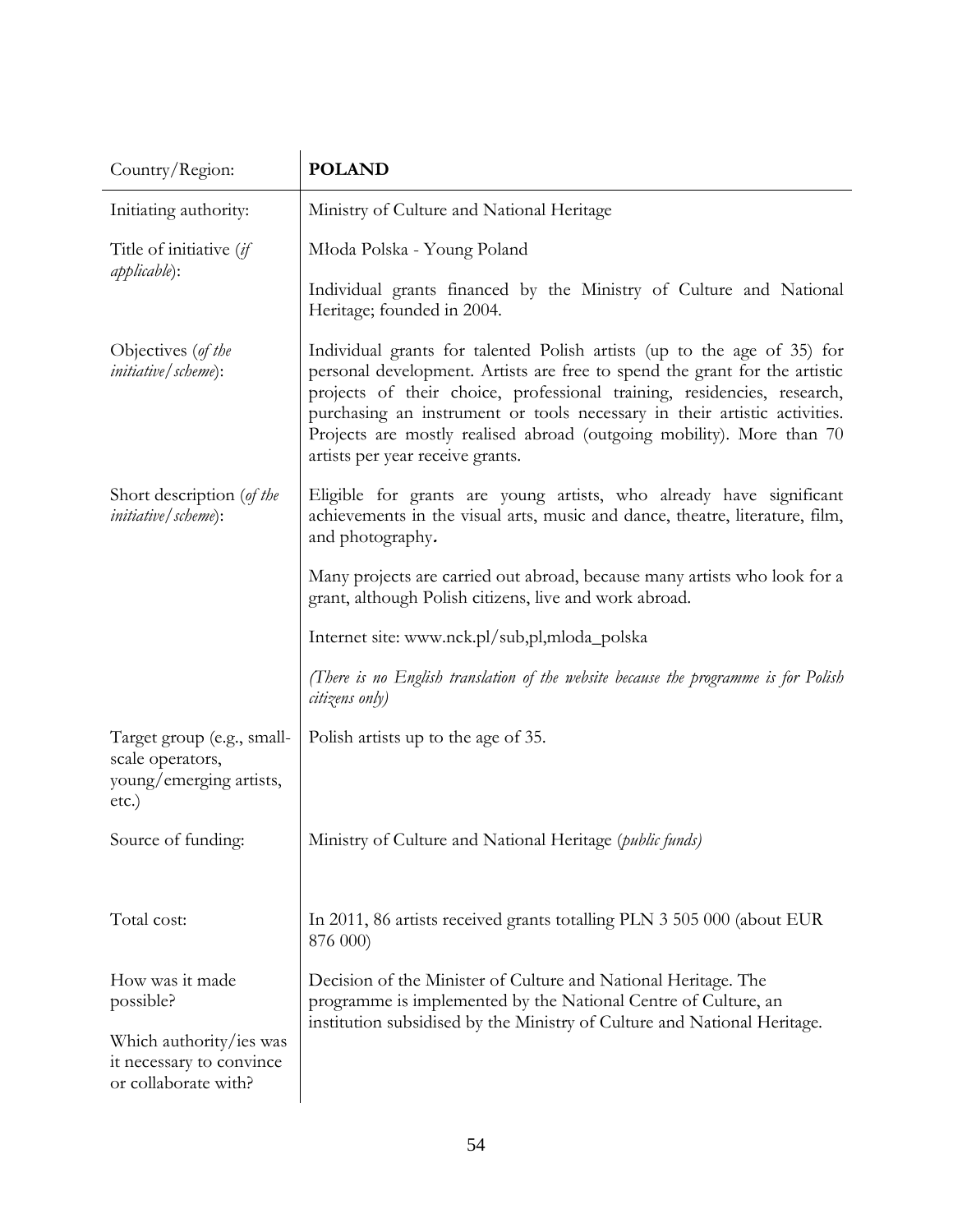The programme works very well.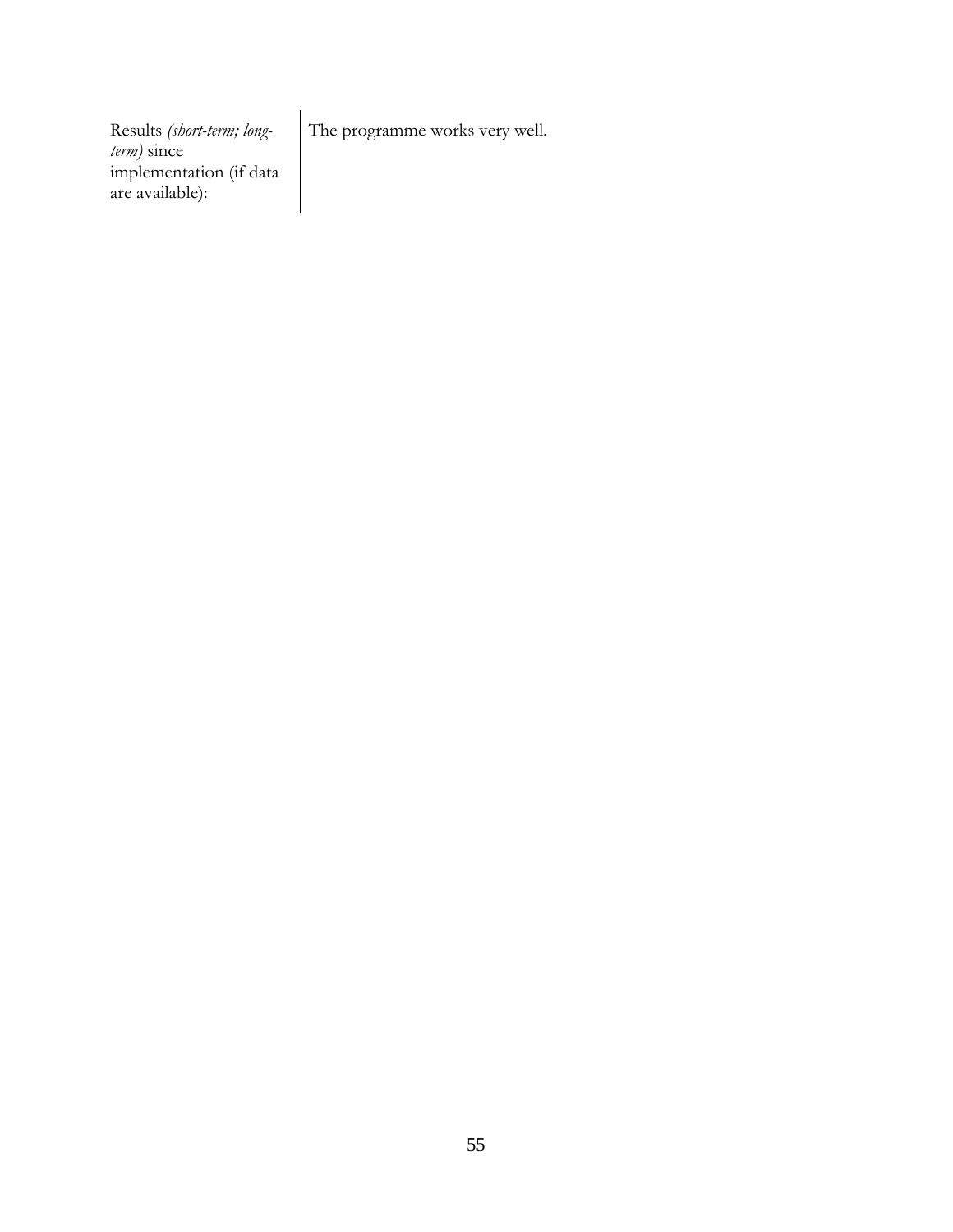| Country/Region:                                                   | <b>POLAND</b>                                                                                                                                                                                                                                                                                                                                                                                                                                                                                                                                                                                                                                                                                                                                                                                                                                                                                                                                                                                                                                                                                                                                                                                                                                                                                       |
|-------------------------------------------------------------------|-----------------------------------------------------------------------------------------------------------------------------------------------------------------------------------------------------------------------------------------------------------------------------------------------------------------------------------------------------------------------------------------------------------------------------------------------------------------------------------------------------------------------------------------------------------------------------------------------------------------------------------------------------------------------------------------------------------------------------------------------------------------------------------------------------------------------------------------------------------------------------------------------------------------------------------------------------------------------------------------------------------------------------------------------------------------------------------------------------------------------------------------------------------------------------------------------------------------------------------------------------------------------------------------------------|
| Initiating authority:                                             | Centre for Contemporary Art (CCA) Ujazdowski Castle & City of<br>Warsaw                                                                                                                                                                                                                                                                                                                                                                                                                                                                                                                                                                                                                                                                                                                                                                                                                                                                                                                                                                                                                                                                                                                                                                                                                             |
| Title of initiative (if<br><i>applicable</i> ):                   | Warsaw Studio, Warsaw Artist-In-Residence program (held by A-I-R<br>Laboratory; incoming mobility)                                                                                                                                                                                                                                                                                                                                                                                                                                                                                                                                                                                                                                                                                                                                                                                                                                                                                                                                                                                                                                                                                                                                                                                                  |
| Objectives (of the<br><i>initiative</i> / <i>scheme</i> ):        | To organise residencies in Warsaw for foreign individual<br>art<br>professionals.                                                                                                                                                                                                                                                                                                                                                                                                                                                                                                                                                                                                                                                                                                                                                                                                                                                                                                                                                                                                                                                                                                                                                                                                                   |
|                                                                   | To organise programmes involving artists-in-residence.                                                                                                                                                                                                                                                                                                                                                                                                                                                                                                                                                                                                                                                                                                                                                                                                                                                                                                                                                                                                                                                                                                                                                                                                                                              |
| Short description (of the<br><i>initiative</i> / <i>scheme</i> ): | WARSAW STUDIO, it is a research-in-residence programme developed<br>in collaboration with the City of Warsaw, as well as academic and<br>independent organisers based in Warsaw.                                                                                                                                                                                                                                                                                                                                                                                                                                                                                                                                                                                                                                                                                                                                                                                                                                                                                                                                                                                                                                                                                                                    |
|                                                                   | The programme was initiated in 2008. The City of Warsaw has recognised<br>the need to run the international residency program, which is<br>representing Warsaw's international cultural policy. For several years now<br>A-I-R Laboratory has been receiving grants (awarded on the basis of the<br>programme's assessment every year) to cover more or less 50% of its<br>programme cost. A-I-R Laboratory itself was initiated in 2002 based on<br>recognised European models.                                                                                                                                                                                                                                                                                                                                                                                                                                                                                                                                                                                                                                                                                                                                                                                                                    |
|                                                                   | Individual artists invited for the residency are offered the live-in studio at<br>CCA Ujazdowski Castle, a budget for their project and curatorial<br>assistance. The residencies in Warsaw are more research than production<br>oriented. The period spent in Warsaw (usually 3 months, while in the case<br>of curators shorter research visits are possible) is also devoted to<br>networking with local art professionals, organisations, researchers and<br>producers. In addition, the artists can present their work for the public of<br>Warsaw in the context of the CCA's programme (screenings,<br>presentations, performances, exhibitions, open studios). Similar principles<br>of organising these residencies are sought in order to provide Polish<br>artists residencies abroad. Beginning in 2009, A-I-R Laboratory can host<br>up to 7 residents. It is also active in artists' mobility policy making. This<br>programme is accompanied by long-term projects organised by A-I-R<br>Laboratory focusing on the development of new schemes for residencies<br>(design-in-residence - Rooted Design for Routed Living, 2008-2009;<br>travel and research grants for emerging professionals, accompanied with<br>residency research programme - RE-tooling RESIDENCIES, 2009-2011. |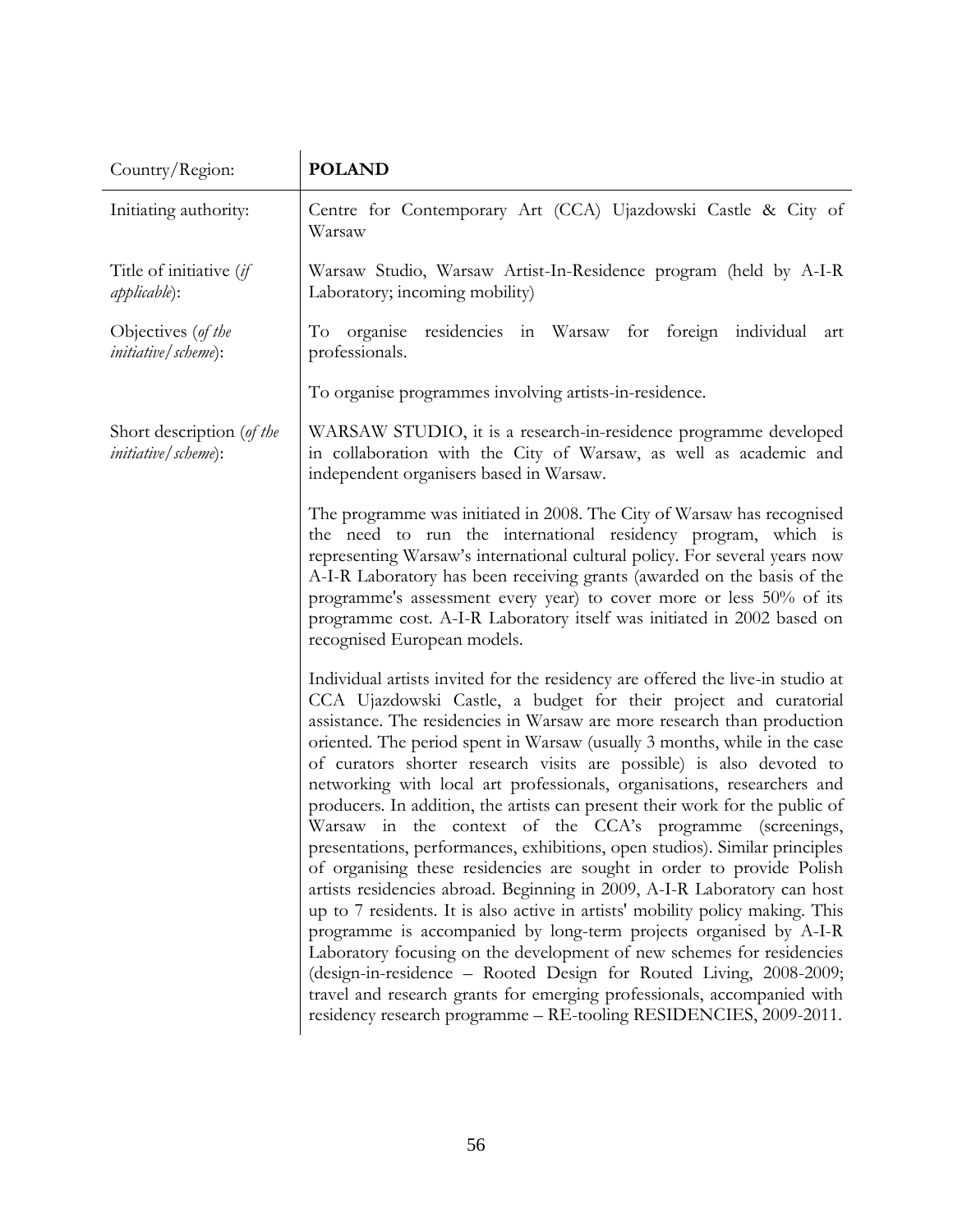| Short description of<br>problem<br>resolved/barrier<br>overcome (if such the case):   | Issues targeted by the organisers of the programme:                                                                                                                                                                                                                                   |
|---------------------------------------------------------------------------------------|---------------------------------------------------------------------------------------------------------------------------------------------------------------------------------------------------------------------------------------------------------------------------------------|
|                                                                                       | lack of sustainable residency programme allowing for extended<br>$\blacksquare$<br>research and site-specific work in Warsaw;                                                                                                                                                         |
|                                                                                       | lack of specific funding for incoming mobility.                                                                                                                                                                                                                                       |
| Target group (e.g., small-<br>scale operators,<br>young/emerging artists,<br>$etc.$ ) | Individual art professionals: artists, curators, architects, researchers,<br>occasionally also organisers.                                                                                                                                                                            |
| Source of funding:                                                                    | The City of Warsaw (public funds)                                                                                                                                                                                                                                                     |
| Total cost:                                                                           | EUR 50 000 per year                                                                                                                                                                                                                                                                   |
| How was it made<br>possible?                                                          | The residency centre, in its present format, was made possible thanks to<br>the investment of CCA Ujazdowski, which consisted of building and<br>keeping the studios in its premises and providing staff (curators and                                                                |
| Which authority/ies was                                                               | coordinators) to run the programme.                                                                                                                                                                                                                                                   |
| it necessary to convince<br>or collaborate with?                                      | The financing of the programme is based on grants and bilateral<br>cooperation with residency organisers abroad.                                                                                                                                                                      |
|                                                                                       | The programme's sustainability is maintained by a team employed on a<br>permanent basis and its constant effort to reformulate its structure and<br>redefine its changing needs and opportunities of artists' mobility.                                                               |
| Results (short-term; long-                                                            | Short-term:                                                                                                                                                                                                                                                                           |
| <i>term</i> ) since<br>implementation (if data<br>are available):                     | organise approximately 10 residencies for artists and other art<br>professionals<br>in Warsaw<br>related<br>(and<br>$\operatorname{\sf art}$<br>productions,<br>presentations, publications).                                                                                         |
|                                                                                       | Long-term:                                                                                                                                                                                                                                                                            |
|                                                                                       | building knowledge and capacity, allowing for expertise in the<br>field of residencies. Knowledge is shared through consultations<br>with the artists seeking residency opportunities, publications and<br>projects, and advisory functions for national and international<br>bodies; |
|                                                                                       | promoting emerging artists and art professionals;                                                                                                                                                                                                                                     |
|                                                                                       | building an international network of collaborators.                                                                                                                                                                                                                                   |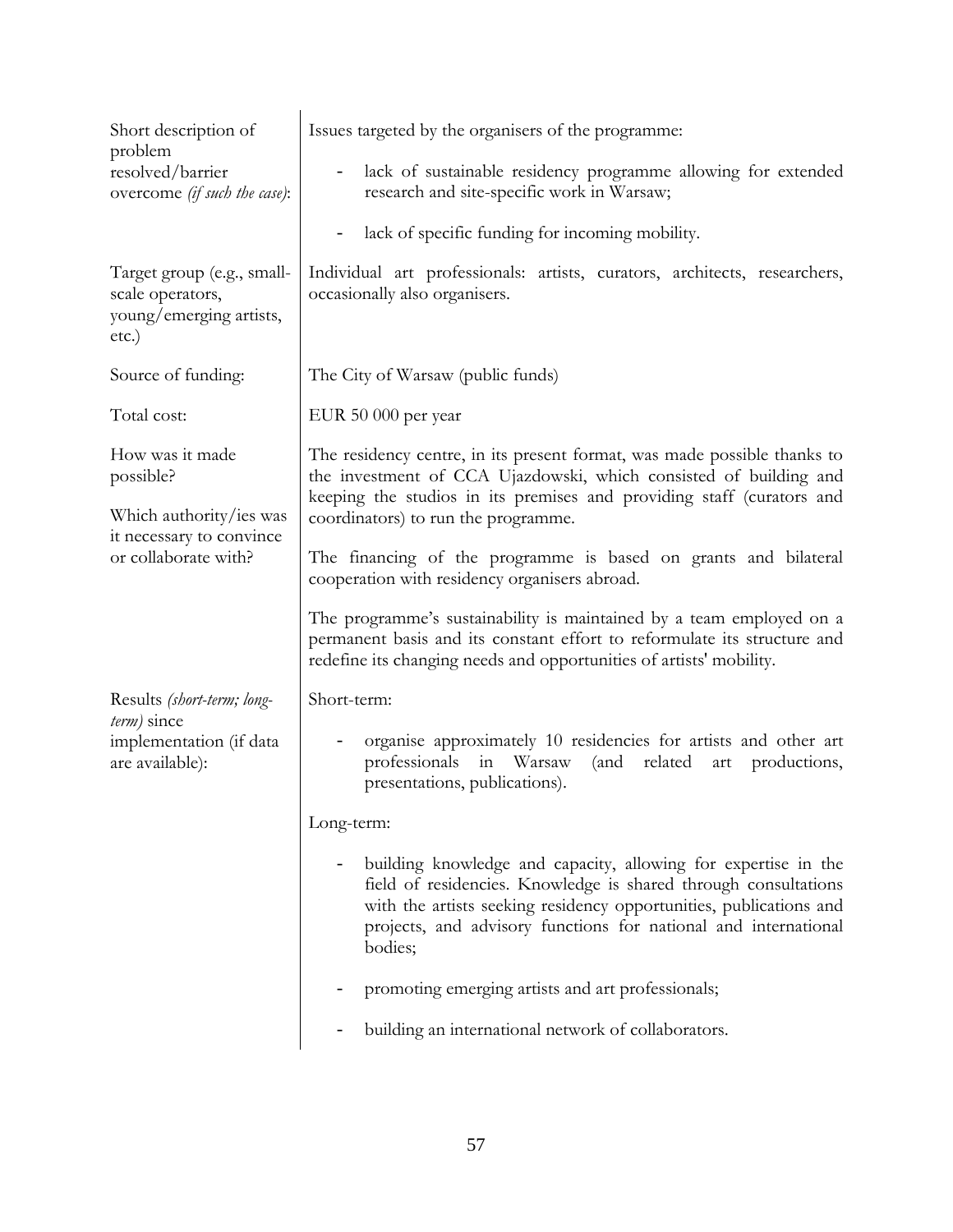| Country/Region:                                                                         | <b>POLAND</b>                                                                                                                                                                                              |
|-----------------------------------------------------------------------------------------|------------------------------------------------------------------------------------------------------------------------------------------------------------------------------------------------------------|
| Initiating authority:                                                                   | Ministry of Culture and National Heritage                                                                                                                                                                  |
| Title of initiative (if<br><i>applicable</i> ):                                         | Polish Culture Around the World (outgoing mobility)                                                                                                                                                        |
| Objectives (of the<br><i>initiative</i> / <i>scheme</i> ):                              | Subsidy for individual artists and cultural professionals which allows them<br>to go abroad and pay for their trip, accommodation and/or registration<br>fee for a conference, festival, etc.              |
|                                                                                         | (The subsidy is relatively small, as it covers, for example, only the cost of a plane<br>ticket.)                                                                                                          |
| Short description (of the<br><i>initiative</i> / <i>scheme</i> ):                       | Individual artists who apply for a subsidy go abroad to present their work<br>in another artistic environment, to participate in festivals, concerts,<br>exhibitions, workshops, competitions, tours, etc. |
| Target group (e.g., small-<br>scale operators,<br>young/emerging artists, etc.)         | Individual artists from Poland, representing all fields of culture, as well as<br>representatives of "creative industries" and cultural workers.                                                           |
| Source of funding:                                                                      | Ministry of Culture and National Heritage ( <i>public funds</i> )                                                                                                                                          |
| Total cost:                                                                             | For 2011, PLN 790 000 (about EUR 189 000)                                                                                                                                                                  |
|                                                                                         | In 2011, 332 artists and cultural professionals received a subsidy.                                                                                                                                        |
| How was it made<br>possible?                                                            | Decision of the Minister of Culture and National Heritage.                                                                                                                                                 |
| Which authority/ies was<br>it necessary to convince<br>or collaborate with?             | The programme is implemented as one of many in the Institute of Adam<br>Mickiewicz, a cultural institution financed by the Minister of Culture and<br>National Heritage.                                   |
| Results (short-term; long-<br>term) since<br>implementation (if data<br>are available): |                                                                                                                                                                                                            |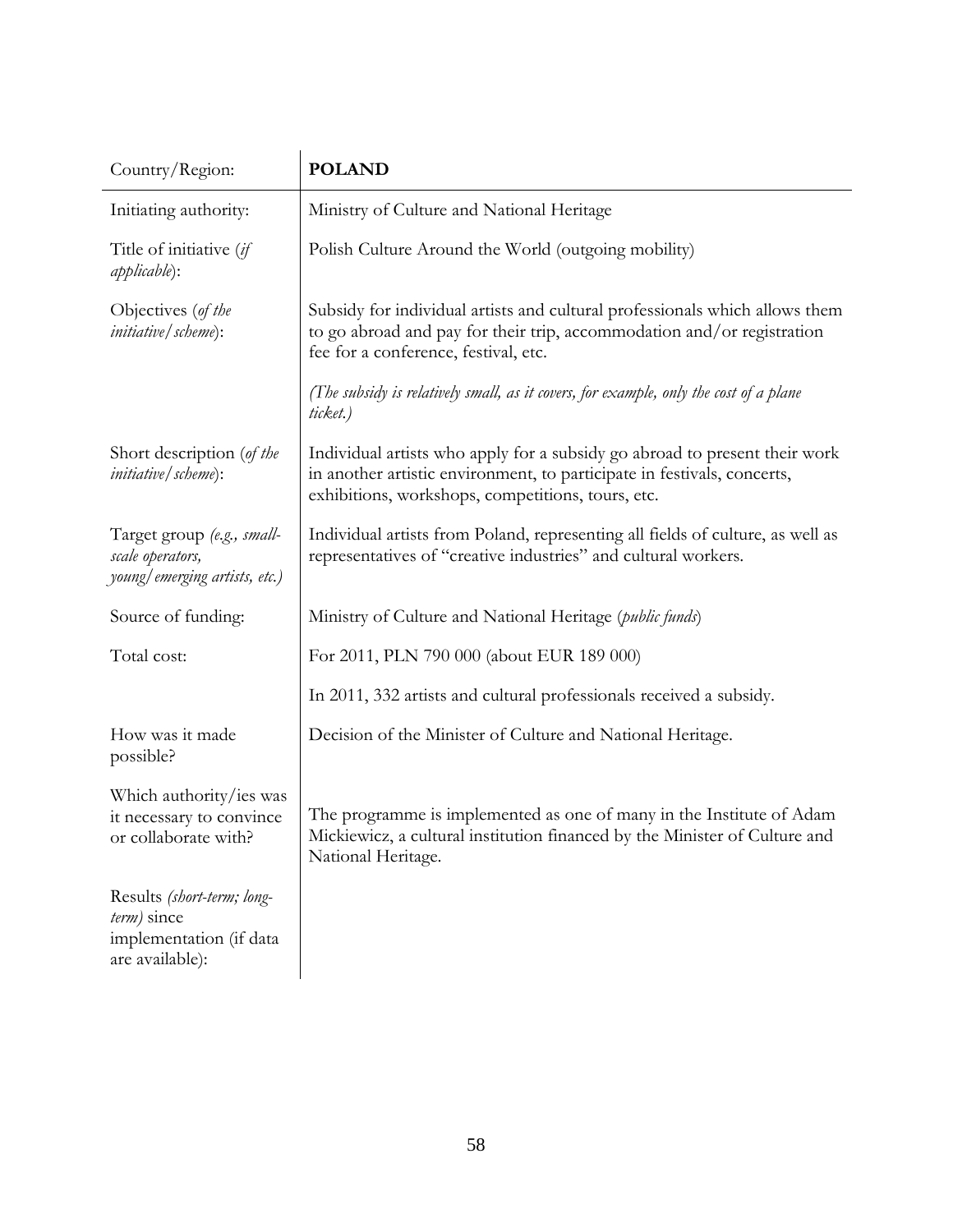| Country/Region:                                                                                                                                  | <b>SLOVAKIA</b>                                                                                                                                                                                                                                                                                                                                                             |
|--------------------------------------------------------------------------------------------------------------------------------------------------|-----------------------------------------------------------------------------------------------------------------------------------------------------------------------------------------------------------------------------------------------------------------------------------------------------------------------------------------------------------------------------|
| Initiating authority:                                                                                                                            | Ministry of Culture of the Slovak Republic                                                                                                                                                                                                                                                                                                                                  |
| Title of initiative                                                                                                                              |                                                                                                                                                                                                                                                                                                                                                                             |
| (if applicable):                                                                                                                                 | PRO SLOVAKIA - Program No. 5                                                                                                                                                                                                                                                                                                                                                |
| Objectives :                                                                                                                                     | Promote Slovak culture and art abroad                                                                                                                                                                                                                                                                                                                                       |
|                                                                                                                                                  | Promote mobility and expansion of international relations                                                                                                                                                                                                                                                                                                                   |
|                                                                                                                                                  | Support partnerships between cities at municipal and regional level<br>through literature, the performing arts, photography, design,<br>authentic Slovak production, so as to support Slovak artists at<br>prestigious international festivals                                                                                                                              |
|                                                                                                                                                  | Support diversity in the cultural field                                                                                                                                                                                                                                                                                                                                     |
| Short description of the<br>mobility-related<br>problem or barrier :                                                                             |                                                                                                                                                                                                                                                                                                                                                                             |
| Target<br>group<br>of<br>mobility scheme (e.g.,<br>small-scale<br>operators,<br>young artists, etc. Short<br>description of solution<br>adopted: | Support Slovak institutions and individual artists by financing projects<br>that represent and make visible Slovak culture abroad, international<br>collaboration and development of bilateral and multilateral interaction<br>to support international networking; residencies, workshops, seminars,<br>symposiums. Support international exchange and improve creativity. |
| Source of funding:                                                                                                                               | Ministry of Culture                                                                                                                                                                                                                                                                                                                                                         |
| Total cost:                                                                                                                                      | EUR 660 813                                                                                                                                                                                                                                                                                                                                                                 |
| it made<br>How was<br>possible?                                                                                                                  | There is an open call for applications for the annual support<br>programmes (multi-year artistic programmes) by the Ministry of Culture<br>- Supporting programme No. 5 (Pro Slovakia); co-financed projects                                                                                                                                                                |
| Which<br>authority/ies<br>was it                                                                                                                 | receiving support from EU's Culture Programme 2007-2013; co-<br>financed projects which have obtained at least one third of their                                                                                                                                                                                                                                           |
| necessary to convince<br><b>or</b>                                                                                                               | support from other sources such as the International Visegrad fund,<br>Central European Initiative, Culture Foundation.                                                                                                                                                                                                                                                     |
| collaborate with?                                                                                                                                | (Regions and municipalities may also provide small grants for<br>individuals, groups and projects).                                                                                                                                                                                                                                                                         |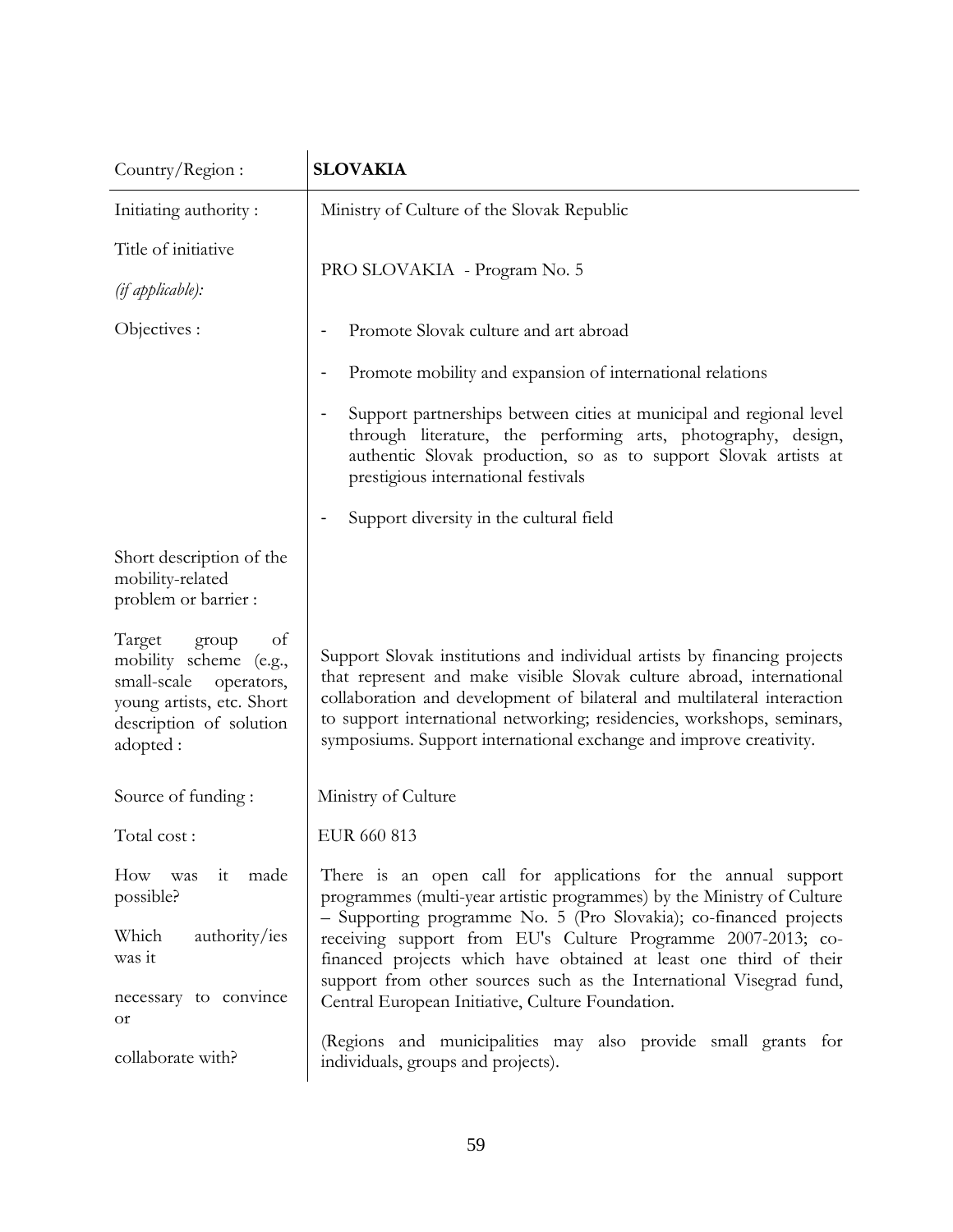In 2011, 343 applicants requested EUR 2 927 145; 203 applications were approved; EUR 660 813 were distributed.

In 2012, 222 applicants requested EUR 2 745 010; 140 applications were approved; EUR 798 600 were distributed.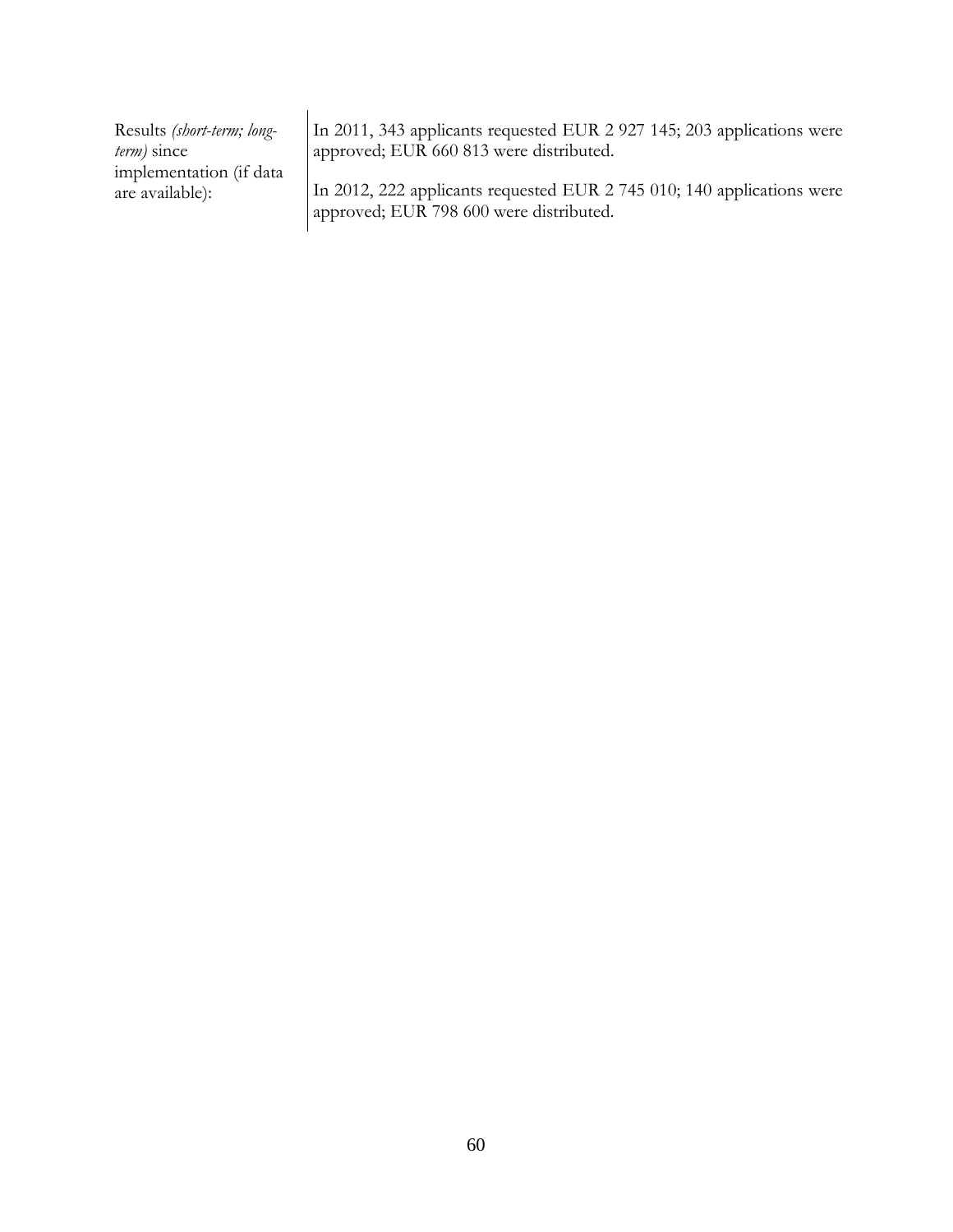| Country/Region:                                                                             | <b>SLOVENIA</b>                                                                                                                                                                                                                                                                                                                                                                                                   |
|---------------------------------------------------------------------------------------------|-------------------------------------------------------------------------------------------------------------------------------------------------------------------------------------------------------------------------------------------------------------------------------------------------------------------------------------------------------------------------------------------------------------------|
| Initiating authority:                                                                       | Ministry of Education, Science, Culture, and Sport                                                                                                                                                                                                                                                                                                                                                                |
| Title of initiative (if<br>applicable):                                                     | Arts & Culture residencies in Berlin, London, New York and Vienna<br>(http://www.culture.si/en/Category:Slovene_Arts_%26_Culture_Reside<br>ncies_Programme)                                                                                                                                                                                                                                                       |
| Objectives:                                                                                 | To promote Slovenian culture abroad and support international<br>opportunities for artists and cultural professionals.                                                                                                                                                                                                                                                                                            |
| Short description of the<br>mobility-related problem<br>or barrier:                         |                                                                                                                                                                                                                                                                                                                                                                                                                   |
| Target group of mobility<br>scheme (e.g., small-scale<br>operators, young artists,<br>etc.) | Individual<br>artists<br>cultural<br>professionals<br>and<br>(Slovenian)<br>citizens/permanent residents) selected via open calls. On the basis of<br>submitted proposals, the residents are selected by the Ministry's expert<br>committee for the following year.                                                                                                                                               |
| Short description of<br>solution adopted:                                                   | The Slovene Arts & Culture Residencies Programme of the Ministry of<br>Education, Science, Culture and Sport kicked off in 1998 with the renting<br>of the first apartment in New York City. Besides New York (remaining<br>the most popular destination among the applicants), the Ministry has<br>established another three apartments in Berlin (since 2004), London<br>(since 2008), and Vienna (since 2012). |
|                                                                                             | The residencies are limited to one or two month stays with rent, living<br>expenses and travel costs being covered by the Ministry of Education,<br>Science, Culture and Sport.                                                                                                                                                                                                                                   |
| Source of funding:                                                                          | Ministry of Education, Science, Culture, and Sport                                                                                                                                                                                                                                                                                                                                                                |
| Total cost:                                                                                 | ca EUR 100 000 per year                                                                                                                                                                                                                                                                                                                                                                                           |
| How was it made<br>possible?                                                                | Agreement between the Ministry of Education, Science, Culture, and<br>Sport and the Ministry of Foreign Affairs.                                                                                                                                                                                                                                                                                                  |
| Which authority/ies was<br>it necessary to convince<br>or collaborate with?                 |                                                                                                                                                                                                                                                                                                                                                                                                                   |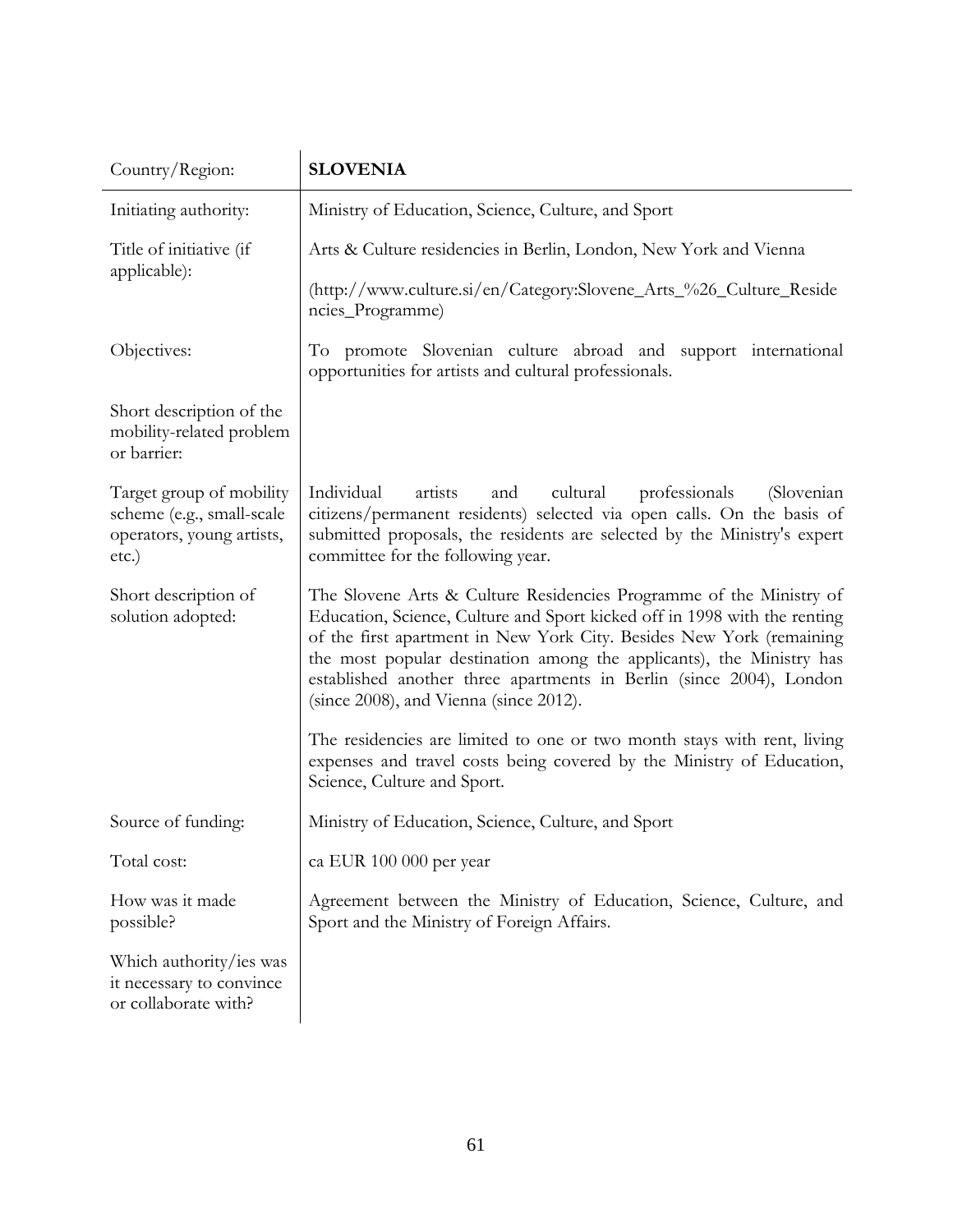| Results since<br>implementation (if data)<br>are available): | Promotion of Slovenian culture abroad (to date over 200 artists have<br>participated in the programme).                                                                        |
|--------------------------------------------------------------|--------------------------------------------------------------------------------------------------------------------------------------------------------------------------------|
|                                                              | Concrete research projects and partnerships with local organisations or<br>experts that can later lead to the production of an artistic event or an<br>artwork are encouraged. |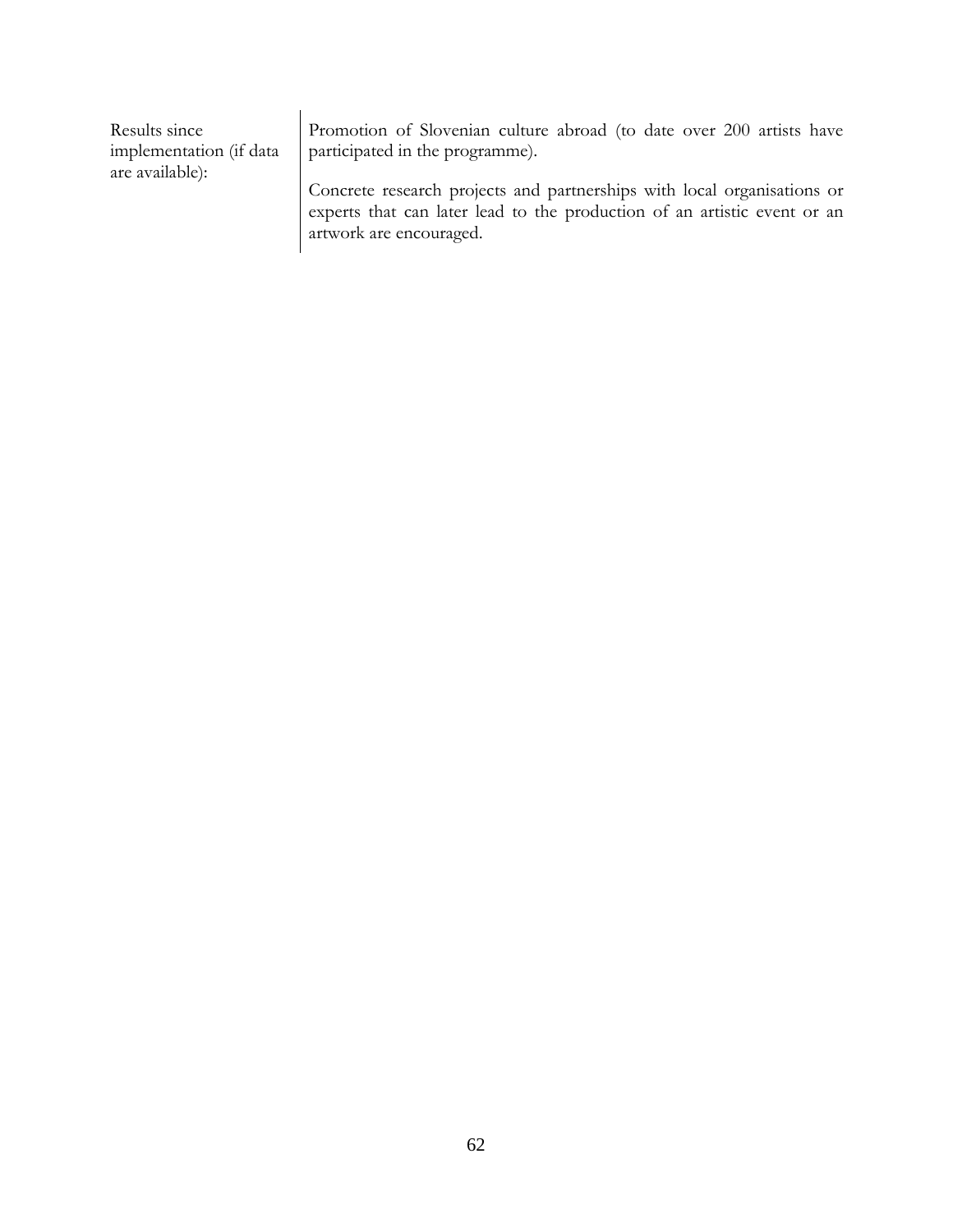| Country/Region:                                                                                | <b>SLOVENIA</b>                                                                                                                                                                                                                                                                                                                                                                                                                                         |
|------------------------------------------------------------------------------------------------|---------------------------------------------------------------------------------------------------------------------------------------------------------------------------------------------------------------------------------------------------------------------------------------------------------------------------------------------------------------------------------------------------------------------------------------------------------|
| Initiating authority:                                                                          | Slovenian Book Agency                                                                                                                                                                                                                                                                                                                                                                                                                                   |
| Title of initiative (if<br>applicable):                                                        | Public call for mobility grants and residential scholarships.                                                                                                                                                                                                                                                                                                                                                                                           |
| Objectives:                                                                                    | Increase recognition of Slovene creativity abroad, permanently asserting<br>the position of Slovene literature and humanistic studies in the world's<br>cultural map; promote authors and their work abroad and broaden their<br>horizons.                                                                                                                                                                                                              |
| Short description of the<br>mobility-related problem<br>or barrier:                            | The available budget for organising literary events is often very limited, so<br>organisers cannot cover all the expenses for individual authors. Since<br>authors themselves lack necessary funds, there is no possibility for several<br>of them to attend important events abroad, even if the cost is low.                                                                                                                                          |
|                                                                                                | There are only few possibilities for foreign authors to be awarded<br>residential scholarships in Slovenia and for Slovenian authors to be<br>awarded scholarships abroad. As literary residential centres often expect<br>reciprocity, with this particular initiative Slovenia opened new possibilities<br>for Slovenian centres to cooperate with their foreign counterparts.<br>Slovenian authors are now invited more often abroad and vice versa. |
| Target group of mobility<br>scheme (e.g., small-scale<br>operators, young artists,<br>$etc.$ ) | Slovenian authors, translators and researchers in literature and the<br>humanities.                                                                                                                                                                                                                                                                                                                                                                     |
| Short description of<br>solution adopted:                                                      | A public call which covers two fields is published twice a year, in<br>February or March and in September. The applicant can be a Slovenian<br>author, translator or researcher in literature and the humanities.                                                                                                                                                                                                                                       |
|                                                                                                | 1. Mobility grants: Applicants must submit with their application the<br>invitation and the programme of the event to which they intend<br>to participate (literary festival, promotional tour, seminar). The<br>subsidy covers up to 100 % of the travel expenses. Each applicant<br>can apply for no more than two events. Travelling costs cannot<br>exceed EUR 2 000 per event.                                                                     |
|                                                                                                | 2. Residential scholarships: eight (8)<br>one month residential<br>scholarships for Slovenian authors travelling to foreign literary<br>centres are divided among applicants, who are awarded<br>accommodations costs, costs for sample translation, travel<br>expenses and a scholarship.                                                                                                                                                              |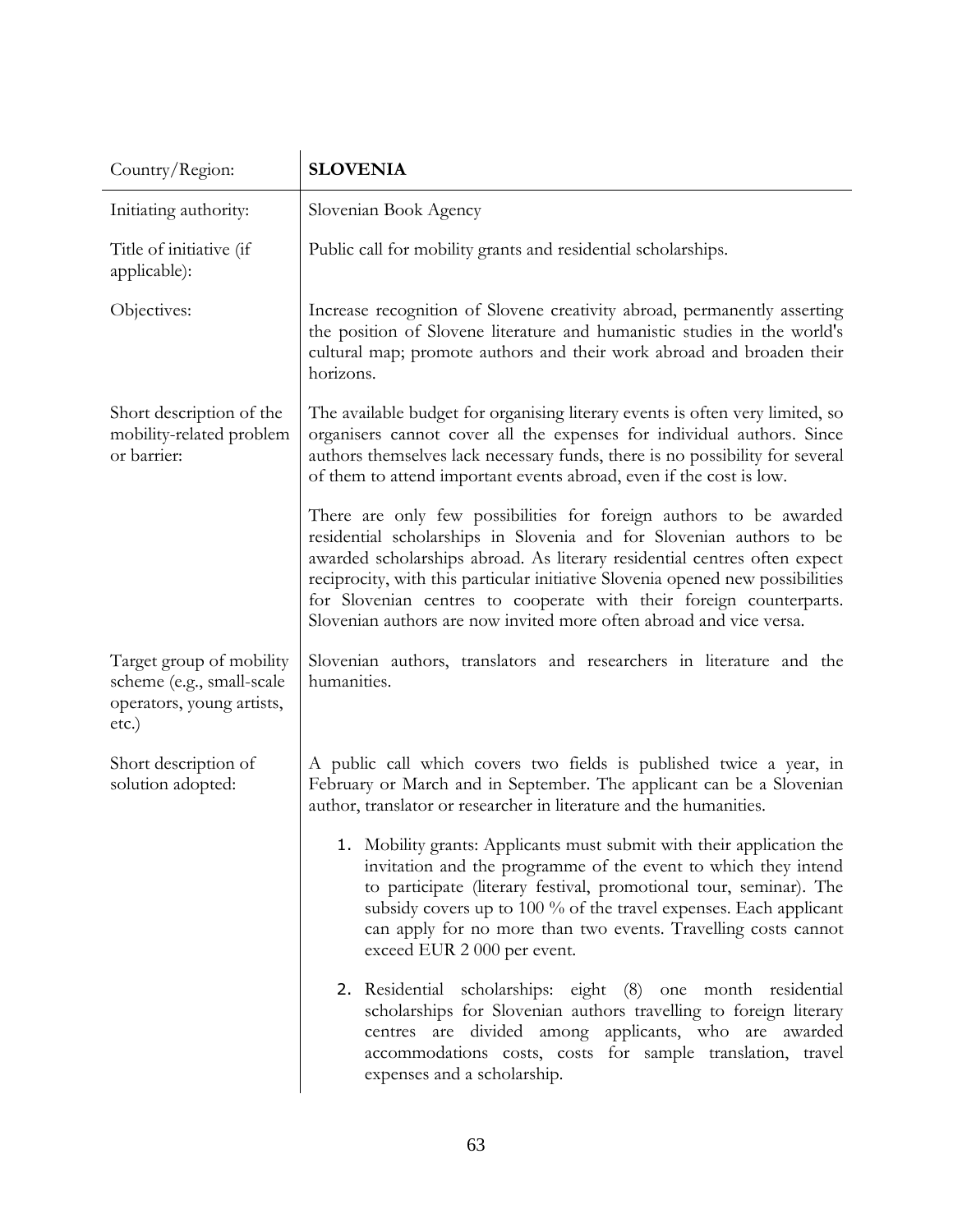| Source of funding:                                                          | National budget via the Ministry of Education, Science, Culture, and<br>Sport                                                                 |
|-----------------------------------------------------------------------------|-----------------------------------------------------------------------------------------------------------------------------------------------|
| Total cost:                                                                 | ca EUR 50 000 per year                                                                                                                        |
| How was it made<br>possible?                                                | Agreement between the Slovenian Book Agency and the Ministry of<br>Education, Science, Culture, and Sport                                     |
| Which authority/ies was<br>it necessary to convince<br>or collaborate with? |                                                                                                                                               |
| Results since<br>implementation (if data<br>are available):                 | The open call was first implemented in 2010.<br>Results for 2010: mobility grants were awarded to 31 authors - 8<br>residential scholarships. |
|                                                                             | Results for 2011: mobility grants were awarded to 32 authors - 8<br>residential scholarships.                                                 |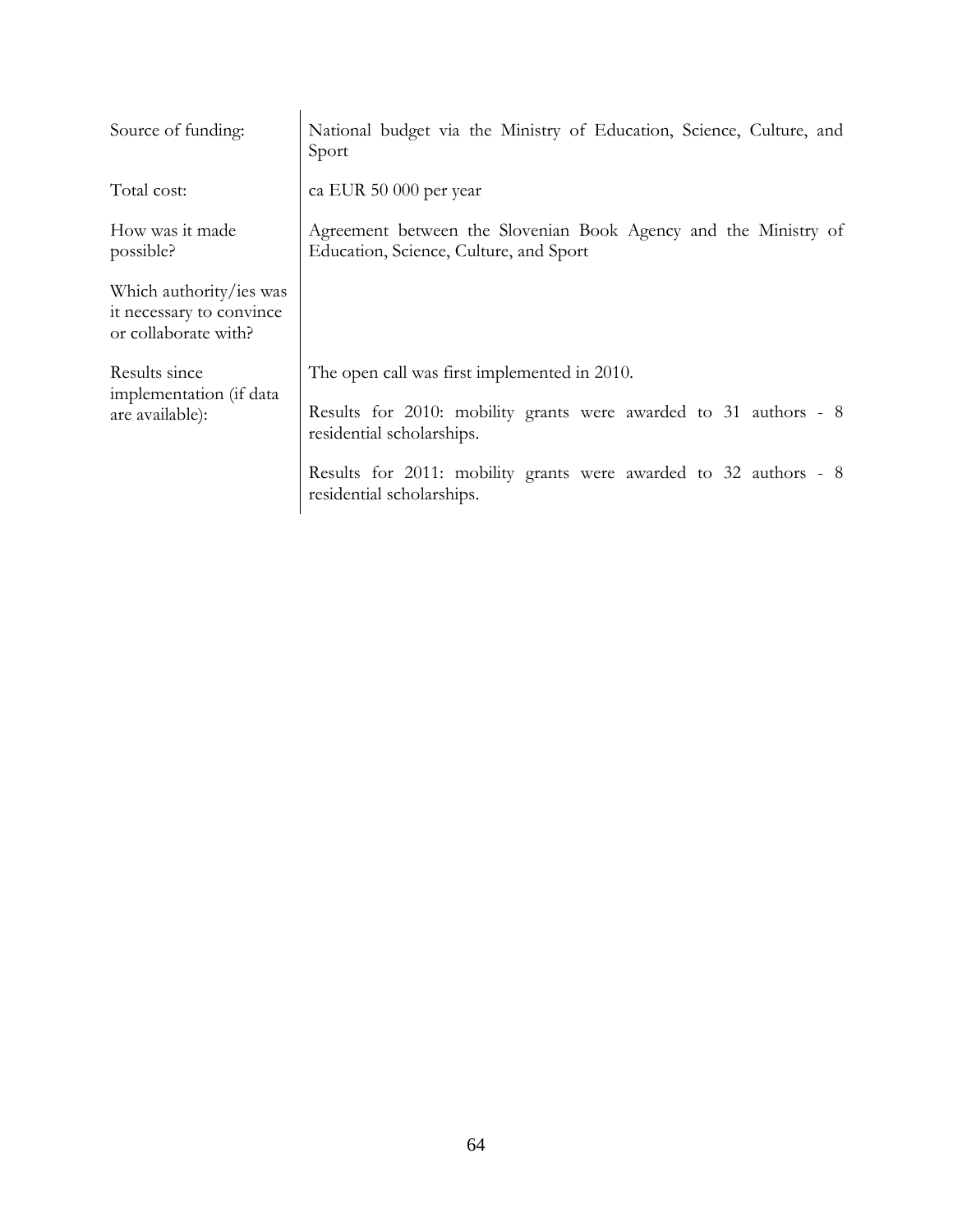| Country/Region:                                                                     | <b>SLOVENIA</b>                                                                                                                                                                                                                                                                                                                                                                                                                                                                                                                                                                                                                                                                                                                                                                                                                                                                                  |
|-------------------------------------------------------------------------------------|--------------------------------------------------------------------------------------------------------------------------------------------------------------------------------------------------------------------------------------------------------------------------------------------------------------------------------------------------------------------------------------------------------------------------------------------------------------------------------------------------------------------------------------------------------------------------------------------------------------------------------------------------------------------------------------------------------------------------------------------------------------------------------------------------------------------------------------------------------------------------------------------------|
| Initiating authority:                                                               | KAPA – Association for cultural and artistic production                                                                                                                                                                                                                                                                                                                                                                                                                                                                                                                                                                                                                                                                                                                                                                                                                                          |
| Title of initiative (if<br><i>applicable</i> ):                                     | KAPA - International Connection                                                                                                                                                                                                                                                                                                                                                                                                                                                                                                                                                                                                                                                                                                                                                                                                                                                                  |
| Objectives (of the<br><i>initiative</i> / <i>scheme</i> ):                          | Entering the formal and informal networks for the transmission of<br>concerts and distribution of audio products of modern urban music.                                                                                                                                                                                                                                                                                                                                                                                                                                                                                                                                                                                                                                                                                                                                                          |
| Short description (of the<br><i>initiative</i> / <i>scheme</i> ):                   | KAPA cooperates with various institutions that link the formal and<br>informal associations for mediation and sharing musical contents and<br>distribution of music records. KAPA is associated with various music<br>festivals (Europa VOX, Clermont-Ferrand (FR), EuroSonic, Groningen<br>(NL) and concert producers worldwide. KAPA is also connected with the<br>American record label Megalith Records, which allows long and intensive<br>concert tours of Slovenian music bands in the U.S.A, and also takes care<br>of publishing and distributing their music products abroad. KAPA is also<br>responsible for "package" presentation of Slovenian music abroad (e.g.<br>Ljubljana Calling 2010 in Budapest), which provides greater visibility and<br>better presentation of media promoting Slovenian music.<br>KAPA is incorporated in network systems that operate on the principle |
|                                                                                     | of mutual reciprocity, resulting in music exchanges in order to promote<br>Slovenian musicians and Slovenian musical creativity and to educate<br>Slovenian concert audience with frequent presentation of foreign music<br>ensembles.                                                                                                                                                                                                                                                                                                                                                                                                                                                                                                                                                                                                                                                           |
| Short description of<br>problem<br>resolved/barrier<br>overcome (if such the case): | Integration into a network of related associations and clubs around the<br>world to reciprocal exchange of music. Synergies among networked<br>systems help decrease production costs and ensure continuous and<br>profiled concert scenes in Slovenia, while offering mobility opportunities<br>for Slovenian musicians abroad.                                                                                                                                                                                                                                                                                                                                                                                                                                                                                                                                                                 |
| Target group (e.g., small-<br>scale operators,<br>young/emerging artists,<br>etc.)  | Slovenian and foreign artists of contemporary, alternative and urban<br>music practice (rock, ska, punk, noise) and music audiences – mostly for<br>the younger generation.                                                                                                                                                                                                                                                                                                                                                                                                                                                                                                                                                                                                                                                                                                                      |
| Source of funding:                                                                  | Ministry of Education, Science, Culture, and Sport and Municipality of<br>Ljubljana                                                                                                                                                                                                                                                                                                                                                                                                                                                                                                                                                                                                                                                                                                                                                                                                              |
| Total cost:                                                                         | ca EUR 140 000 per year                                                                                                                                                                                                                                                                                                                                                                                                                                                                                                                                                                                                                                                                                                                                                                                                                                                                          |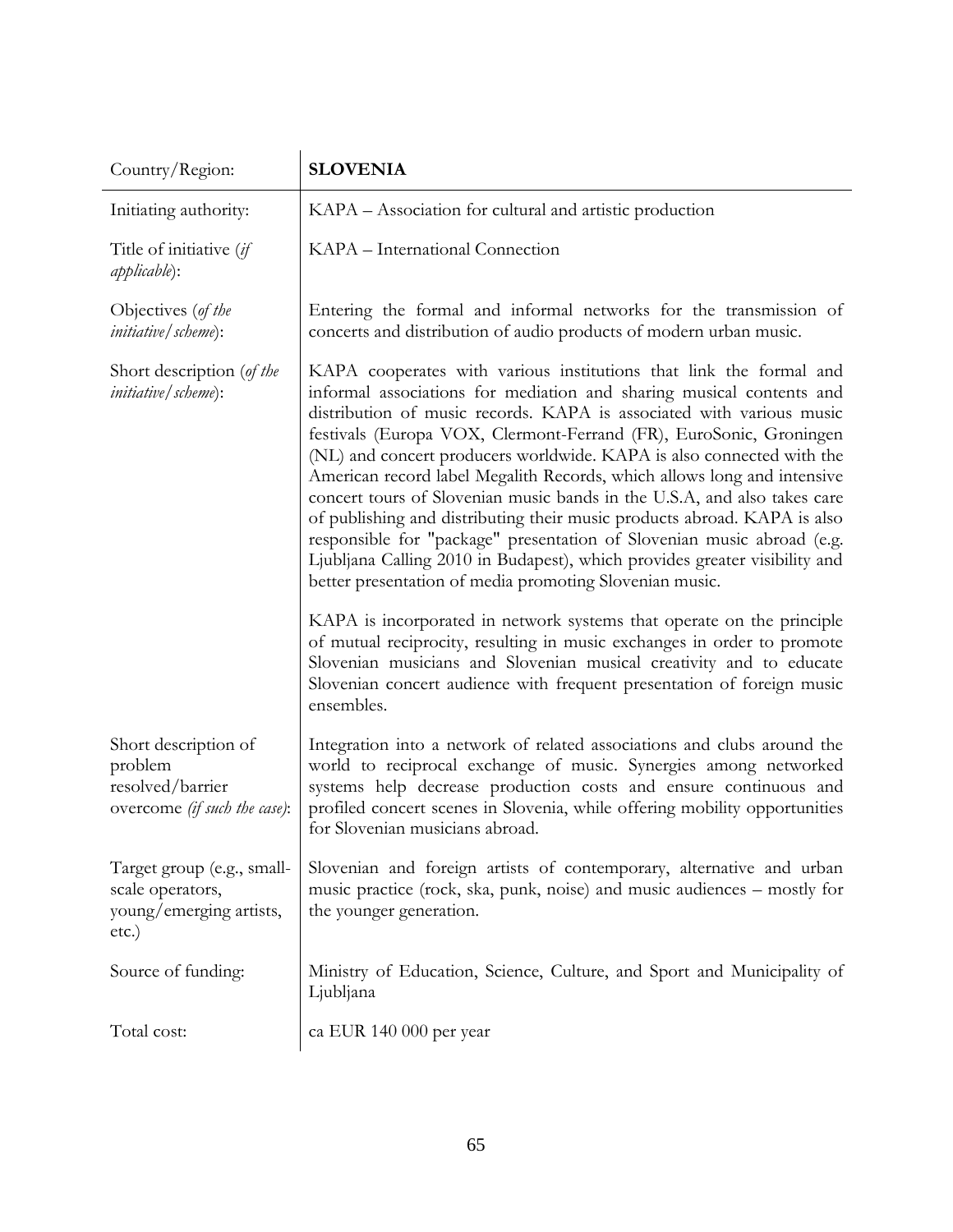| How was it made<br>possible?                                                | Ministry of Education, Science, Culture, and Sport & Municipality of<br>Ljubljana.                                                                                                                                                                                                               |
|-----------------------------------------------------------------------------|--------------------------------------------------------------------------------------------------------------------------------------------------------------------------------------------------------------------------------------------------------------------------------------------------|
| Which authority/ies was<br>it necessary to convince<br>or collaborate with? |                                                                                                                                                                                                                                                                                                  |
| Results (short-term; long-<br><i>term</i> ) since                           | Short-term:                                                                                                                                                                                                                                                                                      |
| implementation (if data<br>are available):                                  | Well organised and intensive concert tours of Slovenian music ensembles<br>internationally; continuous and profiled concert scenes in Slovenia.                                                                                                                                                  |
|                                                                             | Long-term:                                                                                                                                                                                                                                                                                       |
|                                                                             | Establish a platform for the transmission of musical content, which<br>provides a permanent, continuous, and intensive mobility scheme for<br>Slovenian and foreign musicians, as well as the conditions for maintaining<br>individual music scenes that include a cultural education component. |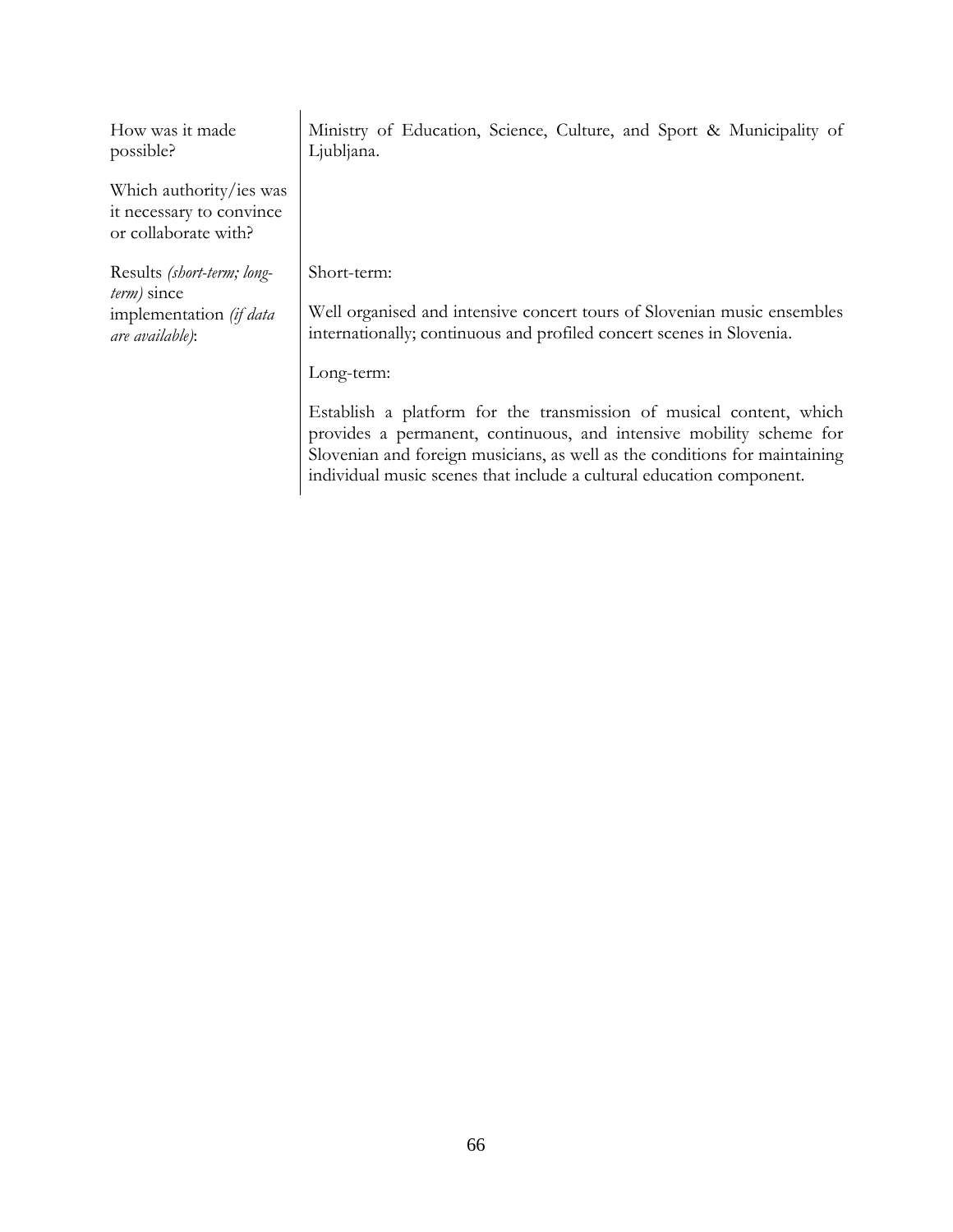| Country/Region:                                                                        | <b>SLOVENIA</b>                                                                                                                                                                                                                                                                                                                                                                                                                                                                                                                                                                                                                                                                      |
|----------------------------------------------------------------------------------------|--------------------------------------------------------------------------------------------------------------------------------------------------------------------------------------------------------------------------------------------------------------------------------------------------------------------------------------------------------------------------------------------------------------------------------------------------------------------------------------------------------------------------------------------------------------------------------------------------------------------------------------------------------------------------------------|
| Initiating authority:                                                                  | Delavnica Maribor - Institute for Culture and Art                                                                                                                                                                                                                                                                                                                                                                                                                                                                                                                                                                                                                                    |
| Title of initiative (if<br>applicable):                                                | Maribor International Orchestra 2012                                                                                                                                                                                                                                                                                                                                                                                                                                                                                                                                                                                                                                                 |
| Objectives (of the<br>initiative/scheme):                                              | The purpose of the project is to connect, educate, promote and<br>encourage young talented musicians, in order for them to achieve<br>excellence in the new cultural environment and emphasise cultural<br>diversity which encourages positive social change.                                                                                                                                                                                                                                                                                                                                                                                                                        |
| Short description (of the<br>initiative/scheme):                                       | The project includes master classes of well-known music teachers. They<br>are attended by young musicians from around the world, selected on the<br>basis of auditions (Ljubljana, Belgrade, Barcelona, and London) or audio-<br>video demonstration. The project also includes the formation of a<br>symphony orchestra, which has presented a special repertoire on<br>Slovenian concert stages (Ljubljana, Maribor), but is also working on an<br>international tour (Varadžin, Belgrade, Vienna, London). Reviews of the<br>project have been published in prestigious international music magazines:<br>The BBC Music Magazine, The Gramophone, Classical FM, Das<br>Orchester. |
|                                                                                        | In 2011 the project hosted 250 young musicians from 38 countries<br>around the world. The project's main focus was the presentation and<br>promotion of Maribor as European Capital of Culture in 2012.                                                                                                                                                                                                                                                                                                                                                                                                                                                                              |
| Short description of<br>problem<br>resolved/barrier<br>overcome (if such the<br>case): | The project enables young musicians to connect with prominent<br>European professors, with whom they could eventually continue their<br>studies. Such personal contact is often more valuable than the sole<br>entrance exam. Young people gain a unique experience of doing music on<br>stage with a demanding repertoire that is rehearsed in partnership with<br>top soloists - members of the Slovenian national orchestras who lead<br>individual sections of the orchestra. The project also includes a workshop<br>where students learn from professionals about current problems<br>musicians may face in relation to their art but also in their business<br>relations.     |
| Target group (e.g., small-<br>scale operators,<br>young/emerging artists,<br>etc.)     | Young music performers and conductors from countries around the<br>world.                                                                                                                                                                                                                                                                                                                                                                                                                                                                                                                                                                                                            |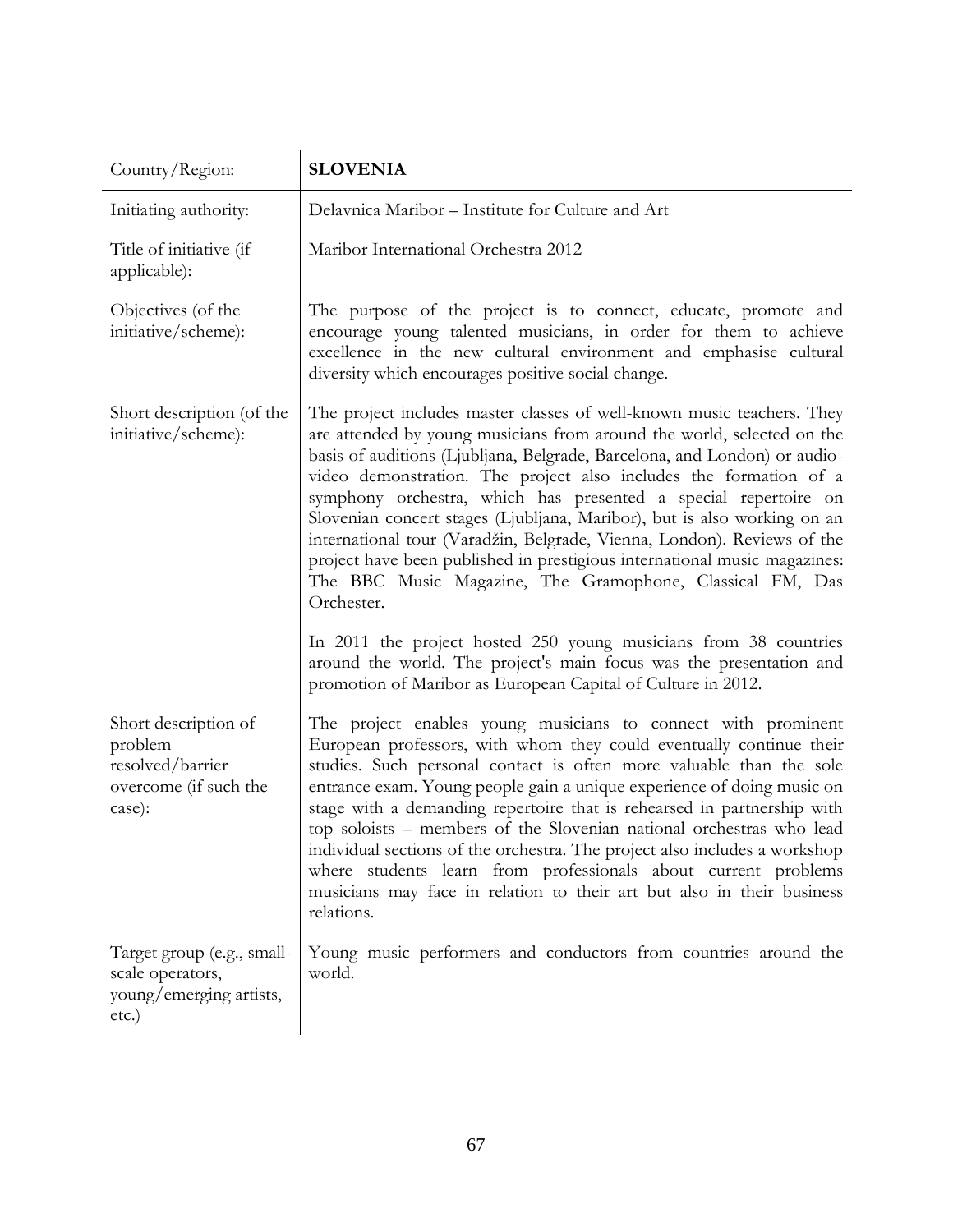| Source of funding:                                                          | Ministry of Education, Science, Culture, and Sport of the Republic of<br>Slovenia;                                                                                                                                                                                                                                                   |
|-----------------------------------------------------------------------------|--------------------------------------------------------------------------------------------------------------------------------------------------------------------------------------------------------------------------------------------------------------------------------------------------------------------------------------|
|                                                                             | Ministry of Culture of the Republic of Serbia;                                                                                                                                                                                                                                                                                       |
|                                                                             | Municipality of Maribor;                                                                                                                                                                                                                                                                                                             |
|                                                                             | Culture Programme of the European Union 2007-2013.                                                                                                                                                                                                                                                                                   |
| Total cost:                                                                 | ca EUR 310 000 per year                                                                                                                                                                                                                                                                                                              |
| How was it made<br>possible?                                                | Balkan Urban Movement, Organisation for Cultural Cooperation<br>Interkultura, Maclaurin Media, National Theatre Brno - Janaček Opera,<br>Narodni dom Maribor, Conservatory for Music and Ballet Maribor,                                                                                                                             |
| Which authority/ies was<br>it necessary to convince<br>or collaborate with? | Slovenian Army Orchestra, Faculty for Music Belgrade, Blaž Arnič<br>Foundation, Ministry of Culture of the Republic of Slovenia, Ministry of<br>Culture of the Republic of Serbia, Municipality of Maribor, Embassy of<br>the Kingdom of Spain in Ljubljana, Embassy of the Republic of Germany<br>in Ljubljana, Ljubljana Festival. |
| Results (short-term; long-                                                  | Short-term:                                                                                                                                                                                                                                                                                                                          |
| term) since<br>implementation (if data<br>are available):                   | to bring together young musicians from around the world to work<br>individually with well-known music professors. To play collectively music<br>in orchestras and ensembles hosted at important concert scenes.                                                                                                                      |
|                                                                             | Long-term:                                                                                                                                                                                                                                                                                                                           |
|                                                                             | to participate in study programmes of well-known music teachers; to<br>work in national orchestras and give solo concerts; to understand and<br>manage the current situation in the international music world (both the<br>artistic and business aspects).                                                                           |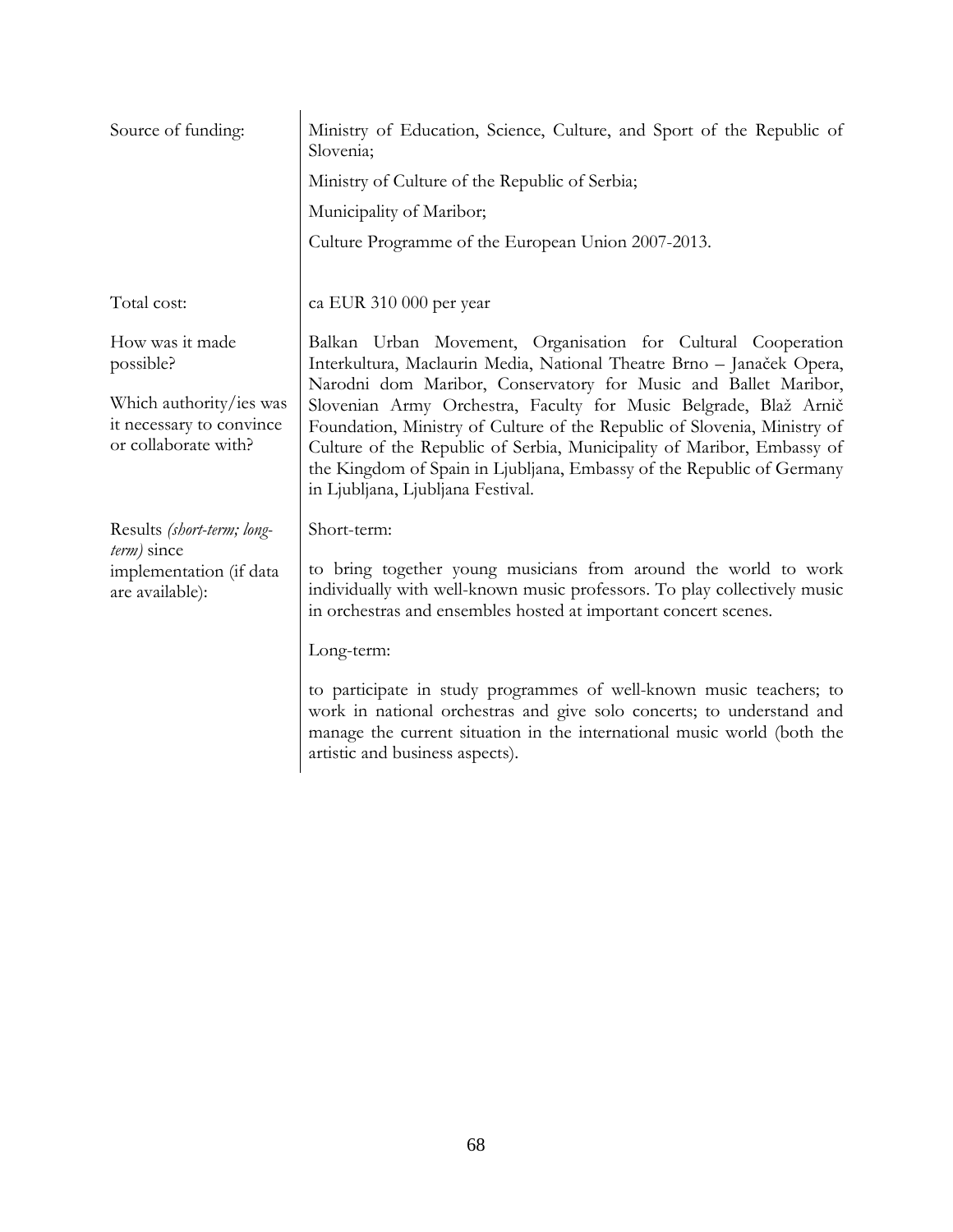| Country/Region:                                                                                | <b>SLOVENIA</b>                                                                                                                                                                                                                                                                                                                               |
|------------------------------------------------------------------------------------------------|-----------------------------------------------------------------------------------------------------------------------------------------------------------------------------------------------------------------------------------------------------------------------------------------------------------------------------------------------|
| Initiating authority:                                                                          | Ministry of Education, Science, Culture, and Sport                                                                                                                                                                                                                                                                                            |
| Title of initiative (if<br>applicable):                                                        | System of co-financing projects that have been selected through the<br>Culture Programme 2007-2013 (matching-funds)                                                                                                                                                                                                                           |
| Objectives:                                                                                    | National contribution in the co-funding of European projects                                                                                                                                                                                                                                                                                  |
| Short description of the<br>mobility-related problem<br>or barrier:                            |                                                                                                                                                                                                                                                                                                                                               |
| Target group of mobility<br>scheme (e.g., small-scale<br>operators, young artists,<br>$etc.$ ) | The same as in the Culture Programme 2007–2013 promoting trans-<br>national mobility of cultural players.                                                                                                                                                                                                                                     |
| Short description of<br>solution adopted:                                                      | The Ministry of Culture in 2011 co-funded:<br>- 15% in the case of a Slovenian project leader - maximum co- funding is<br>EUR 10 000;<br>- 10% in the case of a Slovenian co-organiser of the project - maximum<br>co-funding is EUR 5 000;<br>- 10% of EU support for funding literary translation - maximum co-<br>funding being EUR 3 000. |
| Source of funding:                                                                             | Ministry of Education, Science, Culture, and Sport                                                                                                                                                                                                                                                                                            |
| Total cost:                                                                                    | EUR 195 288 in 2011.                                                                                                                                                                                                                                                                                                                          |
| How was it made<br>possible?                                                                   | In accordance with the 1st paragraph (106.j.) of the Act on Public<br>Finances, the Ministry of Education, Science, Culture, and Sport<br>concluded "direct contracts" with successful applicants, upon submission<br>of all necessary information and documents (no tender was necessary).                                                   |
| Which authority/ies was<br>it necessary to convince<br>or collaborate with?                    |                                                                                                                                                                                                                                                                                                                                               |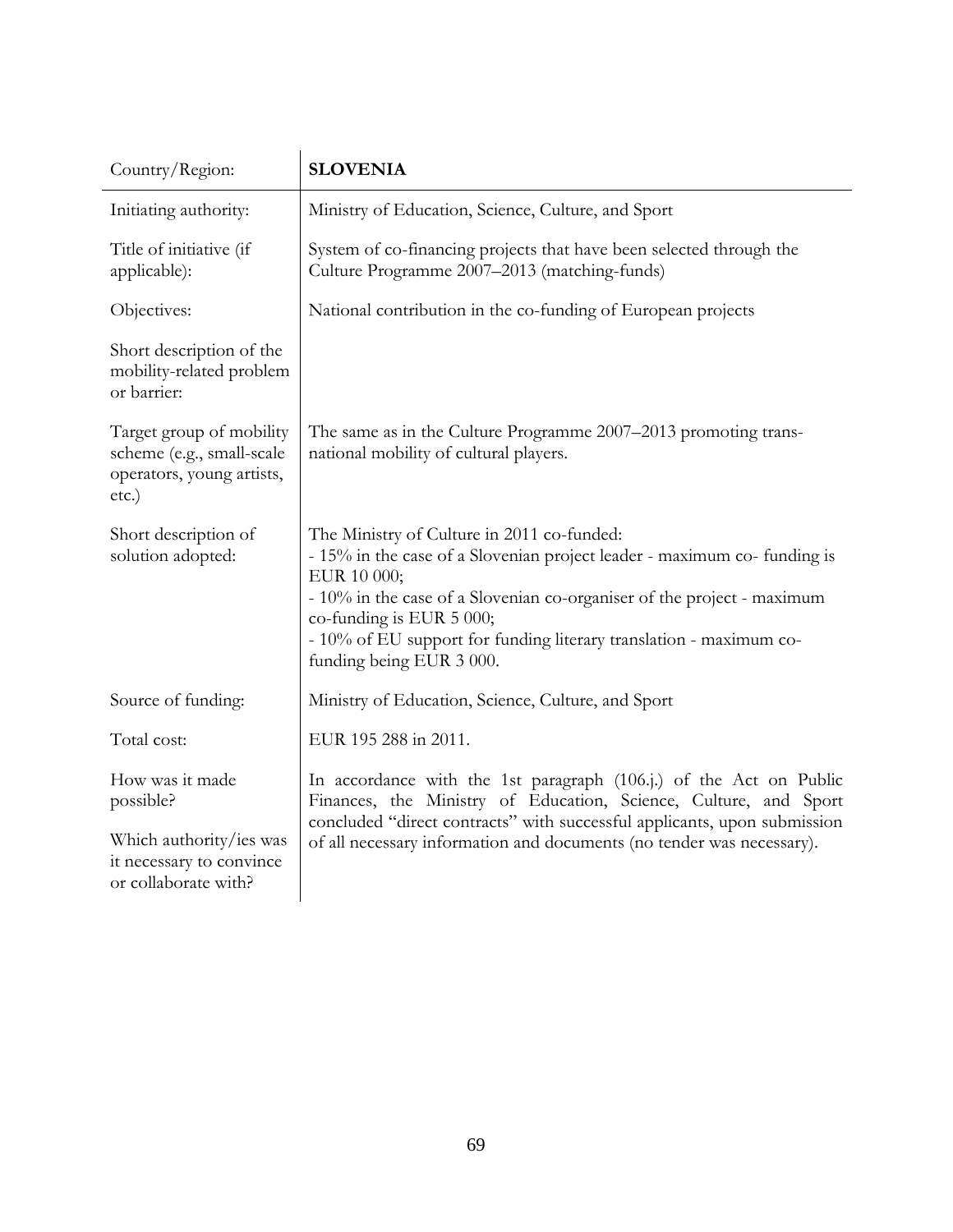| Results since<br>implementation (if data<br>are available): | 45 co-funded projects<br>37 European projects (9 as project leaders; the rest as co-organisers) and<br>8 literary projects (publishers).                                                                                                                |
|-------------------------------------------------------------|---------------------------------------------------------------------------------------------------------------------------------------------------------------------------------------------------------------------------------------------------------|
|                                                             | Total amount of co-funding:                                                                                                                                                                                                                             |
|                                                             | EUR 195 288 of which EUR 20 235 for literary translation projects<br>(lowest co-share EUR 1 447; highest co-share EUR 3 000);<br>projects for project managers and co-organisers EUR 175 052 (lowest co-<br>share EUR 600; highest co-share EUR 10 000) |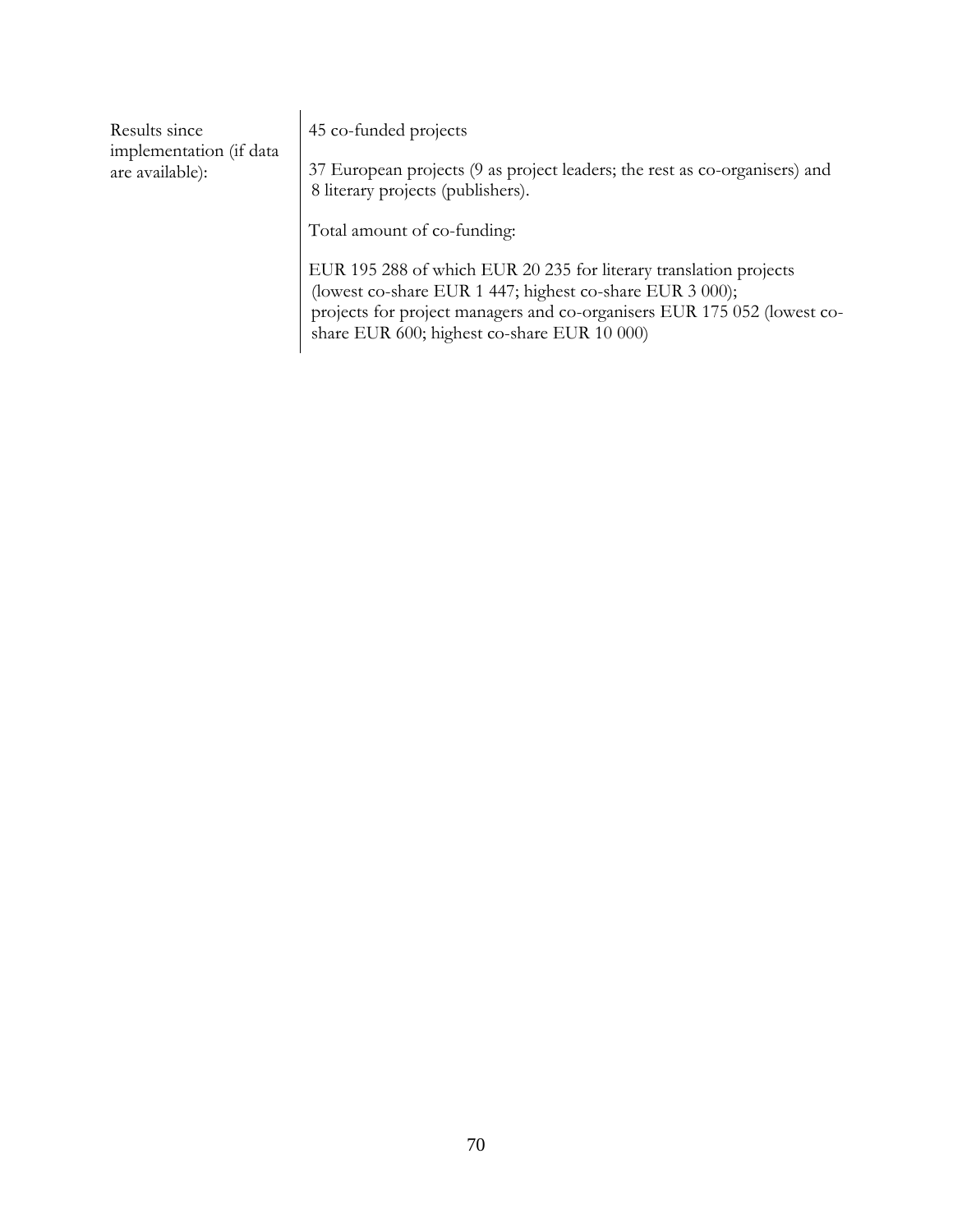| Country/Region:                                                                         | <b>SPAIN</b>                                                                                                                                                                                                                                                                                                                                                                                                                                                                                                                |
|-----------------------------------------------------------------------------------------|-----------------------------------------------------------------------------------------------------------------------------------------------------------------------------------------------------------------------------------------------------------------------------------------------------------------------------------------------------------------------------------------------------------------------------------------------------------------------------------------------------------------------------|
| Initiating authority:                                                                   | Ministry of Culture                                                                                                                                                                                                                                                                                                                                                                                                                                                                                                         |
| Title of initiative (if<br><i>applicable</i> ):                                         | Supporting networks                                                                                                                                                                                                                                                                                                                                                                                                                                                                                                         |
| Objectives (of the<br><i>initiative</i> / <i>scheme</i> ):                              | Provide wide and updated information to artists who intend to spend<br>time abroad developing their artistic skills.                                                                                                                                                                                                                                                                                                                                                                                                        |
| Short description (of the<br><i>initiative</i> / <i>scheme</i> ):                       | A reference handbook about centres of artistic creation and artists'<br>residencies in Europe. The handbook has been edited by the Directorate-<br>General for the Promotion of Fine Arts, Ministry of Culture. It contains<br>225 file cards, classified by European countries in alphabetical order, with<br>useful information about centres for artists' residencies (location,<br>availability, conditions for admission), divided in three types: self-<br>financed centres, subsidised centres and combined funding. |
| Short description of<br>problem<br>resolved/barrier<br>overcome (if such the case):     | The difficulties faced by emerging artists to make their name known so<br>that they are able to book concerts, contact festival organisers, and<br>produce their first albums (in the case of musicians).                                                                                                                                                                                                                                                                                                                   |
| Target group (e.g., small-<br>scale operators,<br>young/emerging artists,<br>etc.)      | Emerging artists                                                                                                                                                                                                                                                                                                                                                                                                                                                                                                            |
| Source of funding:                                                                      | National budget                                                                                                                                                                                                                                                                                                                                                                                                                                                                                                             |
| Total cost:                                                                             | EUR 1 500 000 in 2010-2011                                                                                                                                                                                                                                                                                                                                                                                                                                                                                                  |
| How was it made<br>possible?                                                            | At the initiative of the National Institute for Performing Arts and Music<br>(Ministry of Culture), with collaboration of the professional sector (gps<br>circuit)                                                                                                                                                                                                                                                                                                                                                          |
| Which authority/ies was<br>it necessary to convince<br>or collaborate with?             | Target at the national level: connect regional and local circuits, spaces,<br>theatres, etc.                                                                                                                                                                                                                                                                                                                                                                                                                                |
| Results (short-term; long-<br>term) since<br>implementation (if data<br>are available): | - 300 concerts all over the country by emerging artists;                                                                                                                                                                                                                                                                                                                                                                                                                                                                    |
|                                                                                         | - 60 state-aids to foster recording and edition of albums, singles, video,<br>etc.                                                                                                                                                                                                                                                                                                                                                                                                                                          |
|                                                                                         | - edition of 3 compilations with the work selected in different styles: Pop,<br>Rock, Jazz, etc.                                                                                                                                                                                                                                                                                                                                                                                                                            |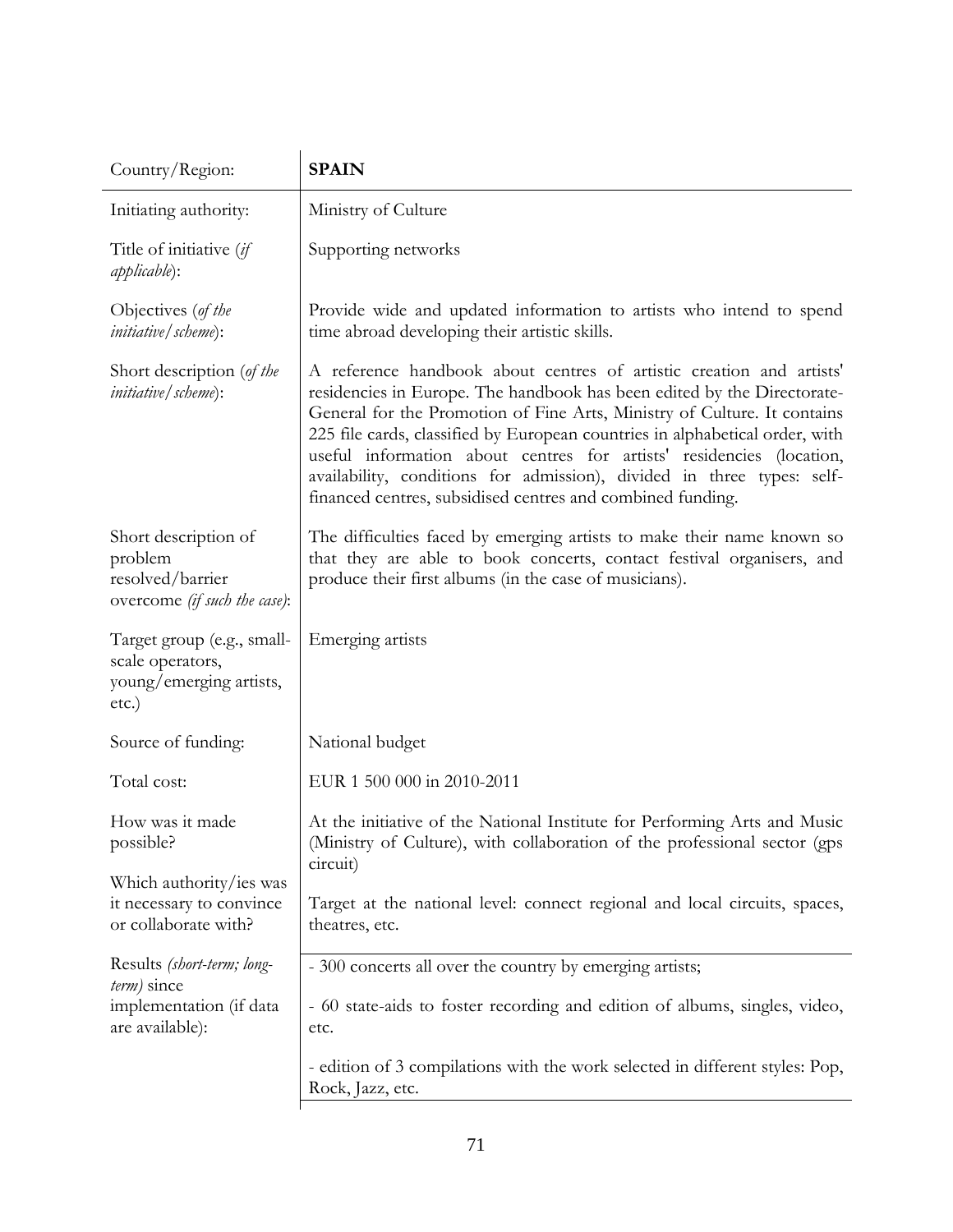| Country/Region:                                                                         | <b>SPAIN</b>                                                                                                                      |
|-----------------------------------------------------------------------------------------|-----------------------------------------------------------------------------------------------------------------------------------|
| Initiating authority:                                                                   | Ministry of Culture                                                                                                               |
| Title of initiative (if<br>applicable):                                                 | Reform of fundraising and sponsorship legislation                                                                                 |
| Objectives (of the<br><i>initiative</i> / <i>scheme</i> ):                              | To promote extra-budgetary financial sources and public-private<br>partnerships                                                   |
| Short description (of the<br><i>initiative</i> / <i>scheme</i> ):                       | To foster private participation in supporting culture through tax<br>deduction and other fiscal benefits.                         |
| Short description of<br>problem<br>resolved/barrier<br>overcome (if such the case):     | Budget cuts                                                                                                                       |
| Target group (e.g., small-<br>scale operators,<br>young/emerging artists,<br>etc.)      | Private sector and individual benefactors.<br>Indirect: boost culture networks, support emerging artists, encourage<br>creativity |
| Source of funding:                                                                      | Private                                                                                                                           |
| Total cost:                                                                             | to be determined                                                                                                                  |
| How was it made<br>possible?                                                            | National, regional and local authorities involved; in progress.                                                                   |
| Which authority/ies was<br>it necessary to convince<br>or collaborate with?             |                                                                                                                                   |
| Results (short-term; long-<br>term) since<br>implementation (if data<br>are available): |                                                                                                                                   |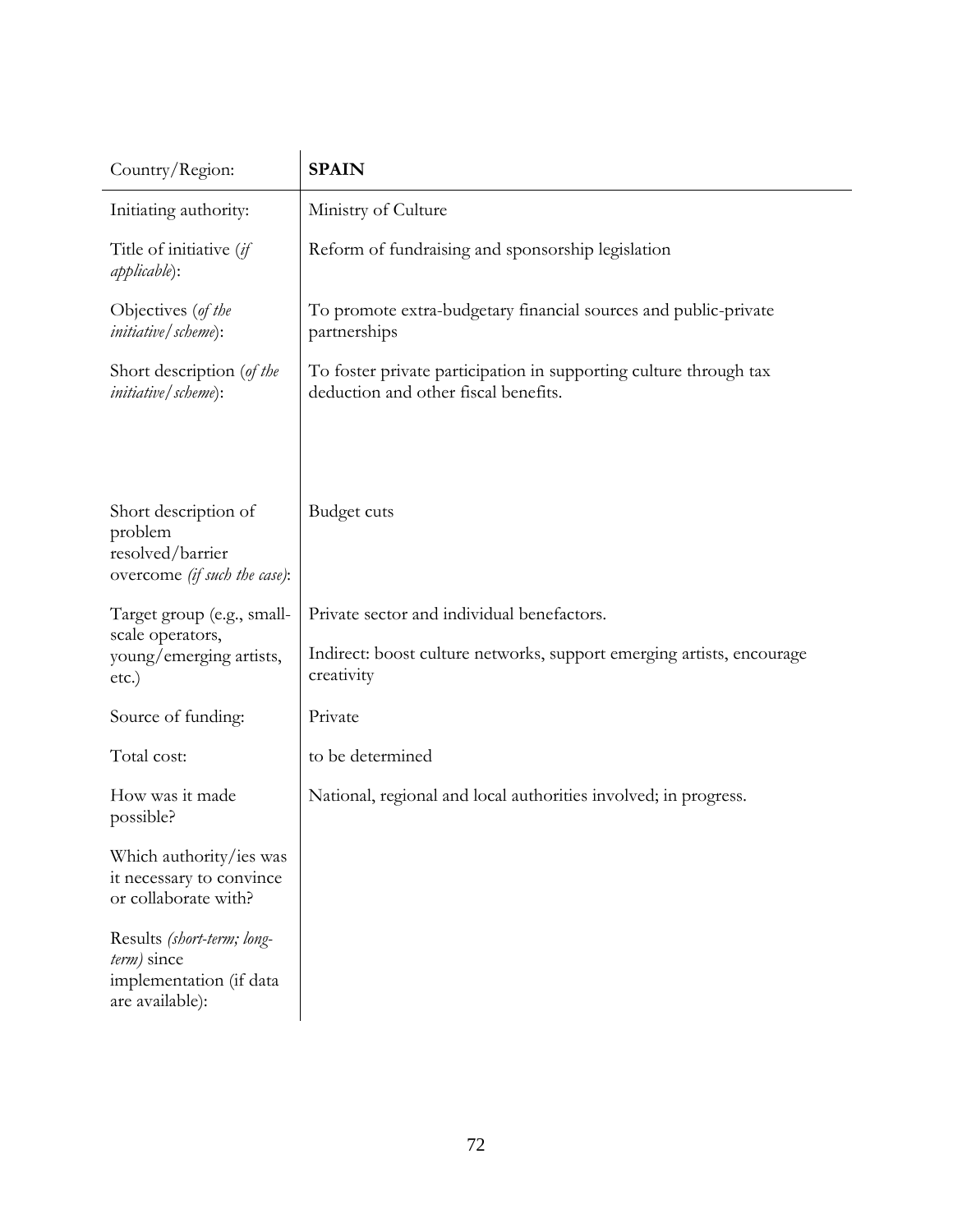| Country/region                                                                    | <b>SWEDEN</b>                                                                                                                                                                                                                                                          |
|-----------------------------------------------------------------------------------|------------------------------------------------------------------------------------------------------------------------------------------------------------------------------------------------------------------------------------------------------------------------|
| Initiating authority                                                              | The Swedish Arts Grant Committee                                                                                                                                                                                                                                       |
| Title of initiative                                                               | The International Exchange Programme                                                                                                                                                                                                                                   |
| Objectives (of the<br>initiative/scheme)                                          | The aim is to promote the artistic skills of professional artists working or<br>living in Sweden and to increase their income based on artistic work.                                                                                                                  |
| Short description                                                                 | - Support of individual artists' initiatives to work, perform, exhibit,<br>collaborate, research or study for a short time abroad.                                                                                                                                     |
|                                                                                   | - Programmes for international experts to visit Sweden (dance, visual and<br>applied arts*).                                                                                                                                                                           |
|                                                                                   | - Residencies abroad for professional Swedish artists (dance, visual and<br>applied art).                                                                                                                                                                              |
|                                                                                   | - Residencies in Sweden for professional international artists (dance,<br>visual and applied art).                                                                                                                                                                     |
|                                                                                   | *All measures to increase international exchange in visual and applied arts are<br>organised in the context of the Iaspis programme.                                                                                                                                   |
| Short description of<br>problem                                                   | - Lack of suitable institutions to collaborate within the field of craft and<br>design.                                                                                                                                                                                |
| Resolved/barrier<br>overcome (if such the<br>case)                                | - Making the dance programme more visible internationally.                                                                                                                                                                                                             |
|                                                                                   | - Lack of an information office for dance that could complement the<br>activities of the Swedish Arts Grant Committee.                                                                                                                                                 |
|                                                                                   | - Lack of dance residencies open to more than one person.                                                                                                                                                                                                              |
|                                                                                   | - It can be difficult to convince foreign experts in the visual arts to visit<br>regions of Sweden they are not acquainted with. To deal with this<br>problem regional structures have been involved in proposing visits by<br>experts they have been in contact with. |
|                                                                                   | - Most artists have similar networks in a rather limited number of<br>countries, mainly in Europe.                                                                                                                                                                     |
| Target group (e.g., small<br>scale operators,<br>young/emerging artists,<br>etc.) | Individual professional artists in theatre, dance, film, music, visual and<br>applied arts working or living in Sweden.                                                                                                                                                |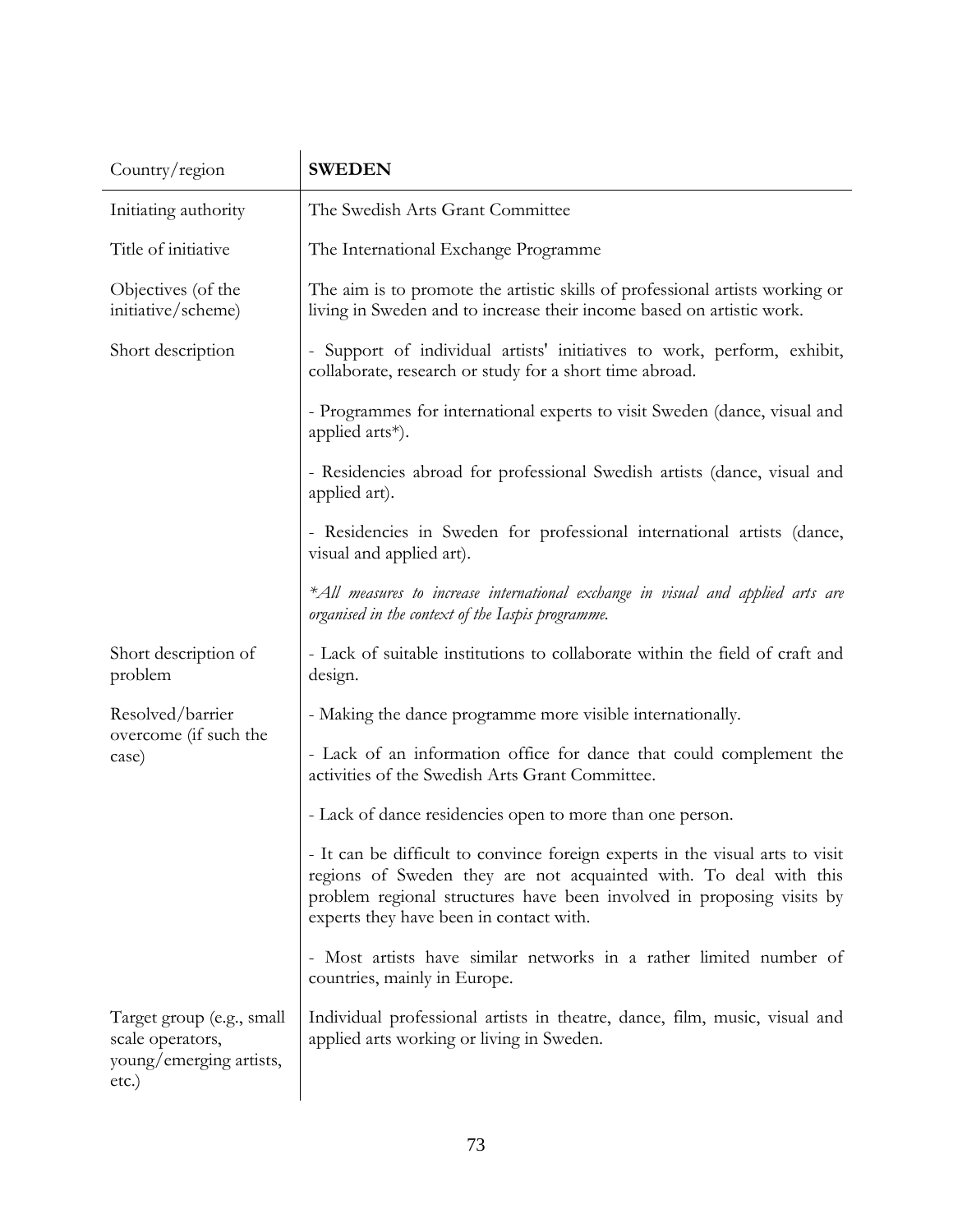| Source of funding                                                           | The Swedish government through the Ministry of Culture.                                                                                                                                                                                                                                                                          |
|-----------------------------------------------------------------------------|----------------------------------------------------------------------------------------------------------------------------------------------------------------------------------------------------------------------------------------------------------------------------------------------------------------------------------|
| Total cost                                                                  | - Grants for individual artists' initiatives: approx. EUR 990 000 in total,<br>with average stipends of approx. EUR 1 600 (2011)                                                                                                                                                                                                 |
|                                                                             | - Expert visits: approx. EUR 28 000 (2011)                                                                                                                                                                                                                                                                                       |
|                                                                             | - Studio residencies in Sweden for visual and applied artists: approx. EUR<br>240 000 (2012)                                                                                                                                                                                                                                     |
|                                                                             | - Studio residencies in Sweden for artists in dance: approx. EUR 55 000<br>(2012)                                                                                                                                                                                                                                                |
|                                                                             | - Dance residencies abroad: EUR 50 000 (2012)                                                                                                                                                                                                                                                                                    |
|                                                                             | - Residencies abroad for visual and applied artists: approx. EUR 290 000<br>(2012)                                                                                                                                                                                                                                               |
|                                                                             | Direct costs for the development and management of the specific<br>exchange programmes (staff, office space, studios, travel expenses):                                                                                                                                                                                          |
|                                                                             | - Visual and applied arts: approx. EUR 760 000 (2011)                                                                                                                                                                                                                                                                            |
|                                                                             | - Dance: approx. EUR 127 000 (2011)                                                                                                                                                                                                                                                                                              |
|                                                                             | In total: EUR 2 540 000                                                                                                                                                                                                                                                                                                          |
| How was it made<br>possible?                                                | The government has emphasised the growing importance of increasing<br>international exchanges in Swedish cultural policy and, therefore, it has<br>provided additional resources. The Arts Grants Committee has also made<br>additional reallocations of funding in order to develop this particular<br>branch of its programme. |
| Which authority/ies was<br>it necessary to convince<br>or collaborate with? |                                                                                                                                                                                                                                                                                                                                  |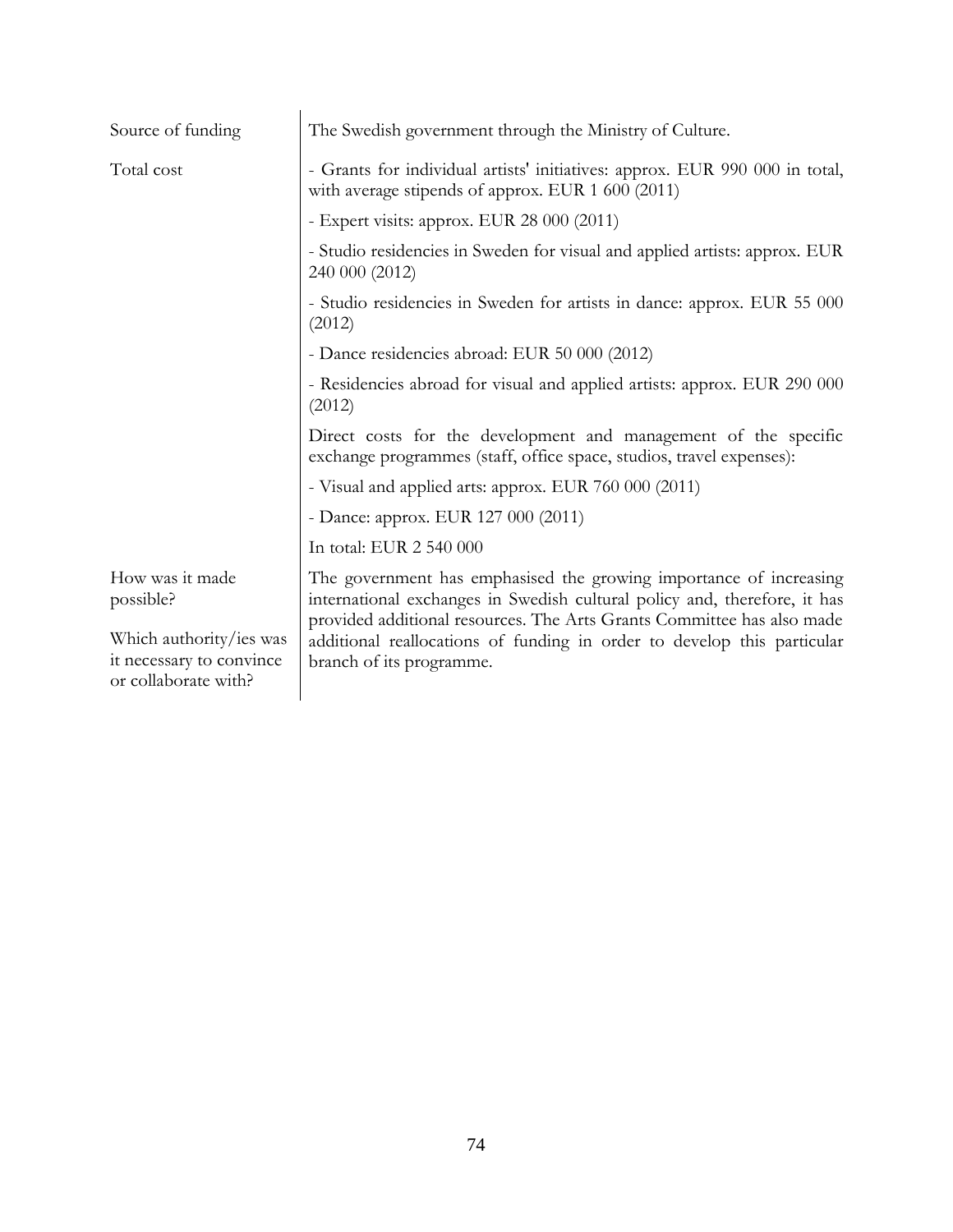Results (shortterm/long-term) since implementation (if data are available)

In 2011, 620 grants were given to individuals for international exchange and travel abroad. Support for individual artists is a flexible and powerful tool for their development, also creating a larger market for them. This kind of support is becoming increasingly important for artists who want to reach new audiences and markets, as well as to create new collaborations with other artists. The number of applications for this programme is growing rapidly, partly probably due to the long-term growth of international aspects in higher arts education.

The International Dance Programme promotes more exchanges and meetings—a fluidity in crossing borders, which leads to a more vital dance scene and increased job opportunities abroad, mainly for dancers, but less for choreographers.

In 2011, 51 visual and applied artists had residencies in Sweden with the Iaspis programme. The general experience is that these residencies have matched the needs of the networks of which they have been part and have been very important for the participating artists' careers and that of their colleagues.

In 2011, 33 expert visits took place, 5 in relation to dance and 28 for visual and applied arts. The results of this programme are both immediate, but also longer term. Sometimes these visits are followed by immediate invitations to collaborations and venues. In other cases, the outcome may be secondary and results become visible only after a long period of time. The experts get well acquainted with the artistic scene and get a deeper understanding of the particular context. It is a wellfunctioning addition to the residency programme.

In spite being time consuming, carefully selected and well organised expert visits are powerful means of creating international artistic exchange of very high quality.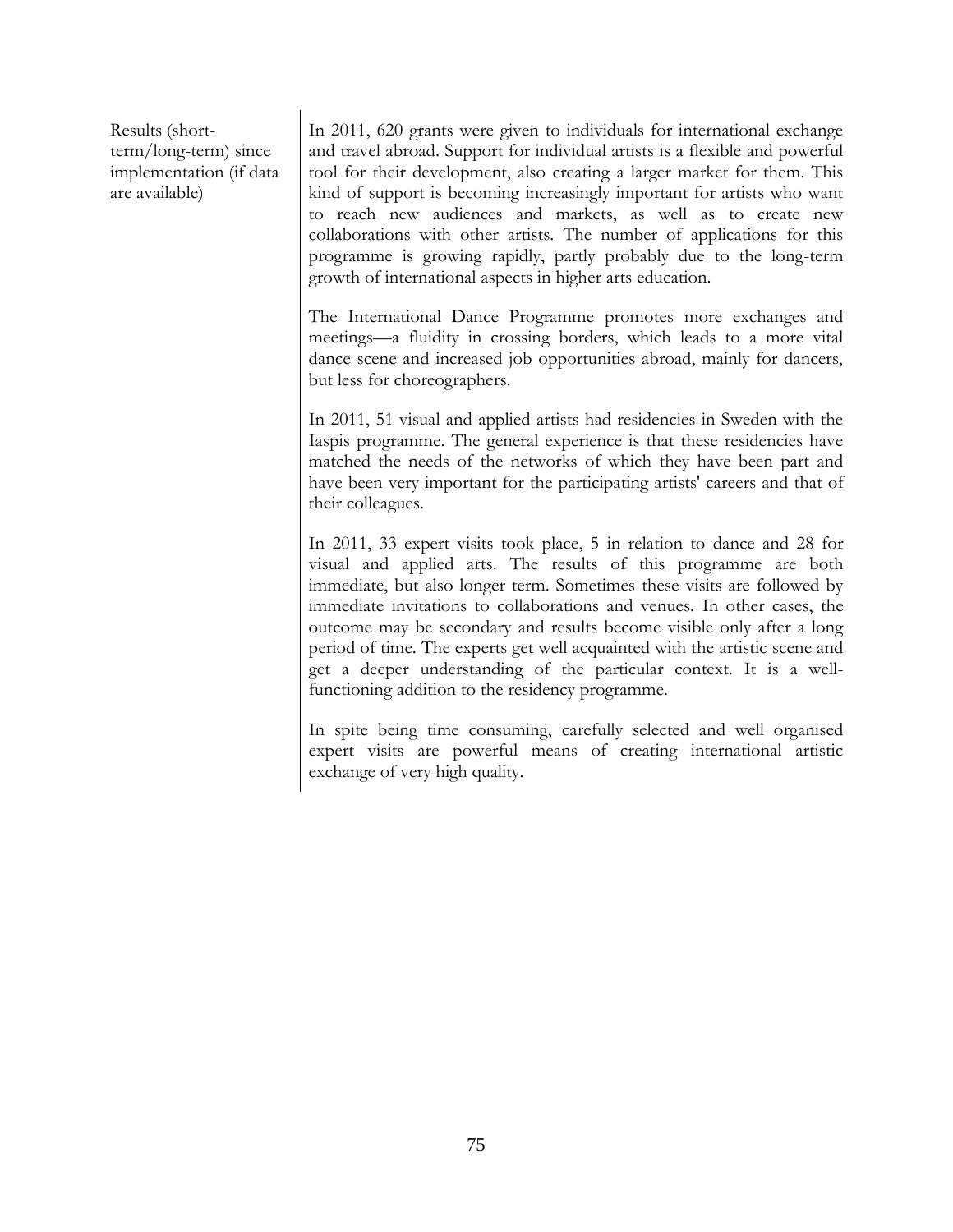# **2. ADDITIONAL RESOURCES PROVIDED BY MEMBER STATES**

### **CZECH REPUBLIC**

*Artists without Borders* (Umělci bez hranic), Czech Cultural Contact Point, Arts and Theatre Institute, Prague, 76 pages, in Czech, 2009. <http://new.institutumeni.cz/media/document/umelci-bez-hranic.pdf>

*Artist Residencies of the Arts and Theatre Institute 2004-2008* (Umělecké residence 2004-2008), Arts and Theatre Institute, Prague, 74 pages, in Czech and English, 2009. <http://new.institutumeni.cz/media/document/tvurci-rezidence.pdf>

Study:

*Impediments to Mobility in the Culture Sector in the Czech Republic* (Překážky mobility v oblasti kultury), Arts and Theatre Institute, Prague, in Czech, 2011. <http://new.institutumeni.cz/media/document/prekazky-mobility-v-oblasti-kultury.pdf>

#### **FINLAND**

*Mobility Infopoint Mapping* carried out by the Finnish Theatre Information Centre, partner to the EU mobility pilot project [Practics.](http://www.practics.org/) <http://on-the-move.org/library/article/14377/mobility-infopoint-mapping-finland-practics/>

## **FRANCE**

1. National resources (Ministry of Culture and Communication) dedicated to specific artistic fields:

- Centre national du théâtre: [http://www.cnt.asso.fr](http://www.cnt.asso.fr/)
- Centre national de la danse: [http://www.cnd.fr](http://www.cnd.fr/)
- Cité de la musique: [http://www.cite-musique.fr](http://www.cite-musique.fr/)
- IRMA Information et ressources pour musiques actuelles: [http://www.irma.asso.fr](http://www.irma.asso.fr/)
- Centre national des arts du cirque: [http://www.cnac.fr](http://www.cnac.fr/)
- Centre national des arts plastiques: [http://www.cnap.fr](http://www.cnap.fr/)
- Hors les murs: [http://www.horslesmurs.fr](http://www.horslesmurs.fr/)

2. Regional resources:

- La Nacre/Rhône-Alpes: [http://www.la-nacre.org](http://www.la-nacre.org/)
- ODIA/Normandie: [http://www.odianormandie.com](http://www.odianormandie.com/)
- Arcade: [http://arcade.acted.org](http://arcade.acted.org/)
- Réseau en scène/Languedoc-Roussillon: [http://www.reseauenscene.fr](http://www.reseauenscene.fr/)
- 3. Mobility:

– [www.artistes-etrangers.eu:](http://www.artistes-etrangers.eu/) website supported by the Department of International Affairs of the French Ministry of Culture and Communication. It provides France's cultural players with reliable legal information necessary to prepare and facilitate the reception of foreign artists and professionals in France. The information on the website is in both French and English and includes guidelines about the necessary formalities and procedures that have to be followed, listed by artistic discipline (for example performing arts, books and editing, plastic arts).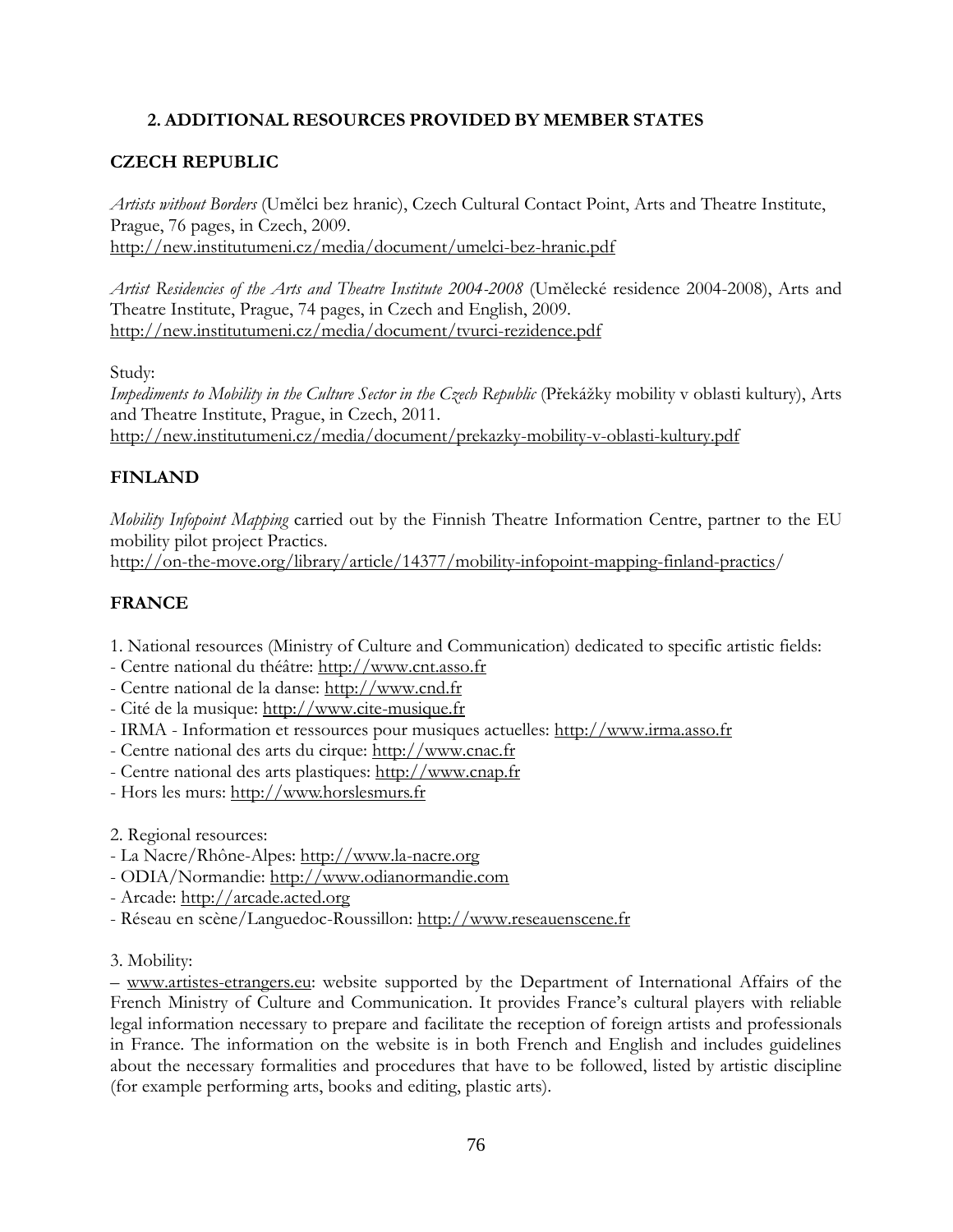- [www.ciup.fr/en/mobilite/artiste/home:](http://www.ciup.fr/en/mobilite/artiste/home) Cité international universitaire de Paris, an institution dedicated to international mobility that has established a resource centre for incoming international artistic mobility (Bureau d' accueil des artistes et professionnels étrangers – BAAPE), with the support of the Île-de-France region (greater Paris), and the Ministry of Culture and Communication. This office provides foreign artists of all disciplines and cultural institutions with tailor-made information on every aspects related to their coming to France.- Institut français: [http://www.institutfrancais.com](http://www.institutfrancais.com/)

- Relais culture Europe: [http://www.relais-culture-europe.org](http://www.relais-culture-europe.org/)

- Bureau export de la musique française: [http://www.french-music.org](http://www.french-music.org/)

4. Other professional tools:

World music:

- Zone Franche: [http://www.zonefranche.com](http://www.zonefranche.com/) is particularly involved in helping agents and other professionals in France who want to invite foreign musicians with visa questions and procedures.

Visual arts:

- Maison des artistes: [http://www.lamaisondesartistes.fr](http://www.lamaisondesartistes.fr/) for social security, social protection, intellectual property rights and data protection, funding sources.

- Fédération des réseaux et associations d' artistes plasticiens (FRAAP): [http://www.fraap.org](http://www.fraap.org/) a group of contemporary artists is dedicated to social protection, intellectual property rights and data protection, funding sources.

- Congrès interprofessionnel de l'art contemporain: [http://www.cipac.net](http://www.cipac.net/) is centred on relevant laws and the organization of training.

Performing arts:

- ONDA (Office national de diffusion artistique): [www.onda.fr](http://www.onda.fr/)

5. Civil societies (private entities; non-trading companies):

- Société des auteurs, compositeurs et éditeurs de musique (SACEM): association collecting payments of authors' rights, which are, then, distributed to the original authors, composers and publishers.

- ADAMI & SPEDIDAM: for the collective administration of performers' rights**.**

- [Société des Auteurs et Compositeurs Dramatiques](http://en.wikipedia.org/wiki/Soci%C3%A9t%C3%A9_des_Auteurs_et_Compositeurs_Dramatiques) (SACD): represents authors, playwrights and their work.

#### **3. RELEVANT STUDIES/REPORTS**

- Policy Handbook on *How to strategically use the EU support programmes, including Structural Funds, to foster the potential of culture for local, regional and national development and the spill-over effects on the wider economy?* Open Method of Coordination (OMC) Working Group of Member State experts on Cultural and Creative Industries, pursuant to the Work Plan for Culture 2011-2014, April 2012.

- *Culture 2020. Changer de modèle, construire l' Europe. Enjeux et leviers pour le secteur culturel français*. Relais Culture Europe, 2012 (http://www.relais-culture-

europe.org/fileadmin/fichiers/6\_Forum\_Culture\_Europe/Culture2020-etude-f.pdf)